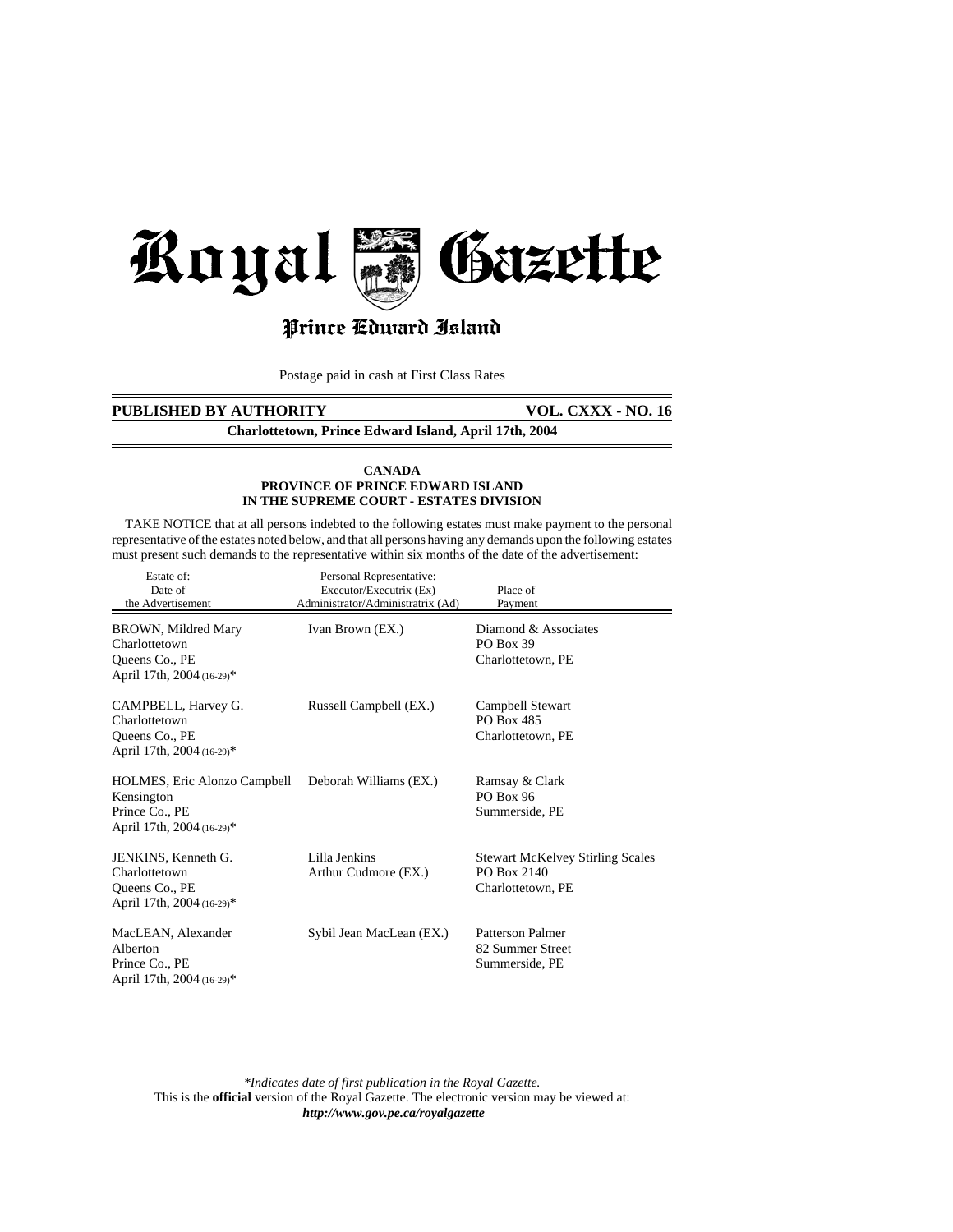TAKE NOTICE that at all persons indebted to the following estates must make payment to the personal representative of the estates noted below, and that all persons having any demands upon the following estates must present such demands to the representative within six months of the date of the advertisement:

| Estate of:<br>Date of<br>the Advertisement                                                                                             | Personal Representative:<br>Executor/Executrix (Ex)<br>Administrator/Administratrix (Ad) | Place of<br>Payment                                                         |
|----------------------------------------------------------------------------------------------------------------------------------------|------------------------------------------------------------------------------------------|-----------------------------------------------------------------------------|
| MacNAUGHT, John William<br>Summerside<br>Prince Co., PE<br>April 17th, 2004 (16-29)*                                                   | Elaine Bernetta Brown (EX.)                                                              | Ramsay & Clark<br>PO Box 96<br>Summerside, PE                               |
| McASSEY, Robert K.<br>Alma<br>Prince Co., PE<br>April 17th, 2004 (16-29)*                                                              | Lulu McAssey (EX.)                                                                       | Key McKnight & Maynard<br>PO Box 177<br>O'Leary, PE                         |
| NICHOLSON, Sadie Anna<br>Borden-Carleton<br>Prince Co., PE<br>April 17th, 2004 (16-29)*                                                | Ronald D. Nicholson<br>Roderick J. Nicholson (EX.)                                       | Taylor McLellan<br>PO Box 35<br>Summerside, PE                              |
| O'DONNELL, James David<br>Avondale<br>Queens Co., PE<br>April 17th, 2004 (16-29)*                                                      | Mary Kathleen O'Donnell (EX.)                                                            | Birt & McNeill<br>PO Box 20063<br>Sherwood, PE                              |
| PHILLIPS, Erland Everett<br><b>Mount Royal</b><br>O'Leary RR#2<br>Prince Co., PE<br>April 17th, 2004 (16-29)*                          | Vernon Phillips (EX.)                                                                    | Key McKnight & Maynard<br>PO Box 177<br>O'Leary, PE                         |
| GALLANT, Mary Angeline<br>(Doucette)<br>RR#1 St. Mary's<br>New Brunswick<br>April 17th, 2004 (16-29)*                                  | Estelle Bourgeois (AD.)                                                                  | Campbell Stewart<br>PO Box 485<br>Charlottetown, PE                         |
| <b>BAKER, Cyrus Franklin</b><br>South Chatham<br>County of Barnstable<br>Massachusetts, USA<br>April 10th, 2004 (15-28)                | Robert Clark Baker (EX.)                                                                 | <b>Stewart McKelvey Stirling Scales</b><br>PO Box 2140<br>Charlottetown, PE |
| <b>BALDERSTON</b> , Jeanette Louise<br>Charlottetown<br>(Formerly of Charlottetown RR#1)<br>Queens Co., PE<br>April 10th, 2004 (15-28) | Roger Balderston (EX.)                                                                   | Carr Stevenson & MacKay<br>PO Box 522<br>Charlottetown, PE                  |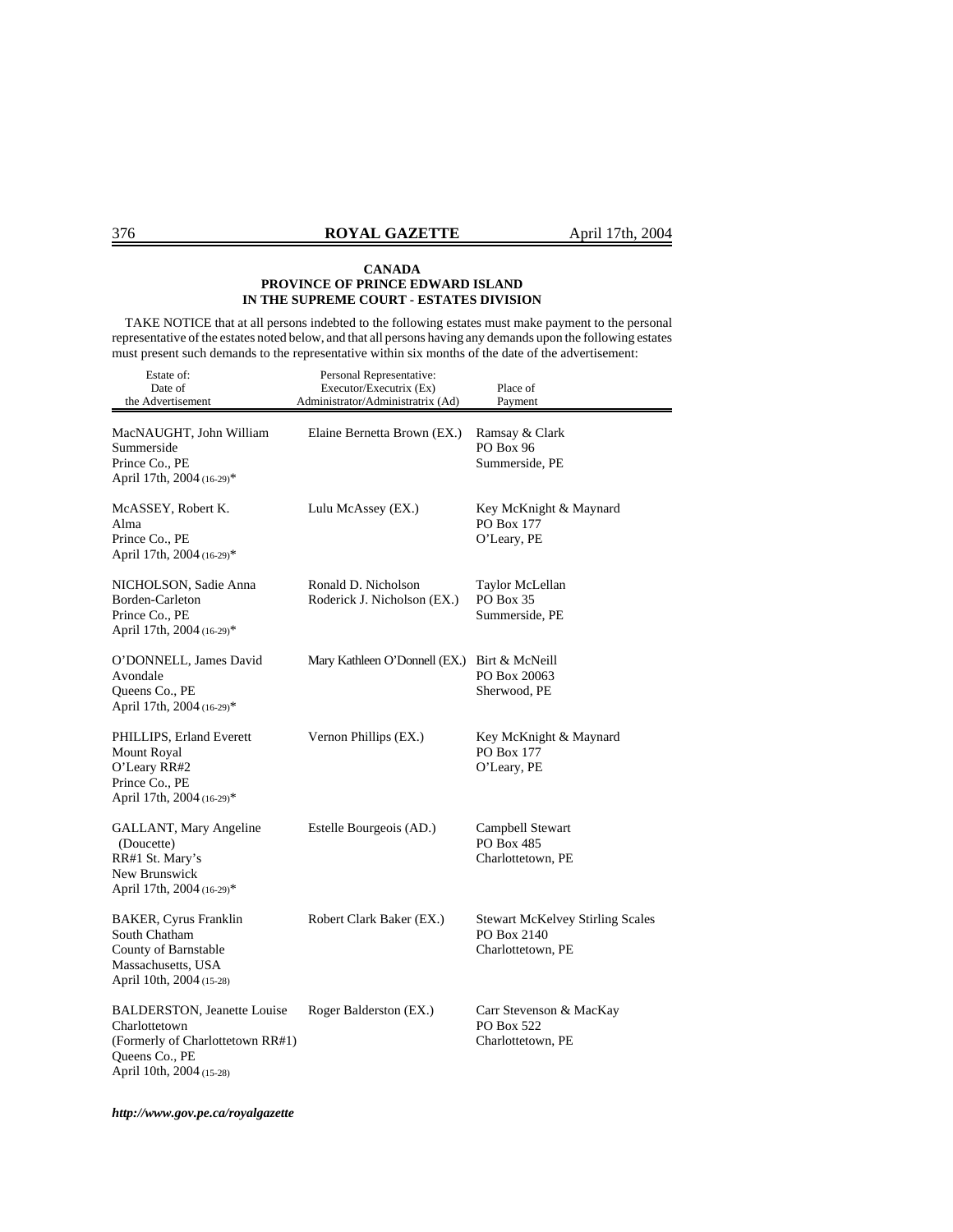TAKE NOTICE that at all persons indebted to the following estates must make payment to the personal representative of the estates noted below, and that all persons having any demands upon the following estates must present such demands to the representative within six months of the date of the advertisement:

| Estate of:<br>Date of<br>the Advertisement                                                    | Personal Representative:<br>Executor/Executrix (Ex)<br>Administrator/Administratrix (Ad) | Place of<br>Payment                                                                   |
|-----------------------------------------------------------------------------------------------|------------------------------------------------------------------------------------------|---------------------------------------------------------------------------------------|
| BEST, Clifford Raymond<br>Hampton, Crapaud RR<br>Queens Co., PE<br>April 10th, 2004 (15-28)   | Donald MacMillan<br>Gordon MacMillan (EX.)                                               | Taylor McLellan<br>PO Box 35<br>Summerside, PE                                        |
| BUOTE, Alyre Joseph<br>Fortune Cove<br>Prince Co., PE<br>April 10th, 2004 (15-28)             | Mary Lynch (EX.)                                                                         | Key McKnight & Maynard<br>PO Box 1570<br>Summerside, PE                               |
| JENKINS, George W.<br>Charlottetown<br>Queens Co., PE<br>April 10th, 2004 (15-28)             | Thayne W. Jenkins (EX.)                                                                  | Carr Stevenson & MacKay<br>PO Box 522<br>Charlottetown, PE                            |
| MacLEAN, Willard Spencer<br>Murray River<br>Kings Co., PE<br>April 10th, 2004 (15-28)         | Isabelle White (EX.)                                                                     | McInnes Cooper<br><b>BDC</b> Place<br>Suite 620, 119 Kent Street<br>Charlottetown, PE |
| DOYLE, Sadie Elizabeth<br><b>Mount Stewart</b><br>Queens Co., PE<br>April 10th, 2004 (15-28)  | Harold F. Doyle (AD.)                                                                    | Campbell Stewart<br>PO Box 485<br>Charlottetown, PE                                   |
| BERNARD, Walter H.<br>Cascumpec<br>Alberton RR#1<br>Prince Co., PE<br>April 3rd, 2004 (14-27) | Christine Reaman (EX.)                                                                   | Lyle & McCabe<br>PO Box 300<br>Summerside, PE                                         |
| <b>BURKE, Laura Ann</b><br>Charlottetown<br>Queens Co., PE<br>April 3rd, 2004 (14-27)         | Maurice Burke (EX.)                                                                      | Allen J. MacPhee Law Corporation<br>PO Box 238<br>Souris, PE                          |
| DOUCETTE, Joseph Emmanuel<br>"Mike"<br>Tignish<br>Prince Co., PE<br>April 3rd, 2004 (14-27)   | Dorothy Arsenault<br>Gerard Arsenault (EX.)                                              | Key McKnight & Maynard<br>PO Box 1570<br>Summerside, PE                               |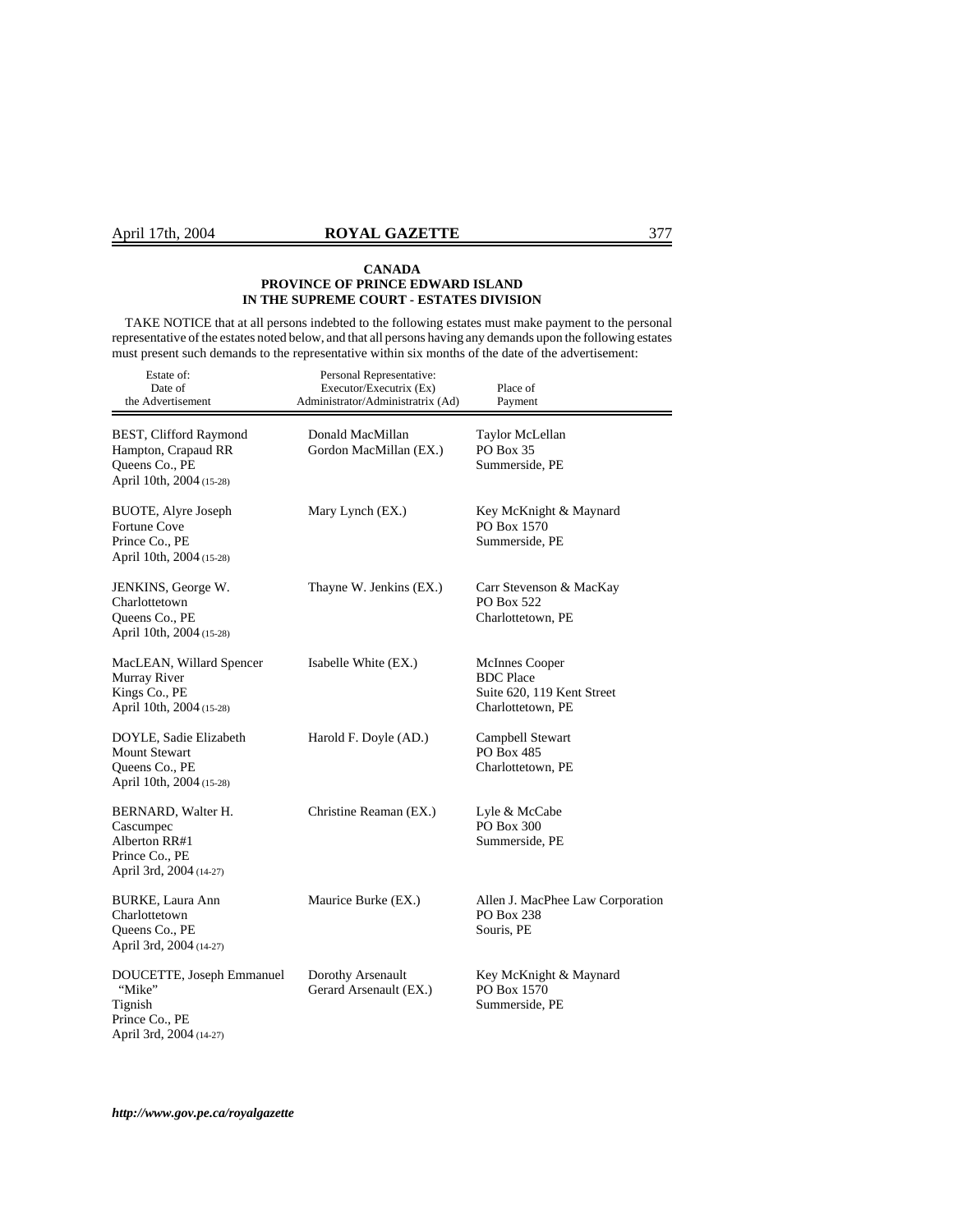TAKE NOTICE that at all persons indebted to the following estates must make payment to the personal representative of the estates noted below, and that all persons having any demands upon the following estates must present such demands to the representative within six months of the date of the advertisement:

| Estate of:<br>Date of<br>the Advertisement                                                                                                                   | Personal Representative:<br>Executor/Executrix (Ex)<br>Administrator/Administratrix (Ad) | Place of<br>Payment                                                 |
|--------------------------------------------------------------------------------------------------------------------------------------------------------------|------------------------------------------------------------------------------------------|---------------------------------------------------------------------|
| ELORDIETA, Vincent (Doroteo<br>Vicente Elordieta y Clementcot)<br>(Doroteo Vincente Elordieta)<br>Charlottetown<br>Queens Co., PE<br>April 3rd, 2004 (14-27) | James MacPhee<br>Michael A. Farmer, QC (EX.)                                             | Carr Stevenson & MacKay<br>PO Box 522<br>Charlottetown, PE          |
| MacLEAN, Raymond Livingstone<br><b>High Bank</b><br>Kings Co., PE<br>April 3rd, 2004 (14-27)                                                                 | Bertha Mae MacLean<br>Larry Welton<br>Ruth Welton (EX.)                                  | Alfred K. Fraser, QC<br>PO Box 516<br>Montague, PE                  |
| <b>MATHESON, Lester B.</b><br>Hunter River<br>(Formerly of Oyster Bed Bridge)<br>Queens Co., PE<br>April 3rd, 2004 (14-27)                                   | A. Joan Matheson (EX.)                                                                   | Carr Stevenson & MacKay<br><b>PO Box 522</b><br>Charlottetown, PE   |
| PROWSE, Pauline E.<br>Charlottetown<br>Queens Co., PE<br>April 3rd, 2004 (14-27)                                                                             | William A. Prowse<br>Brian P. Prowse<br>Allen Prowse (EX.)                               | Cox Hanson O'Reilly Matheson<br>PO Box 875<br>Charlottetown, PE     |
| SIMMONS, Elizabeth Louise<br>Charlottetown<br>Queens Co., PE<br>April 3rd, 2004 (14-27)                                                                      | Lillian Louise Simmons (EX.) Carr Stevenson & MacKay                                     | <b>PO Box 522</b><br>Charlottetown, PE                              |
| SMITH, Helen Kathleen<br>City of Phoenix<br>County of Baltimore<br>State of Maryland, USA<br>April 3rd, 2004 (14-27)                                         | Louis A. Smith (Ex.)                                                                     | David R. Hammond, QC<br>740A Water Street East<br>Summerside, PE    |
| <b>BERNARD, Charles</b><br>Charlottetown<br>Queens Co., PE<br>April 3rd, 2004 (14-27)                                                                        | Les J. Zielinski (AD.)                                                                   | <b>Foster Hennessey MacKenzie</b><br>PO Box 38<br>Charlottetown, PE |
| MELLISH, Deborah Mae<br>Kensington<br>Prince Co., PE<br>April 3rd, 2004 (14-27)                                                                              | Petrina Dawn Mellish (AD.)                                                               | Ramsay & Clark<br>PO Box 96<br>Summerside, PE                       |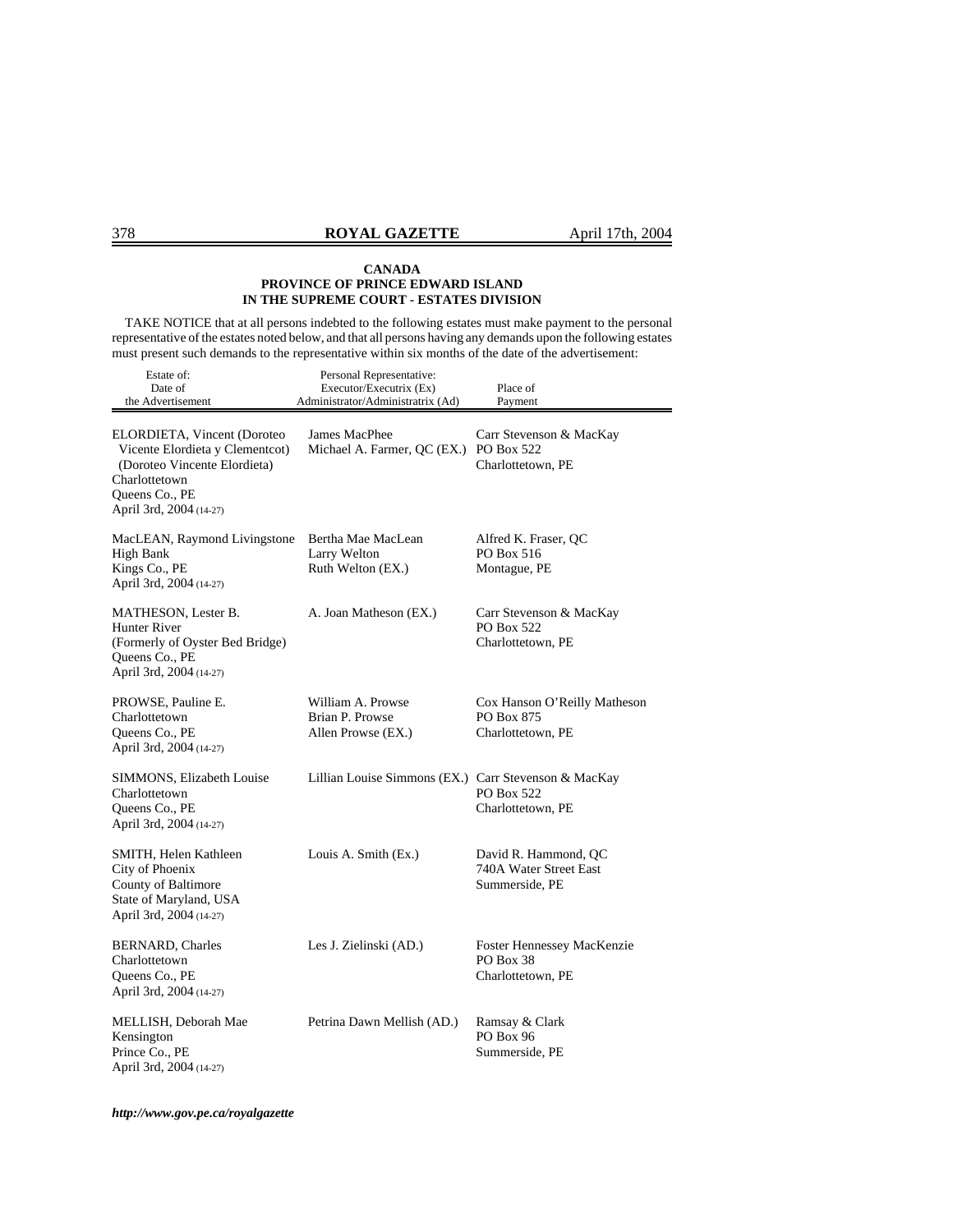TAKE NOTICE that at all persons indebted to the following estates must make payment to the personal representative of the estates noted below, and that all persons having any demands upon the following estates must present such demands to the representative within six months of the date of the advertisement:

| Estate of:<br>Date of<br>the Advertisement                                                                | Personal Representative:<br>Executor/Executrix (Ex)<br>Administrator/Administratrix (Ad) | Place of<br>Payment                                                                      |
|-----------------------------------------------------------------------------------------------------------|------------------------------------------------------------------------------------------|------------------------------------------------------------------------------------------|
| ROONEY, John James<br>Dartmouth<br>Nova Scotia<br>April 3rd, 2004 (14-27)                                 | Reta Rooney (AD.)                                                                        | J. Allan Shaw Law Corporation<br>PO Box 40<br>Charlottetown, PE                          |
| CLARK, Annie Bertha<br><b>Augustine Cove</b><br>Borden RR#1<br>Prince Co., PE<br>March 27th, 2004 (13-26) | Randy Bryce Clark (EX.)                                                                  | Taylor McLellan<br><b>PO Box 35</b><br>Summerside, PE                                    |
| CREIGHAN, Mildred<br>Charlottetown<br>Queens Co., PE<br>March 27th, 2004 (13-26)                          | John Costello (EX.)                                                                      | MacLeod Crane & Parkman<br>PO Box 1056<br>Charlottetown, PE                              |
| CAMPBELL, Brian R.<br>New Haven<br>Queens Co., PE<br>March 27th, 2004 (13-26)                             | Heather Campbell (AD.)                                                                   | Campbell Lea<br>PO Box 429<br>Charlottetown, PE                                          |
| LEARD, Sinclair<br>RR#2 Lynden<br>Ontario<br>March 27th, 2004 (13-26)                                     | Edythe Stewart (AD.)                                                                     | Orme Lawyers<br><b>Effort Trust Building</b><br>504-105 Main Street East<br>Hamilton, ON |
| KELLY, Rita<br>Summerside<br>Prince Co., PE<br>March 20th, 2004 (12-25)                                   | Jane Kelly (EX.)                                                                         | Lyle & McCabe<br>PO Box 300<br>Summerside, PE                                            |
| <b>MARTIN, Flora Isabel</b><br><b>Belfast</b><br>Queens Co., PE<br>March 20th, 2004 (12-25)               | Lynwood MacPherson (EX.)                                                                 | Alfred K. Fraser, QC<br>PO Box 516<br>Montague, PE                                       |
| MILLS, David Neil<br>Charlottetown<br>Queens Co., PE<br>March 20th, 2004 (12-25)                          | Pauline Gayle Mills (EX.)                                                                | <b>Stewart McKelvey Stirling Scales</b><br>PO Box 2140<br>Charlottetown, PE              |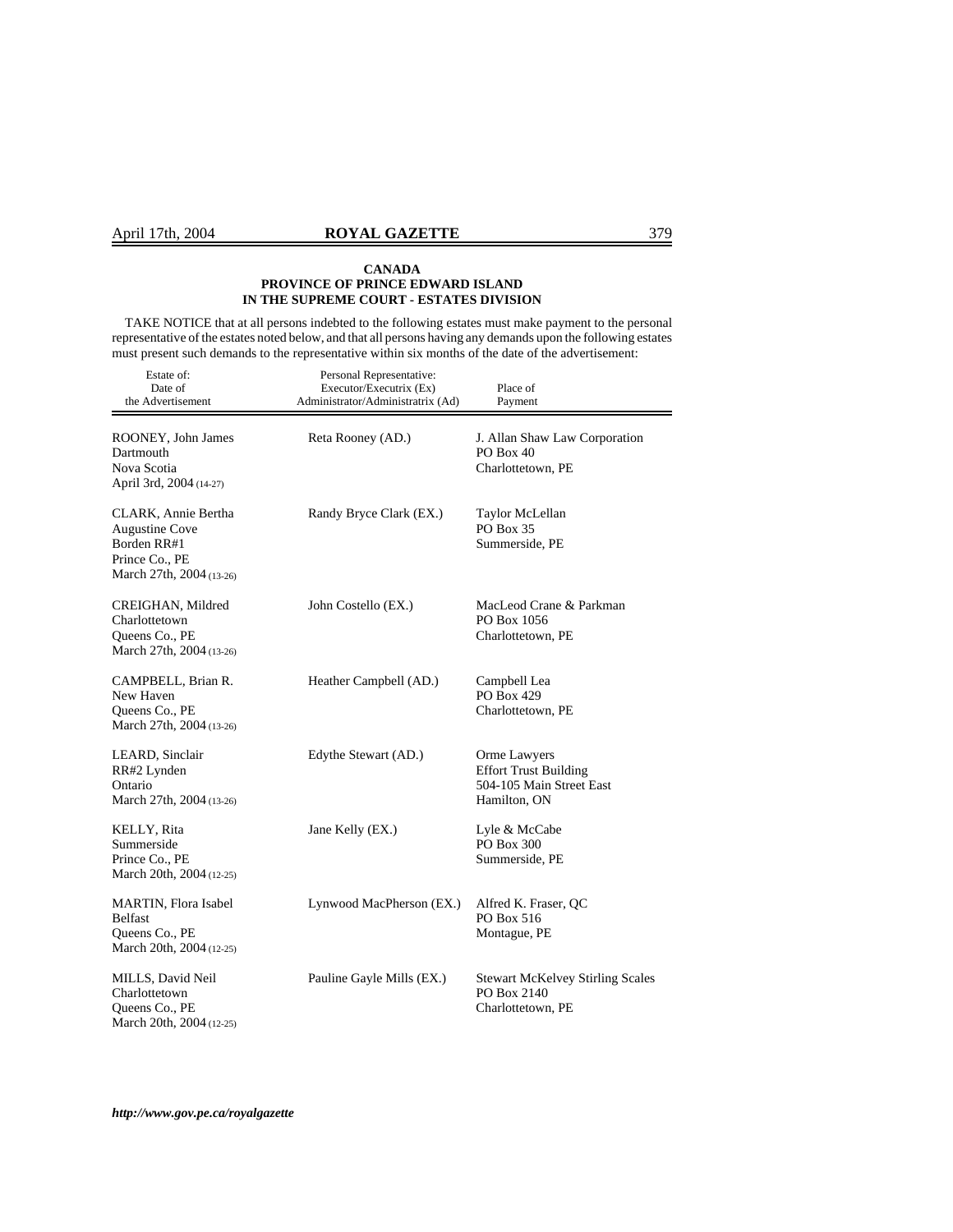TAKE NOTICE that at all persons indebted to the following estates must make payment to the personal representative of the estates noted below, and that all persons having any demands upon the following estates must present such demands to the representative within six months of the date of the advertisement:

| Estate of:<br>Date of<br>the Advertisement                                                      | Personal Representative:<br>Executor/Executrix (Ex)<br>Administrator/Administratrix (Ad) | Place of<br>Payment                                                  |
|-------------------------------------------------------------------------------------------------|------------------------------------------------------------------------------------------|----------------------------------------------------------------------|
| <b>MONTGOMERY, James Cousins</b><br>Charlottetown<br>Queens Co., PE<br>March 20th, 2004 (12-25) | Elizabeth S. Reagh, QC<br>Royal Trust Corporation<br>of Canada (EX.)                     | Reagh & Reagh<br>17 West Street<br>Charlottetown, PE                 |
| NOTTING, Thomas MacLaren<br>Stratford<br>Queens Co., PE<br>March 20th, 2004 (12-25)             | <b>Tanya Doucette</b><br>Erin Korinne Notting (EX.)                                      | Cox Hanson O'Reilly Matheson<br>PO Box 875<br>Charlottetown, PE      |
| SUTHERLAND, Antoinette Lillian<br>New Haven<br>Queens Co., PE<br>March 20th, 2004 (12-25)       | W. Richard S. Sutherland (EX.)                                                           | W. Richard S. Sutherland<br>2141 Blink Bonnie Terrace<br>Halifax, NS |
| GAVIN, Clifton James<br>Tignish<br>Prince Co., PE<br>March 20th, 2004 (12-25)                   | Michael R. J. Gavin (AD.)                                                                | Carr Stevenson & MacKay<br>PO Box 522<br>Charlottetown, PE           |
| POOLE, Percy Garfield<br>Souris<br>Kings Co., PE<br>March 20th, 2004 (12-25)                    | Dr. Allen L. MacLean (AD.)                                                               | Ramsay & Clark<br>PO Box 96<br>Summerside, PE                        |
| WONNACOTT, Alexandria Nora<br>Crapaud<br>Queens Co., PE<br>March 20th, 2004 (12-25)             | Henrietta M. Watson (AD.)                                                                | Key McKnight & Maynard<br>PO Box 1570<br>Summerside, PE              |
| DEWAR, Dr. Lloyd George<br>O'Leary<br>Prince Co., PE<br>March 13th, 2004 (11-24)                | Ellen (Dewar) Larter<br>John W. Maynard<br>Brian Dewar (EX.)                             | Key McKnight & Maynard<br>PO Box 177<br>O'Leary, PE                  |
| GALLANT, John Joseph<br>Summerside<br>Prince Co., PE<br>March 13th, 2004 (11-24)                | Phoebe Agatha Gallant (EX.)                                                              | Key McKnight & Maynard<br>PO Box 1570<br>Summerside, PE              |
| ROBINSON, George Elmer<br>Summerside<br>Prince Co., PE<br>March 13th, 2004 (11-24)              | Louise Oatway (EX.)                                                                      | <b>Patterson Palmer</b><br>82 Summer Street<br>Summerside, PE        |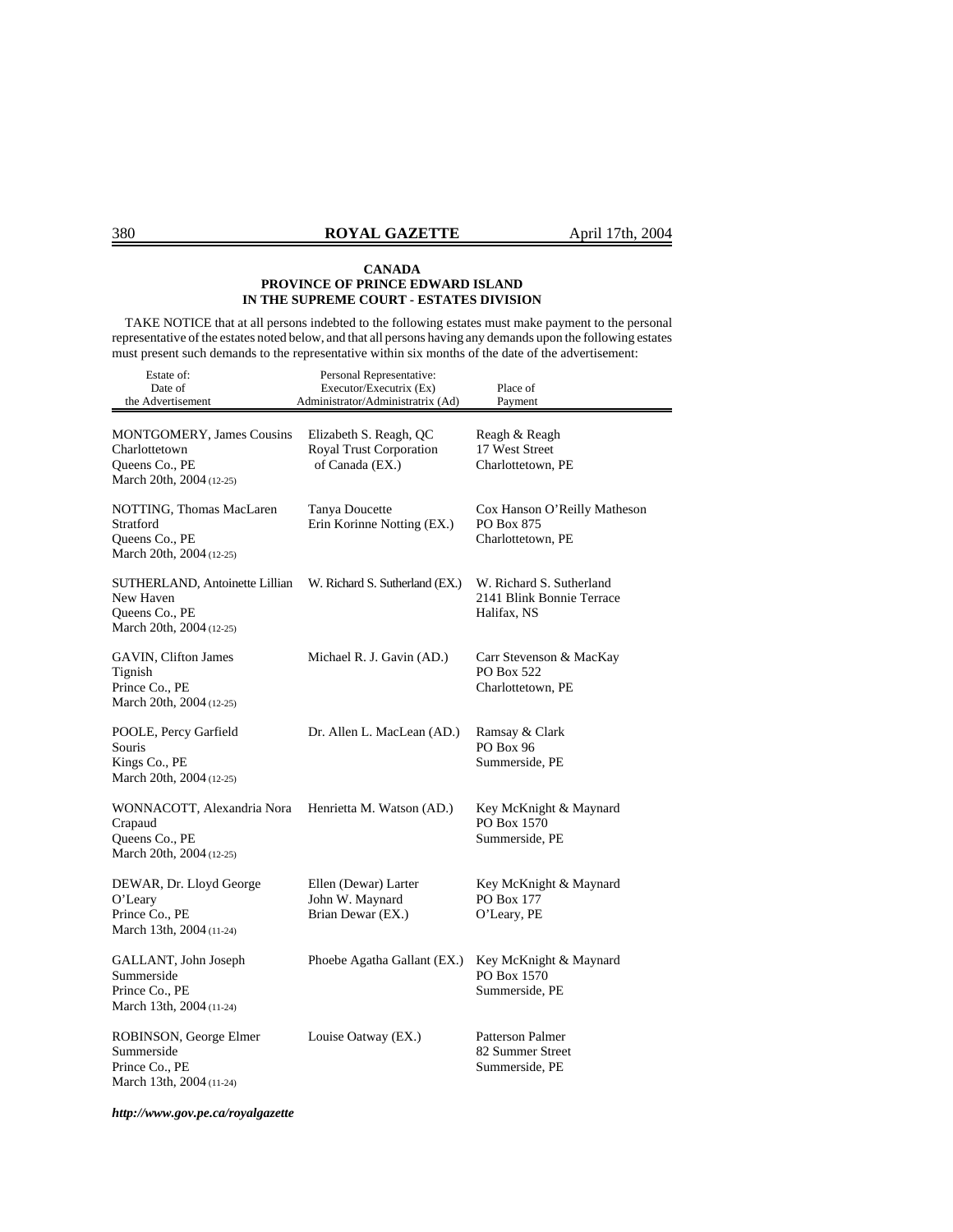# April 17th, 2004 **ROYAL GAZETTE** 381

#### **CANADA PROVINCE OF PRINCE EDWARD ISLAND IN THE SUPREME COURT - ESTATES DIVISION**

 TAKE NOTICE that at all persons indebted to the following estates must make payment to the personal representative of the estates noted below, and that all persons having any demands upon the following estates must present such demands to the representative within six months of the date of the advertisement:

| Estate of:<br>Date of<br>the Advertisement                                                  | Personal Representative:<br>Executor/Executrix (Ex)<br>Administrator/Administratrix (Ad) | Place of<br>Payment                                                    |
|---------------------------------------------------------------------------------------------|------------------------------------------------------------------------------------------|------------------------------------------------------------------------|
| ROSS, Florence M.<br>Crapaud<br>Queens Co., PE<br>March 13th, 2004 (11-24)                  | Jean Large<br>Velma Andrew (EX.)                                                         | Carr Stevenson & MacKay<br>PO Box 522<br>Charlottetown, PE             |
| RIVEST, Jacques Joseph Pierre<br>Gerard<br>Le Gardeur<br>Quebec<br>March 13th, 2004 (11-24) | Rita Fagnant (AD.)                                                                       | Key McKnight & Maynard<br>PO Box 177<br>O'Leary, PE                    |
| GAY, Leona Gertrude<br>Borden-Carleton<br>Prince Co., PE<br>March 6th, 2004 (10-23)         | Jonathan A. Gay<br>Sandra A. Gay (EX.)                                                   | The Law Office of Kathleen Loo Craig<br>PO Box 11<br>North Bedeque, PE |
| KINCH, David John<br><b>Lower Sackville</b><br>Nova Scotia<br>March 6th, 2004 (10-23)       | Isabel C. Kinch (EX.)                                                                    | Key McKnight & Maynard<br>PO Box 177<br>O'Leary, PE                    |
| MacAULAY, Seymour B.<br>Strathcona<br>Kings Co., PE<br>March 6th, 2004 (10-23)              | Cletus Ronaghan (EX.)                                                                    | Cox Hanson O'Reilly Matheson<br>PO Box 875<br>Charlottetown, PE        |
| MacPHERSON, Elmer Cecil<br>Caledonia<br>Kings Co., PE<br>March 6th, 2004 (10-23)            | Alexander MacIntosh (EX.)                                                                | Diamond & Associates<br>PO Box 39<br>Charlottetown, PE                 |
| McISAAC, Leo Pius<br>Mermaid<br>Queens Co., PE<br>March 6th, 2004 (10-23)                   | Leona Moran<br>Dale McIsaac (EX.)                                                        | Philip Mullally, QC<br>PO Box 2560<br>Charlottetown, PE                |
| ARCHIBALD, Arthur Kenneth<br>North River<br>Queens Co., PE<br>February 28th, 2004 (09-22)   | Kathryn Jane Archibald (EX.) Carr Stevenson & MacKay                                     | PO Box 522<br>Charlottetown, PE                                        |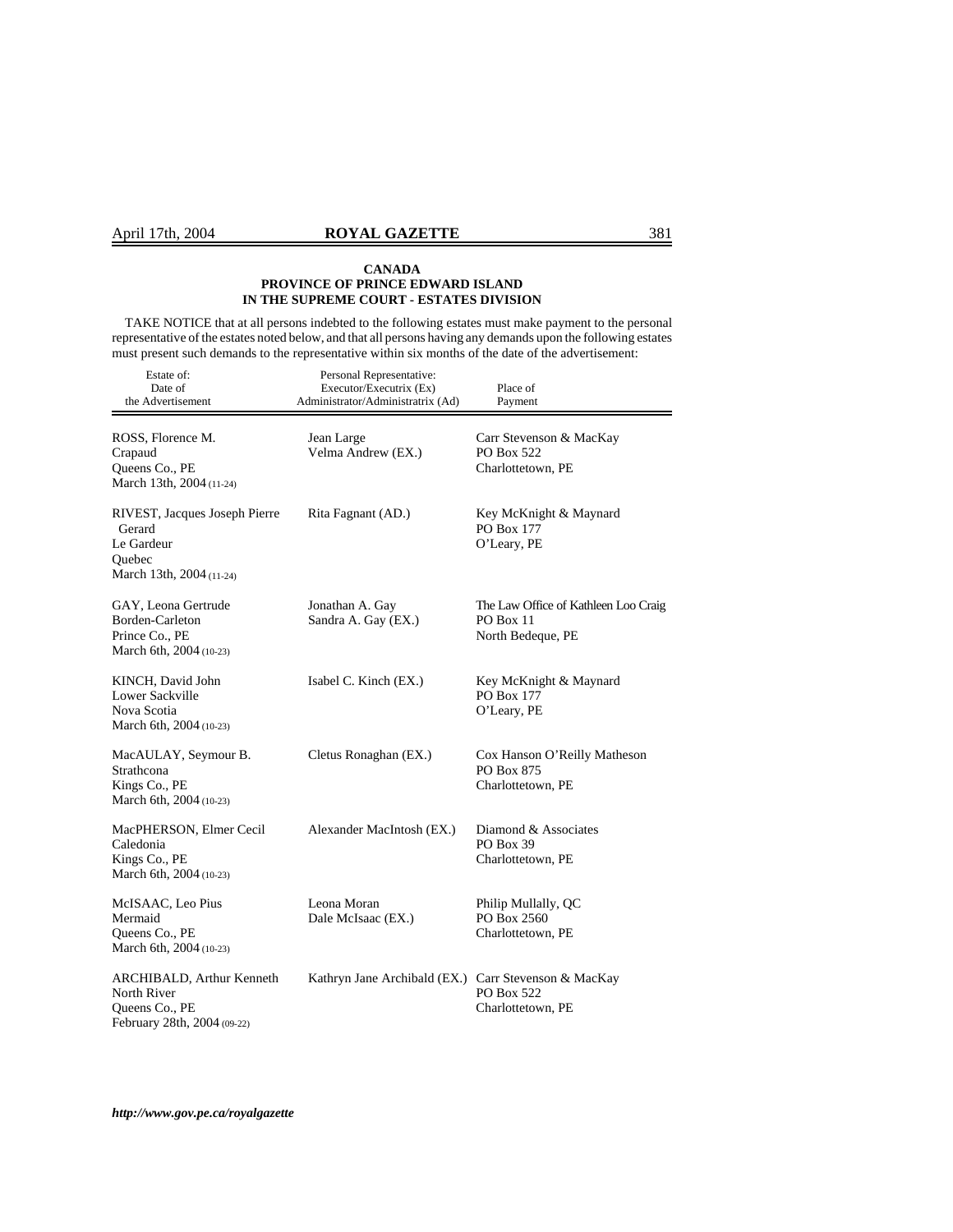TAKE NOTICE that at all persons indebted to the following estates must make payment to the personal representative of the estates noted below, and that all persons having any demands upon the following estates must present such demands to the representative within six months of the date of the advertisement:

| Estate of:<br>Date of<br>the Advertisement                                                                       | Personal Representative:<br>Executor/Executrix (Ex)<br>Administrator/Administratrix (Ad) | Place of<br>Payment                                                                         |
|------------------------------------------------------------------------------------------------------------------|------------------------------------------------------------------------------------------|---------------------------------------------------------------------------------------------|
| CARTER, Gordon<br>Fortune<br>Kings Co., PE<br>February 28th, 2004 (09-22)                                        |                                                                                          | Elizabeth (Libby) Jarvis (EX.) Allen J. MacPhee Law Corporation<br>PO Box 238<br>Souris, PE |
| MacSWAIN, Evelyn<br>Georgetown<br>Kings Co., PE<br>February 28th, 2004 (09-22)                                   | Fred MacSwain (EX.)                                                                      | Alfred K. Fraser, QC<br>PO Box 516<br>Montague, PE                                          |
| MARTIN, Wilfred Edward<br>Eldon, Belfast PO<br>Queens Co., PE<br>February 28th, 2004 (09-22)                     | Edith Ruby Martin (EX.)                                                                  | McInnes Cooper<br><b>BDC</b> Place<br>Suite 620, 119 Kent Street<br>Charlottetown, PE       |
| O'DONNELL, Doreen Mary<br>Souris River Road<br>Kings Co., PE<br>February 28th, 2004 (09-22)                      | David O'Donnell<br>Catherine Cahill (EX.)                                                | McInnes Cooper<br><b>BDC</b> Place<br>Suite 620, 119 Kent Street<br>Charlottetown, PE       |
| ROBERTSON, Edwin Theodore<br>Souris<br>(Formerly of Munn's Road)<br>Kings Co., PE<br>February 28th, 2004 (09-22) | Marvyn Robertson<br>Tanya Robertson (EX.)                                                | McInnes Cooper<br><b>BDC</b> Place<br>Suite 620, 119 Kent Street<br>Charlottetown, PE       |
| ACORN, Joyce<br>Peters Road<br>Kings Co., PE<br>February 21st, 2004 (08-21)                                      | Lisa Dawn Henderson (EX.)                                                                | Allen J. MacPhee Law Corporation<br>PO Box 238<br>Souris, PE                                |
| BAKER, Donald R.<br>Margate<br>Prince Co., PE<br>February 21st, 2004 (08-21)                                     | Jean Baker (EX.)                                                                         | Ramsay & Clark<br><b>PO Box 96</b><br>Summerside, PE                                        |
| CAMPBELL, Boswell S.<br>Murray River<br>Kings Co., PE<br>February 21st, 2004 (08-21)                             | Beatrice J. Campbell (EX.)                                                               | Alfred K. Fraser, QC<br>PO Box 516<br>Montague, PE                                          |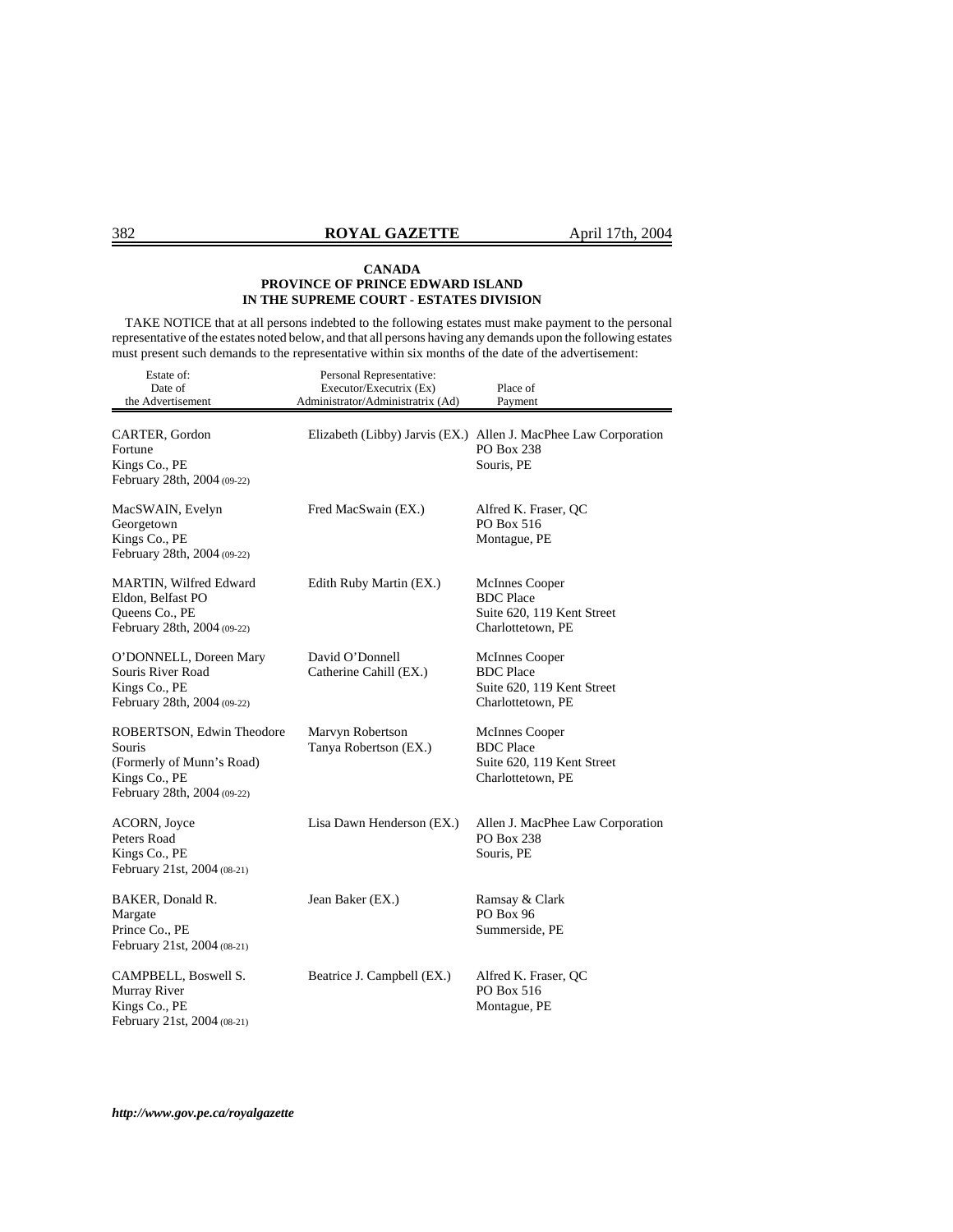TAKE NOTICE that at all persons indebted to the following estates must make payment to the personal representative of the estates noted below, and that all persons having any demands upon the following estates must present such demands to the representative within six months of the date of the advertisement:

| Estate of:<br>Date of<br>the Advertisement                                                                           | Personal Representative:<br>Executor/Executrix (Ex)<br>Administrator/Administratrix (Ad) | Place of<br>Payment                                                         |
|----------------------------------------------------------------------------------------------------------------------|------------------------------------------------------------------------------------------|-----------------------------------------------------------------------------|
| DEIGHAN, Francis Urban<br>Summerside<br>Prince Co., PE<br>February 21st, 2004 (08-21)                                | Verna Deighan (EX.)                                                                      | <b>Patterson Palmer</b><br>82 Summer Street<br>Summerside, PE               |
| MacPHERSON, Donald Joseph<br>Hamilton<br>Ontario<br>February 21st, 2004 (08-21)                                      | Mary MacPherson (EX.)                                                                    | Cox Hanson O'Reilly Matheson<br>PO Box 875<br>Charlottetown, PE             |
| McKENZIE, Anthony<br>Lower Montague<br>Kings Co., PE<br>February 21st, 2004 (08-21)                                  | Catherine Elizabeth<br>McKenzie (EX.)                                                    | <b>Stewart McKelvey Stirling Scales</b><br>PO Box 2140<br>Charlottetown, PE |
| STRAIGHT, Michael Whitney<br>Chicago<br>State of Illinois<br>United States of America<br>February 21st, 2004 (08-21) | Arthur J. Mahon<br>Fidelity Trust Company of<br>Canada, Ltd. (EX.)                       | <b>Stewart McKelvey Stirling Scales</b><br>PO Box 2140<br>Charlottetown, PE |
| MacDONALD, William Valentine<br>Charlottetown<br>Queens Co., PE<br>February 21st, 2004 (08-21)                       | Florence Hughes<br>Agatha MacDonald (AD.)                                                | Diamond & Associates<br><b>PO Box 39</b><br>Charlottetown, PE               |
| <b>MORRISON, William Thomas</b><br>New Haven<br>Queens Co., PE<br>February 21st, 2004 (08-21)                        | Mildred Roberts-Doyle (AD.)                                                              | Campbell Lea<br><b>PO Box 429</b><br>Charlottetown, PE                      |
| SCANTLEBURY, Wallace E.<br>Charlottetown<br>Queens Co., PE<br>February 21st, 2004 (08-21)                            | George Scantlebury (AD.)                                                                 | MacLeod Crane & Parkman<br>PO Box 1056<br>Charlottetown, PE                 |
| CAMPBELL, J. Clement (Clem)<br>Dundas<br>Kings Co., PE<br>February 14th, 2004 (07-20)                                | Anne G. Campbell (EX.)                                                                   | Alfred K. Fraser, QC<br>PO Box 516<br>Montague, PE                          |
| DAWSON, Margaret Jean<br>Crapaud<br>Queens Co., PE<br>February 14th, 2004 (07-20)                                    | <b>Barry Dawson</b><br>Carol Dawson (EX.)                                                | Key McKnight & Maynard<br>PO Box 1570<br>Summerside, PE                     |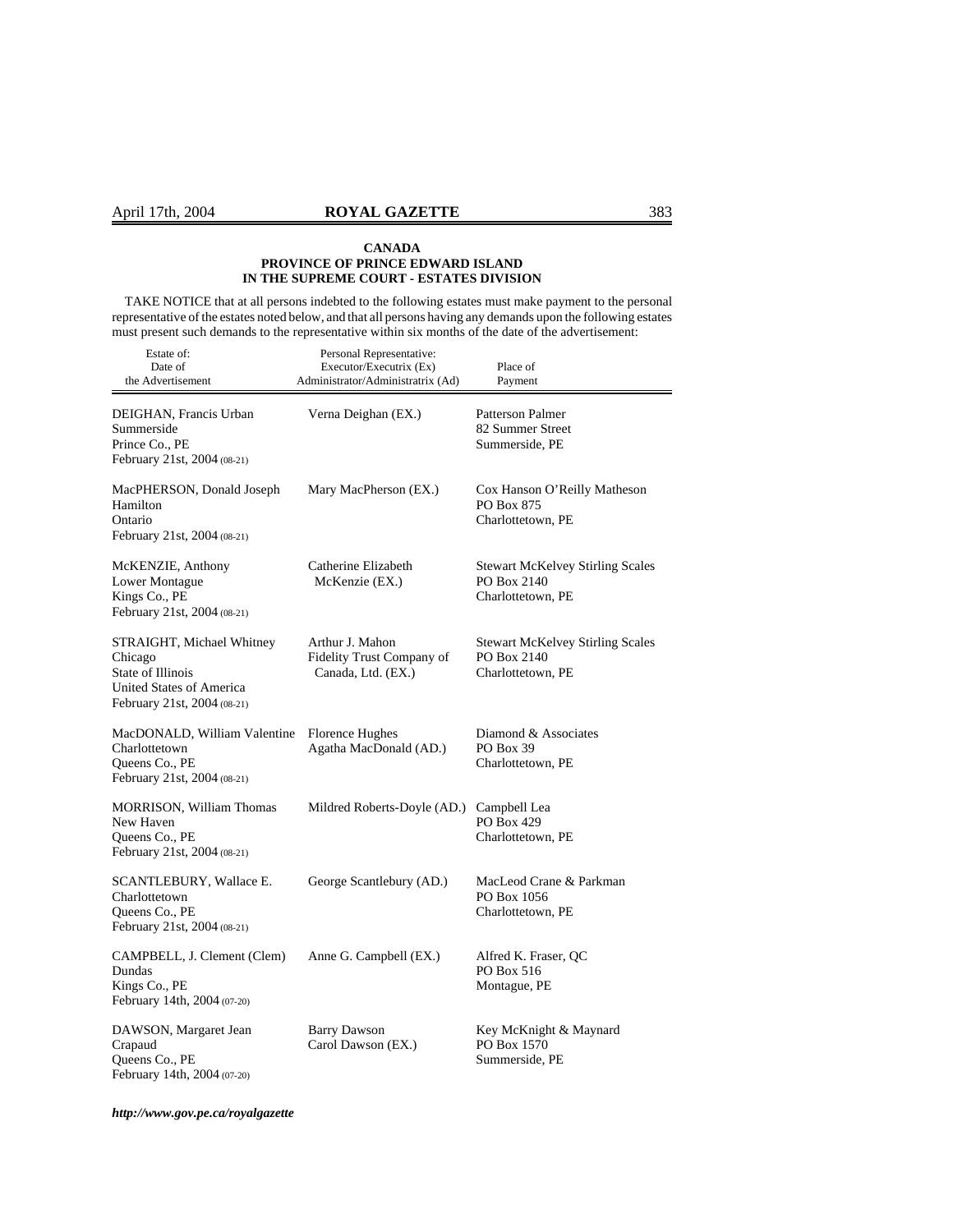TAKE NOTICE that at all persons indebted to the following estates must make payment to the personal representative of the estates noted below, and that all persons having any demands upon the following estates must present such demands to the representative within six months of the date of the advertisement:

| Estate of:<br>Date of<br>the Advertisement                                                  | Personal Representative:<br>Executor/Executrix (Ex)<br>Administrator/Administratrix (Ad) | Place of<br>Payment                                              |
|---------------------------------------------------------------------------------------------|------------------------------------------------------------------------------------------|------------------------------------------------------------------|
| GODFREY, William Wallace<br>Charlottetown<br>Queens Co., PE<br>February 14th, 2004 (07-20)  | Donald Warren<br>Helen Warren (EX.)                                                      | MacLeod Crane & Parkman<br>PO Box 1056<br>Charlottetown, PE      |
| HURST, Barbara Elizabeth<br>Clinton<br>Queens Co., PE<br>February 14th, 2004 (07-20)        | Stephen R. Hurst<br>Ian D. Hurst (EX.)                                                   | David R. Hammond, QC<br>740A Water Street East<br>Summerside, PE |
| JACKMAN, Ada Eleanor<br>Summerside<br>Prince Co., PE<br>February 14th, 2004 (07-20)         | Sandra Gallagher (EX.)                                                                   | Patterson Palmer<br>82 Summer Street<br>Summerside, PE           |
| KERR, Ernest Gordon<br>Charlottetown<br>Queens Co., PE<br>February 14th, 2004 (07-20)       | David Gordon Kerr (EX.)                                                                  | Carr Stevenson & MacKay<br>PO Box 522<br>Charlottetown, PE       |
| MacKENZIE, Clare Bernice<br>Cornwall<br>Queens Co., PE<br>February 14th, 2004 (07-20)       | <b>Philip Connolly</b><br>Maureen MacEachern (EX.)                                       | Carr Stevenson & MacKay<br>PO Box 522<br>Charlottetown, PE       |
| MacLEOD, Margaret Frances<br>New London<br>Queens Co., PE<br>February 14th, 2004 (07-20)    | John Coles (EX.)                                                                         | Cox Hanson O'Reilly Matheson<br>PO Box 875<br>Charlottetown, PE  |
| MATHESON, Ernest S.<br>Charlottetown<br>Queens Co., PE<br>February 14th, 2004 (07-20)       | Ruby B. Matheson<br>David L. Matheson<br>D. Steve Matheson<br>Thomas A. Matheson (EX.)   | Cox Hanson O'Reilly Matheson<br>PO Box 875<br>Charlottetown, PE  |
| MONAGHAN, Eugenia Theresa<br>Charlottetown<br>Queens Co., PE<br>February 14th, 2004 (07-20) | George Monaghan (EX.)                                                                    | Philip Mullally, QC<br>PO Box 2560<br>Charlottetown, PE          |
| MOORE, Angus MacLeod<br>Toronto<br>Ontario<br>February 14th, 2004 (07-20)                   | <b>Barry Moore</b><br>Duane Moore (EX.)                                                  | Alfred K. Fraser, QC<br>PO Box 516<br>Montague, PE               |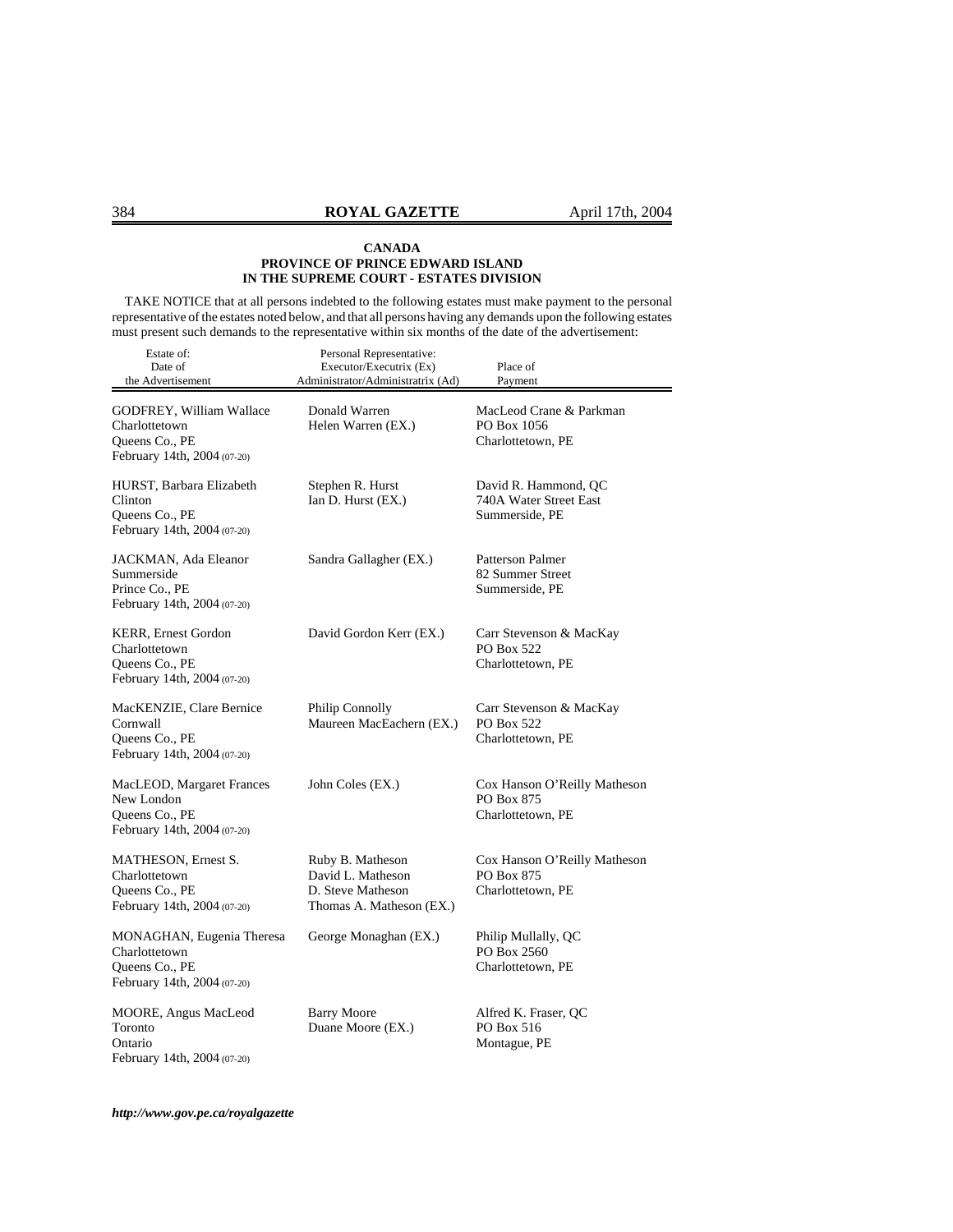TAKE NOTICE that at all persons indebted to the following estates must make payment to the personal representative of the estates noted below, and that all persons having any demands upon the following estates must present such demands to the representative within six months of the date of the advertisement:

| Estate of:<br>Date of<br>the Advertisement                                                                          | Personal Representative:<br>Executor/Executrix (Ex)<br>Administrator/Administratrix (Ad) | Place of<br>Payment                                                                   |
|---------------------------------------------------------------------------------------------------------------------|------------------------------------------------------------------------------------------|---------------------------------------------------------------------------------------|
| O'ROURKE, Charlotte J.<br>Charlottetown<br>Queens Co., PE<br>February 14th, 2004 (07-20)                            | Catherine A. Clarey<br>Thomas D. O'Rourke (EX.)                                          | Carr Stevenson & MacKay<br>PO Box 522<br>Charlottetown, PE                            |
| WARREN, Georgie Blanche<br>Summerside<br>Prince Co., PE<br>February 14th, 2004 (07-20)                              | George William Rix (EX.)                                                                 | Ramsay & Clark<br>PO Box 96<br>Summerside, PE                                         |
| YOUNKER, Harry Stavert<br>Stratford<br>Queens Co., PE<br>February 14th, 2004 (07-20)                                | Doris Jean Younker (EX.)                                                                 | Alfred K. Fraser, QC<br>PO Box 516<br>Montague, PE                                    |
| <b>BROOKINS, Nelson Aubrey</b><br>Kensington<br>Prince Co., PE<br>February 7th, 2004 (06-19)                        | Sheldon Stewart (EX.)                                                                    | David R. Hammond, QC<br>740A Water Street East<br>Summerside, PE                      |
| BURNS, Edna Eileen<br>Lower Freetown<br>Prince Co., PE<br>February 7th, 2004 (06-19)                                | <b>Brenton Garth Burns</b><br>Valerie Joyce Burns<br>Shirley Wills Burns (EX.)           | Ramsay & Clark<br>PO Box 96<br>Summerside, PE                                         |
| CRASWELL, Colin Matheson<br>Charlottetown<br>Queens Co., PE<br>February 7th, 2004 (06-19)                           | Ora Waigh (EX.)                                                                          | <b>Stewart McKelvey Stirling Scales</b><br>PO Box 2140<br>Charlottetown, PE           |
| HIRST, Kathleen Mary<br>Summerside<br>Prince Co., PE<br>February 7th, 2004 (06-19)                                  | Amanda Louise Hirst<br>Deborah Hirst McDonald (EX.)                                      | David R. Hammond, QC<br>740A Water Street East<br>Summerside, PE                      |
| JOHNSTONE, Norman<br>Summerside<br>Prince Co., PE<br>February 7th, 2004 (06-19)                                     | Allan Johnstone (EX.)                                                                    | Lyle & McCabe<br>PO Box 300<br>Summerside, PE                                         |
| NEILL, Arnold Willis<br>Charlottetown<br>(Formerly of North Milton)<br>Queens Co., PE<br>February 7th, 2004 (06-19) | Serita Newman (EX.)                                                                      | McInnes Cooper<br><b>BDC</b> Place<br>Suite 620, 119 Kent Street<br>Charlottetown, PE |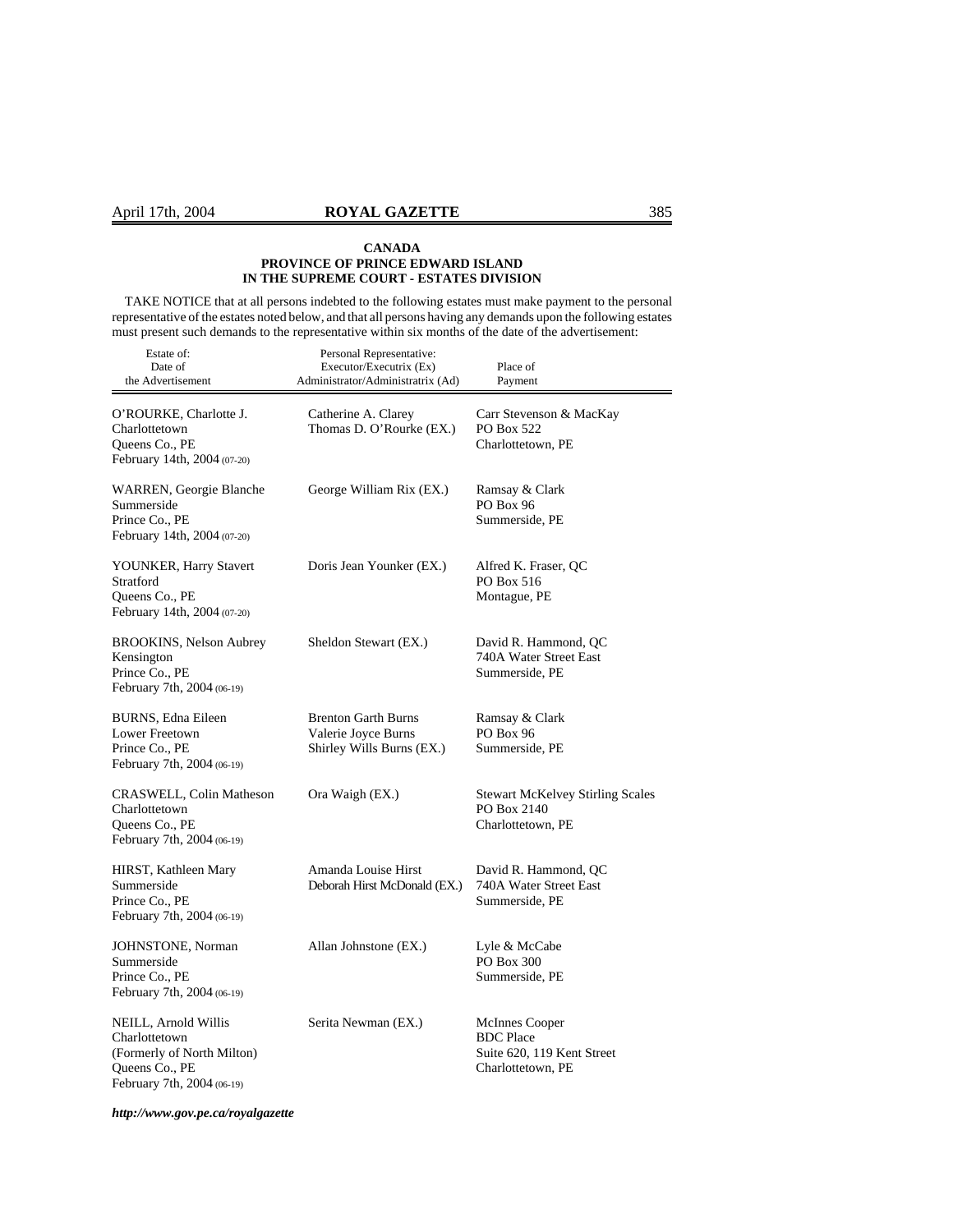TAKE NOTICE that at all persons indebted to the following estates must make payment to the personal representative of the estates noted below, and that all persons having any demands upon the following estates must present such demands to the representative within six months of the date of the advertisement:

| Estate of:<br>Date of<br>the Advertisement                                                   | Personal Representative:<br>Executor/Executrix (Ex)<br>Administrator/Administratrix (Ad) | Place of<br>Payment                                                                   |
|----------------------------------------------------------------------------------------------|------------------------------------------------------------------------------------------|---------------------------------------------------------------------------------------|
| NIELSEN, Frederick Dennis<br>Murray River<br>Kings Co., PE<br>February 7th, 2004 (06-19)     | Myrna Ferne Peachey (EX.)                                                                | Ian W. H. Bailey<br>PO Box 1850<br>Charlottetown, PE                                  |
| RAFTER, Henry Douglas<br>Murray Harbour<br>Kings Co., PE<br>February 7th, 2004 (06-19)       | Dianne Rafter<br>John Hopkins (EX.)                                                      | Alfred K. Fraser, QC<br>PO Box 516<br>Montague, PE                                    |
| WOOD, Pansy Florine<br>Charlottetown<br>Queens Co., PE<br>February 7th, 2004 (06-19)         | George Wright (EX.)                                                                      | McInnes Cooper<br><b>BDC</b> Place<br>Suite 620, 119 Kent Street<br>Charlottetown, PE |
| <b>HARNISH, Jenny Louise</b><br>Margate<br>Prince Co., PE<br>January 31st, 2004 (05-18)      | John Weldon Clark<br>Kyler Clark Bowness (EX.)                                           | <b>Kyler Clark Bowness</b><br>203 Cousins Court<br>Summerside, PE                     |
| MacDONALD, Howard David<br>Stratford<br>Queens Co., PE<br>January 31st, 2004 (05-18)         | Leanne Gayford<br>Boyd MacDonald (EX.)                                                   | Campbell Stewart<br>PO Box 485<br>Charlottetown, PE                                   |
| <b>MURPHY, Peter Cletus</b><br>Charlottetown<br>Queens Co., PE<br>January 31st, 2004 (05-18) | Clifford Murphy<br>Shawn McCarvill (EX.)                                                 | <b>Stewart McKelvey Stirling Scales</b><br>PO Box 2140<br>Charlottetown, PE           |
| ROGERS, Irene Mary Theresa<br>Summerside<br>Prince Co., PE<br>January 31st, 2004 (05-18)     | Joan Hodge<br>Eleanor "Kitty" MacLeod (EX.)                                              | Patterson Palmer<br>82 Summer Street<br>Summerside, PE                                |
| WILSON, Albert Joseph<br>Windsor<br>Ontario<br>January 31st, 2004 (05-18)                    | <b>Robert James Wilson</b><br>Albert Joseph P. Wilson (EX.) PO Box 875                   | Cox Hanson O'Reilly Matheson<br>Charlottetown, PE                                     |
| WILSON, Josephine May<br>Windsor<br>Ontario<br>January 31st, 2004 (05-18)                    | <b>Robert James Wilson</b><br>Albert Joseph P. Wilson (EX.) PO Box 875                   | Cox Hanson O'Reilly Matheson<br>Charlottetown, PE                                     |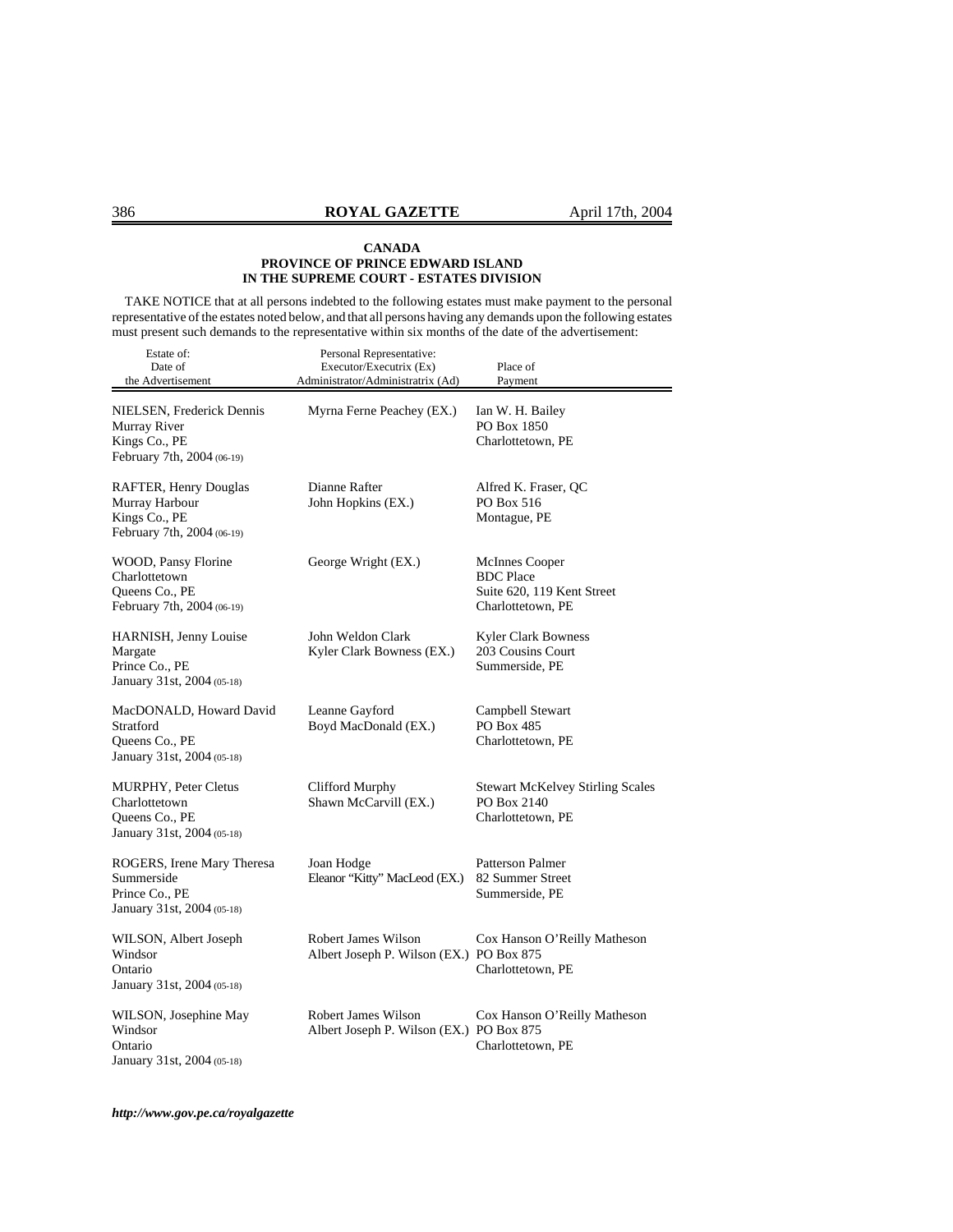TAKE NOTICE that at all persons indebted to the following estates must make payment to the personal representative of the estates noted below, and that all persons having any demands upon the following estates must present such demands to the representative within six months of the date of the advertisement:

| Estate of:<br>Date of<br>the Advertisement                                                          | Personal Representative:<br>Executor/Executrix (Ex)<br>Administrator/Administratrix (Ad) | Place of<br>Payment                                               |
|-----------------------------------------------------------------------------------------------------|------------------------------------------------------------------------------------------|-------------------------------------------------------------------|
| <b>BUCHANAN, Corey Grant</b><br>Charlottetown<br>Queens Co., PE<br>January 31st, 2004 (05-18)       | Grant Buchanan<br>Michelle Buchanan (AD.)                                                | Regena Kaye Russell<br>PO Box 383<br>O'Leary, PE                  |
| BERNARD, Amy Violet<br>Freetown<br>Prince Co., PE<br>January 24th, 2004 (04-17)                     | Donna Haugh<br>Wendell Bernard (EX.)                                                     | Lyle & McCabe<br>PO Box 300<br>Summerside, PE                     |
| <b>BLACQUIERE, Gregory Francis</b><br>Summerside<br>Prince Co., PE<br>January 24th, 2004 (04-17)    | Donald Aube<br>Roger Duguay (EX.)                                                        | Donald Schurman<br>155A Arcona Street<br>Summerside, PE           |
| BURKE, Lester W.<br>Fortune Bridge<br>Kings Co., PE<br>January 24th, 2004 (04-17)                   | Roland A. Burke<br>Gary D. Burke<br>Willard L. Burke (EX.)                               | Allen J. MacPhee Law Corporation<br>PO Box 238<br>Souris, PE      |
| DEWAR, Gladys Irene<br>Montague<br>Kings Co., PE<br>January 24th, 2004 (04-17)                      | <b>Rosemary Dewar</b><br>John Miodowski (EX.)                                            | Macnutt & Dumont<br>PO Box 965<br>Charlottetown, PE               |
| GAUDET, Harold Arthur<br>Charlottetown<br>Queens Co., PE<br>January 24th, 2004 (04-17)              | Patricia Mary Gaudet (EX.)                                                               | Philip Mullally, QC<br>PO Box 2560<br>Charlottetown, PE           |
| <b>HENNEBERY, Eileen</b><br>Charlottetown<br>Queens Co., PE<br>January 24th, 2004 (04-17)           | Clare Butler (EX.)                                                                       | Carr Stevenson & MacKay<br>PO Box 522<br>Charlottetown, PE        |
| MacPHERSON, Barbara Anne<br>Rogers<br>Charlottetown<br>Queens Co., PE<br>January 24th, 2004 (04-17) | Deborah Gee (EX.)                                                                        | Carr Stevenson & MacKay<br><b>PO Box 522</b><br>Charlottetown, PE |
| GALLANT, Emmett Cyril<br><b>Bristol</b><br>Kings Co., PE<br>January 24th, 2004 (04-17)              | Ethel P. Gallant<br>Glen J. Gallant<br>Christine M. MacDonald (AD.) Charlottetown, PE    | Carr Stevenson & MacKay<br><b>PO Box 522</b>                      |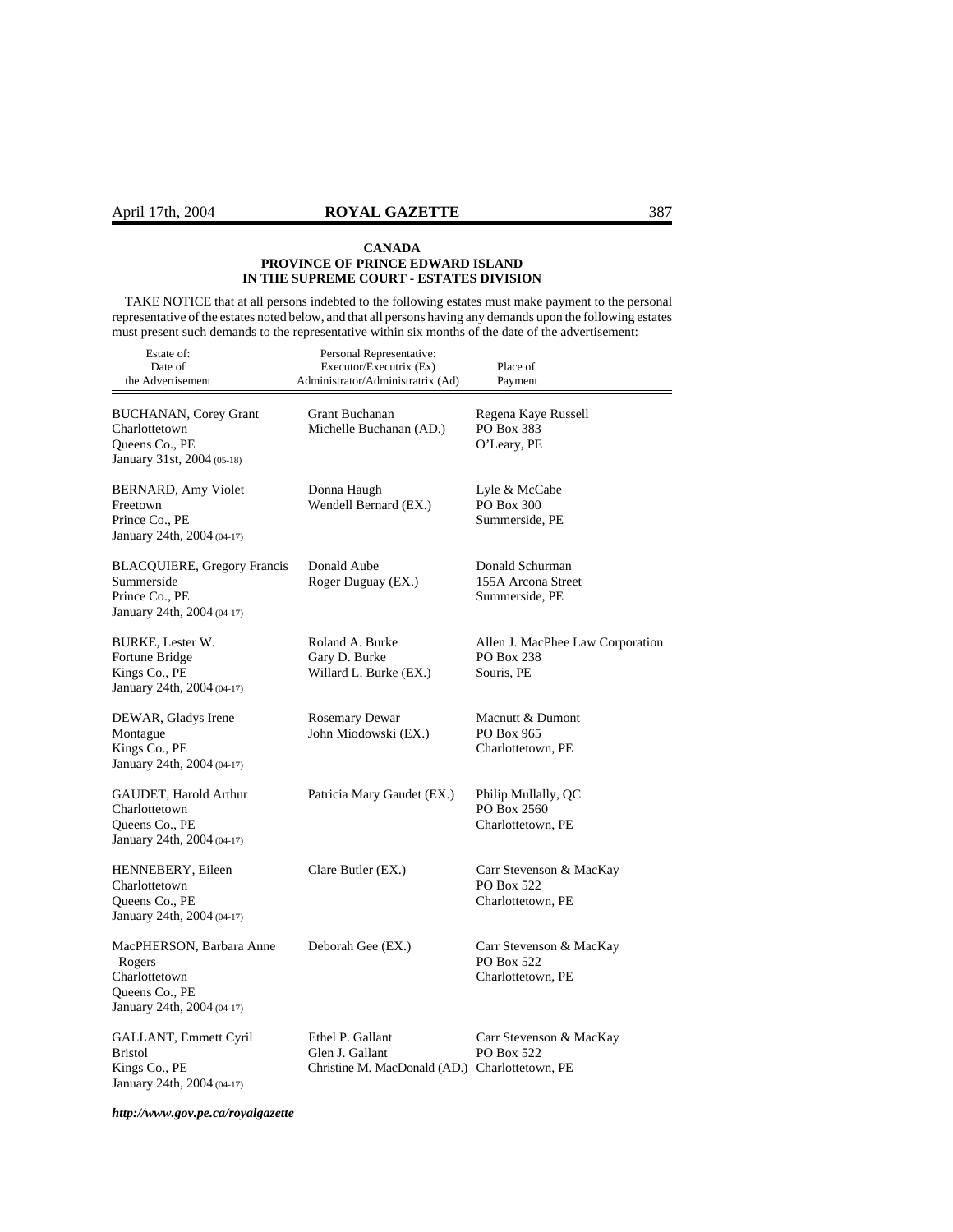TAKE NOTICE that at all persons indebted to the following estates must make payment to the personal representative of the estates noted below, and that all persons having any demands upon the following estates must present such demands to the representative within six months of the date of the advertisement:

| Estate of:<br>Date of<br>the Advertisement                                                                            | Personal Representative:<br>Executor/Executrix (Ex)<br>Administrator/Administratrix (Ad) | Place of<br>Payment                                                         |
|-----------------------------------------------------------------------------------------------------------------------|------------------------------------------------------------------------------------------|-----------------------------------------------------------------------------|
| McKINNON, John A.<br>Charlottetown<br>Queens Co., PE<br>January 24th, 2004 (04-17)                                    | Bennett McKinnon (AD.)                                                                   | Diamond & Associates<br>PO Box 39<br>Charlottetown, PE                      |
| GALLANT, Delma Julia<br>Charlottetown<br>Queens Co., PE<br>January 17th, 2004 (03-16)                                 | <b>Earnest Gallant</b><br>Edwin Gallant (EX.)                                            | Key McKnight & Maynard<br>PO Box 177<br>O'Leary, PE                         |
| GUNN, Sheldon Robert<br>West St. Peters<br><b>Mount Stewart RR#2</b><br>Kings Co., PE<br>January 17th, 2004 (03-16)   | <b>Sterling Gunn</b><br>Alvin Gunn (EX.)                                                 | MacLeod Crane & Parkman<br>PO Box 1056<br>Charlottetown, PE                 |
| KATZENBERGER, William L.<br><b>Silver Springs</b><br>Montgomery County<br>Maryland, USA<br>January 17th, 2004 (03-16) | Marjorie B. Katzenberger(EX.) Foster Hennessey MacKenzie                                 | PO Box 38<br>Charlottetown, PE                                              |
| LINKLETTER, Harriet Emeline<br>Summerside<br>Prince Co., PE<br>January 17th, 2004 (03-16)                             | A. Gordon Linkletter (EX.)                                                               | Taylor McLellan<br>PO Box 35<br>Summerside, PE                              |
| McLELLAN, John Urban Alphonse Anne Rosella Williams (EX.)<br>Oshawa<br>Ontario<br>January 17th, 2004 (03-16)          |                                                                                          | Taylor McLellan<br><b>PO Box 35</b><br>Summerside, PE                       |
| NORTON, Mary Eileen<br>Charlottetown<br>Queens Co., PE<br>January 17th, 2004 (03-16)                                  | John Edward Norton (EX.)                                                                 | <b>Stewart McKelvey Stirling Scales</b><br>PO Box 2140<br>Charlottetown, PE |
| SHARPE, Agatha F.<br>West Devon<br>Prince Co., PE<br>January 17th, 2004 (03-16)                                       | Paul Sharpe<br>Alan Sharpe (EX.)                                                         | J. Allan Shaw Law Corporation<br>PO Box 40<br>Alberton, PE                  |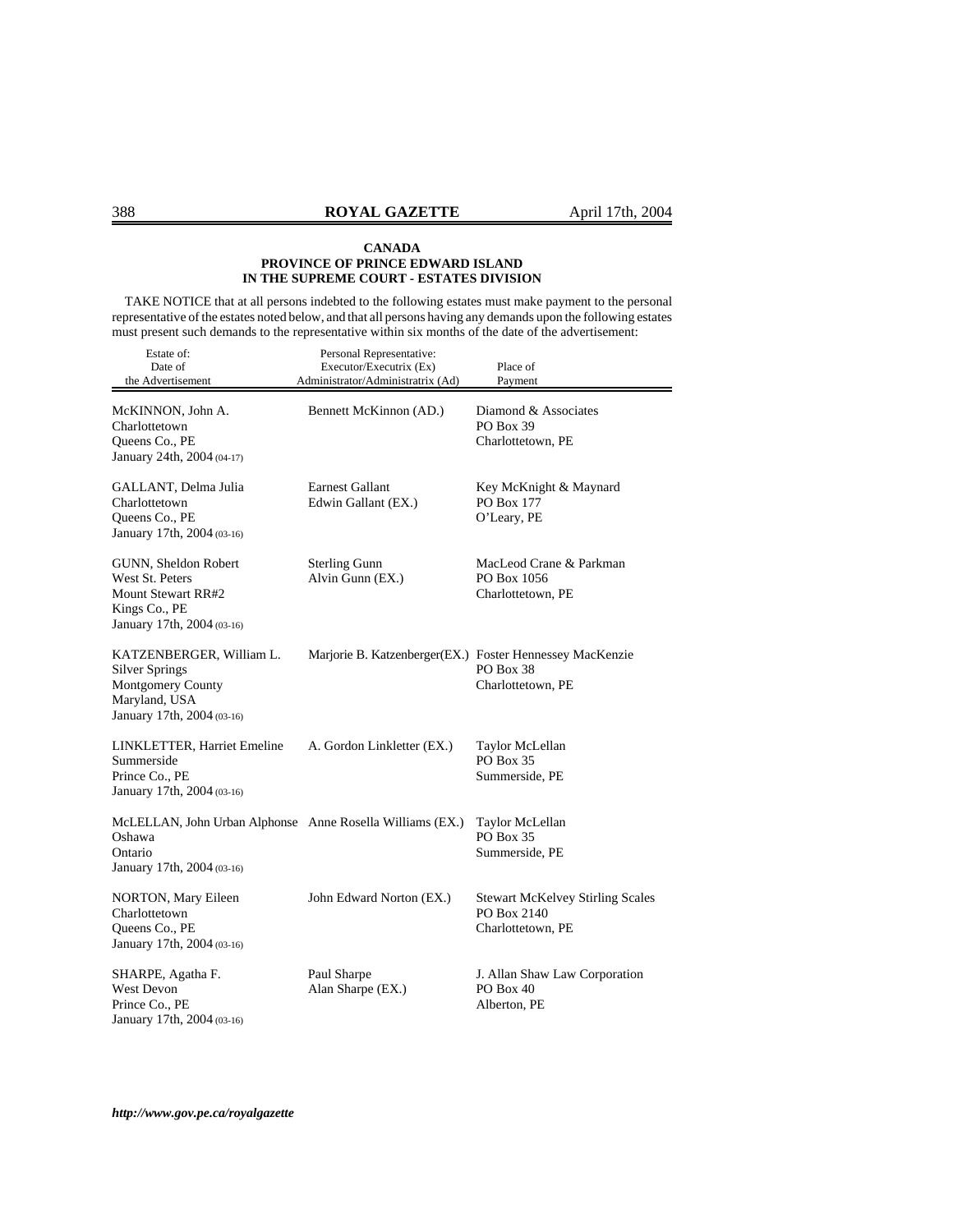TAKE NOTICE that at all persons indebted to the following estates must make payment to the personal representative of the estates noted below, and that all persons having any demands upon the following estates must present such demands to the representative within six months of the date of the advertisement:

| Estate of:<br>Date of<br>the Advertisement                            | Personal Representative:<br>Executor/Executrix (Ex)<br>Administrator/Administratrix (Ad) | Place of<br>Payment                                     |  |
|-----------------------------------------------------------------------|------------------------------------------------------------------------------------------|---------------------------------------------------------|--|
| TANDON, Sarla<br>Mississauga<br>Ontario<br>January 17th, 2004 (03-16) | Asha Kumaria (AD.)                                                                       | Donald Schurman<br>155A Arcona Street<br>Summerside, PE |  |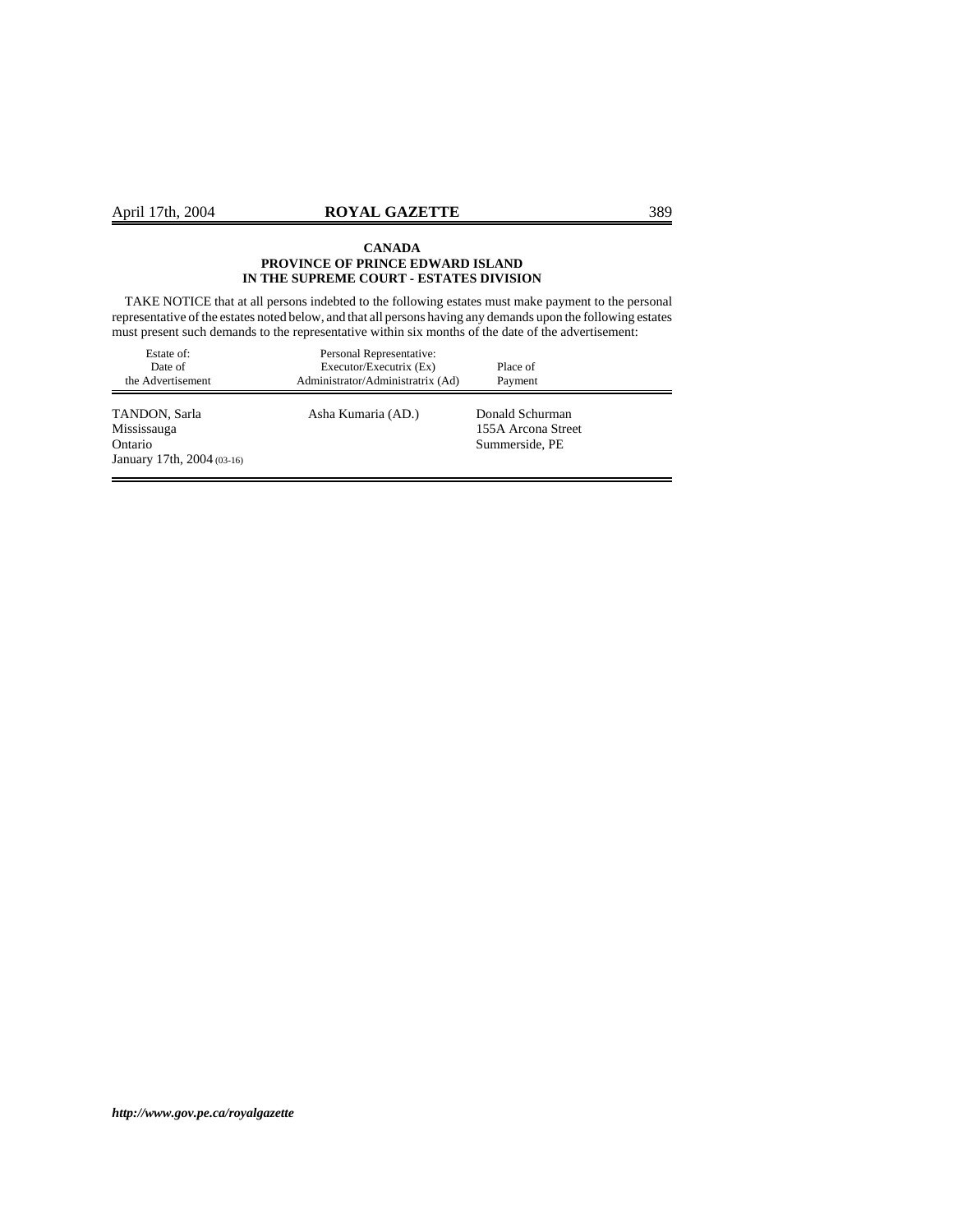390/85623-\*+

# **ROYAL GAZETTE** April 17th, 2004

The following orders were approved by His Honour the Lieutenant Governor in Council dated 6 April 2004.

#### **EC2004-209**

#### **ENVIRONMENTAL PROTECTION ACT ENVIRONMENTAL ADVISORY COUNCIL APPOINTMENT**

Pursuant to section 4 of the *Environmental Protection Act* R.S.P.E.I. 1988, Cap. E-9 Council made the following appointment:

#### **NAME TERM OF APPOINTMENT**

Emmerson McMillan 6 April 2004 Ascension to<br>
(vice Leon Loucks, deceased) (and the set of the 15 March 2007 (vice Leon Loucks, deceased)

### **EC2004-211**

#### **EXECUTIVE COUNCIL ACT DEPUTY MINISTER TO THE PREMIER AND CHIEF OF STAFF ACTING APPOINTMENT PATRICK J. DORSEY (APPROVED)**

Pursuant to section 6 of the *Executive Council Act*, R.S.P.E.I. 1988, Cap. E-12 and having under consideration clause 20(e) of the *Interpretation Act* R.S.P.E.I. 1988, Cap. I-8, Council appointed Patrick J. Dorsey to act in the capacity of Deputy Minister to the Premier and Chief of Staff (vice Peter McQuaid, resigned) effective 6 April 2004.

#### **EC2004-219**

#### **SUPREME COURT ACT DEPUTY REGISTRAR SUPREME COURT OF PRINCE EDWARD ISLAND KIM ANN RADANOVICH APPOINTMENT**

Pursuant to section 20.2 of the *Supreme Court Act* R.S.P.E.I. 1988, Cap. S-10 Council appointed Kim Ann Radanovich of Charlottetown, in Queens County a deputy registrar of the Supreme Court effective 29 April 2004.

Further, Council ordered that, should the said Kim Ann Radanovich cease to be employed with the Supreme Court of Prince Edward Island, her appointment to the aforementioned position shall terminate coincident with the date of termination of her employment.

Signed, Lynn E. Ellsworth Clerk of the Executive Council 16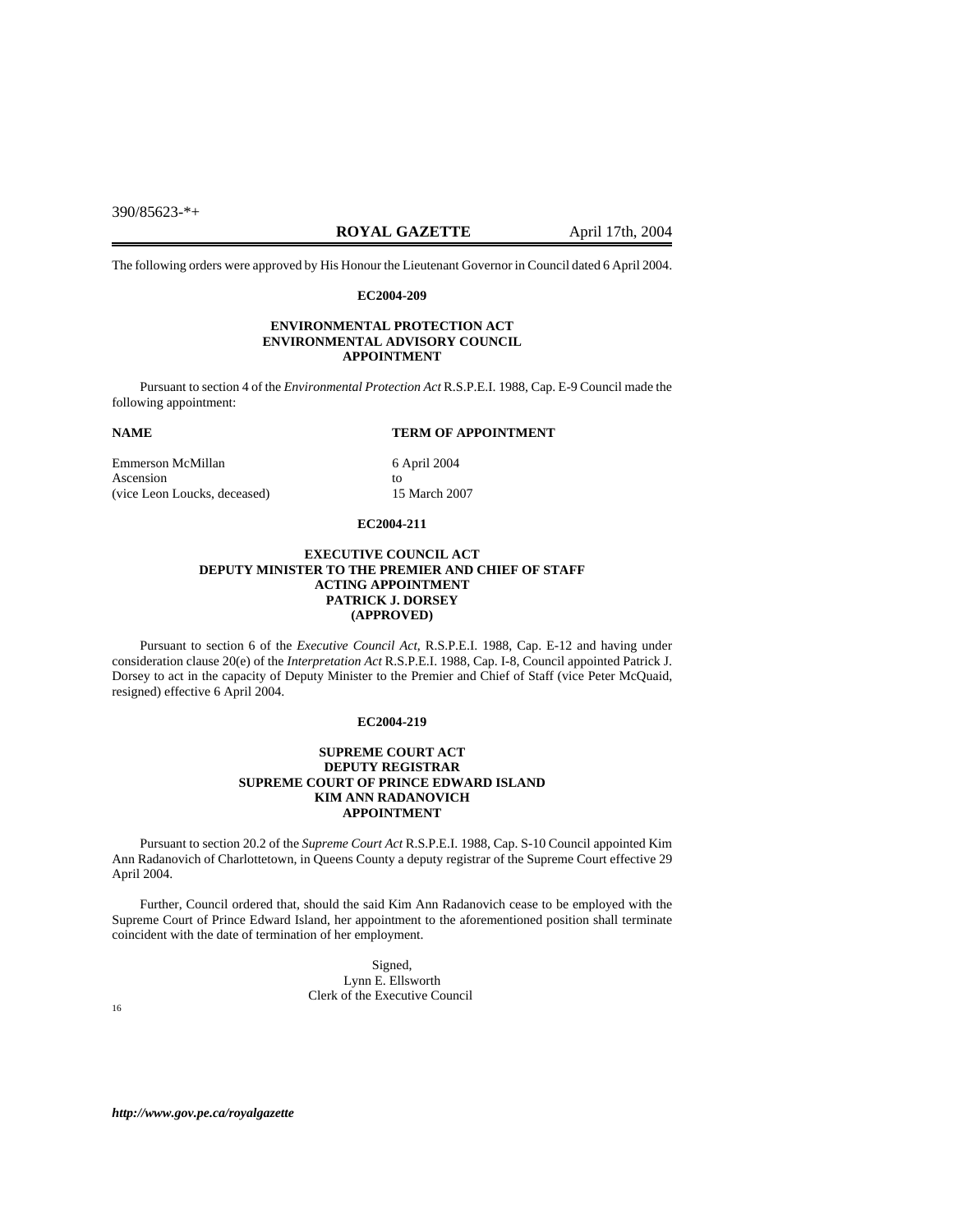The following order was approved by the Executive Council dated 6 April 2004.

#### **M2004-5**

#### **P.E.I. AQUACULTURE AND FISHERIES RESEARCH INITIATIVE INC. BOARD OF DIRECTORS APPOINTMENTS**

Pursuant to clause 22(b) of the P.E.I. Aquaculture and Fisheries Research Initiative Inc. bylaws, Council made the following appointments:

**NAME TERM OF APPOINTMENT** 

via subclause (v) representing the lobster sector Michael MacDonald 31 March 2004 East Point to to the set of the set of the set of the set of the set of the set of the set of the set of the set of the set of the set of the set of the set of the set of the set of the set of the set of the set of the set (reappointed) 31 March 2006 via subclause (vi) representing the community at large

| David Lewis   | 31 March 2004 |
|---------------|---------------|
| Alberton      | TΩ            |
| (reappointed) | 31 March 2007 |

Signed, Lynn E. Ellsworth Clerk of the Executive Council 16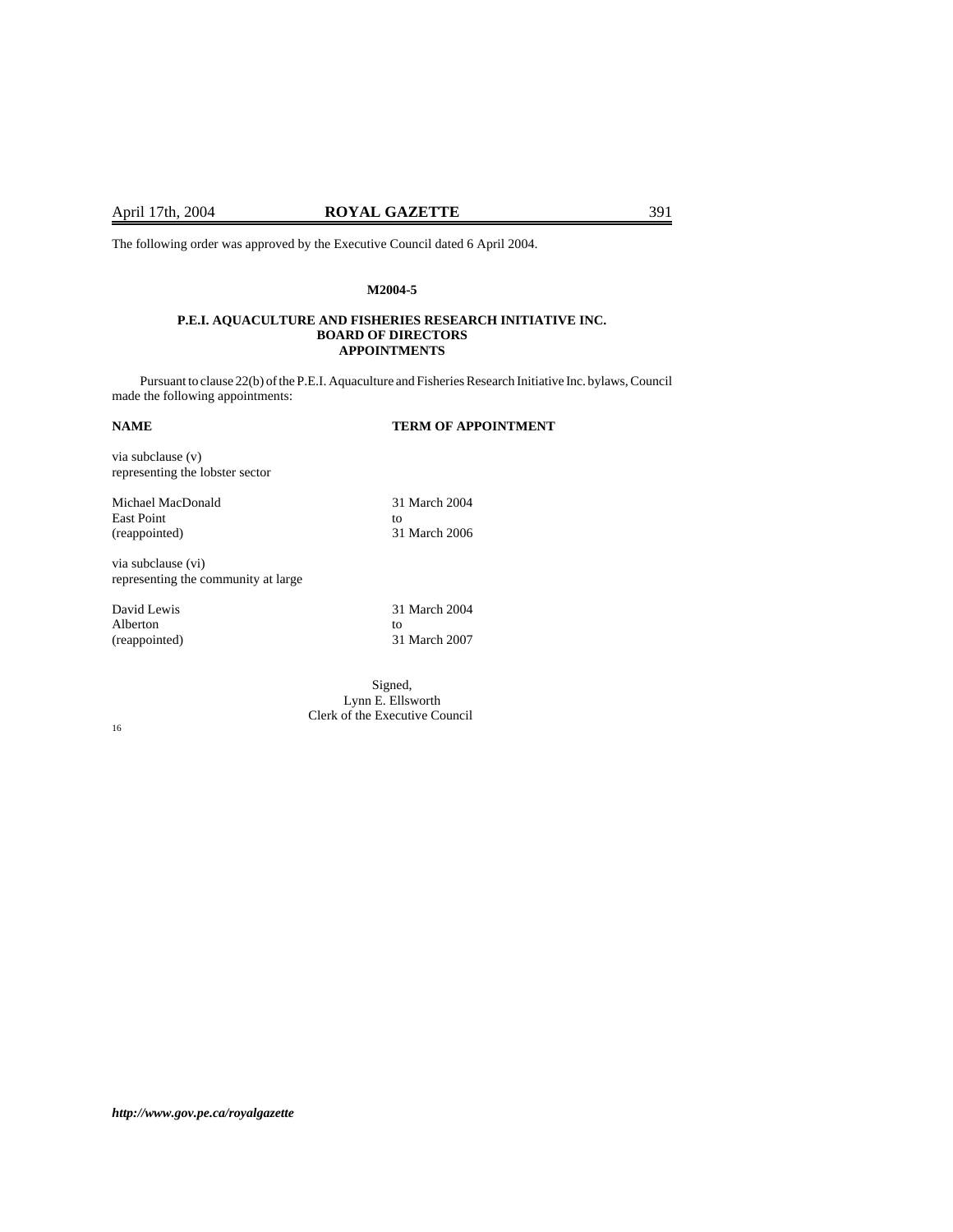**ROYAL GAZETTE** April 17th, 2004

#### **NOTICE OF INTENTION TO DESIGNATE HERITAGE PLACE HERITAGE PLACES PROTECTION ACT** R.S.P.E.I. 1988, Cap. H-3.1, s.5.(2)

Public Notice is hereby given that the Minister of Community and Cultural Affairs for the Province of Prince Edward Island intends to designate the following sites as heritage places under the *Heritage Places Protection Act.*

Doucet House Location: 2188 Church Road, Rte 243, Anglo Rustico, Queens County Property Identifier Number: 868372

Summerside Law Courts Location: 108 Central Street, Summerside, Prince County Property Identifier Number: 322032

Customs House Location: 40 Great George Street, Charlottetown, Queens County Property Identifier Number: 337188

Honourable George Coles Building Location: 175 Richmond Street, Charlottetown, Queens County Property Identifier Number: 340448

J. Angus MacLean Building Location: 94 Great George Street, Charlottetown, Queens County Property Identifier Number: 339317

Province House Location: 165 Richmond Street, Charlottetown, Queens County Property Identifier Number: 340430

D.E. Clarke's General Store, Orwell Corner Historic Village Location: 98 MacPhail Park Road, Orwell, Queens County Property Identifier Number: A portion of parcel 176610

Where a site is designated as a heritage place, no person shall build on or undertake works that may affect any site designated under the Act without a heritage permit.

No person shall change, alter, move or demolish the facade or exterior appearance of any building, structure, site or area on the said property for a period of 120 days from the date of service of this Notice, unless this Notice is otherwise cancelled under the Act or regulations.

An owner, municipality, person served or a person, group or organization interested in, or likely to be affected by the intended designation may object to the intended designation by serving a Notice of Objection to Heritage Designation by 4 p.m. within 30 days of the date of the publication of this Notice. Service of a Notice of Objection must be made on the Minister of Community and Cultural Affairs, in care of the Heritage Officer. A Notice of Objection form may be obtained from: Division of Culture, Heritage and Libraries, PEI Department of Community and Cultural Affairs, PO Box 2000, Charlottetown, PE C1A 7N8.

> Hon. Elmer MacFadyen Minister

16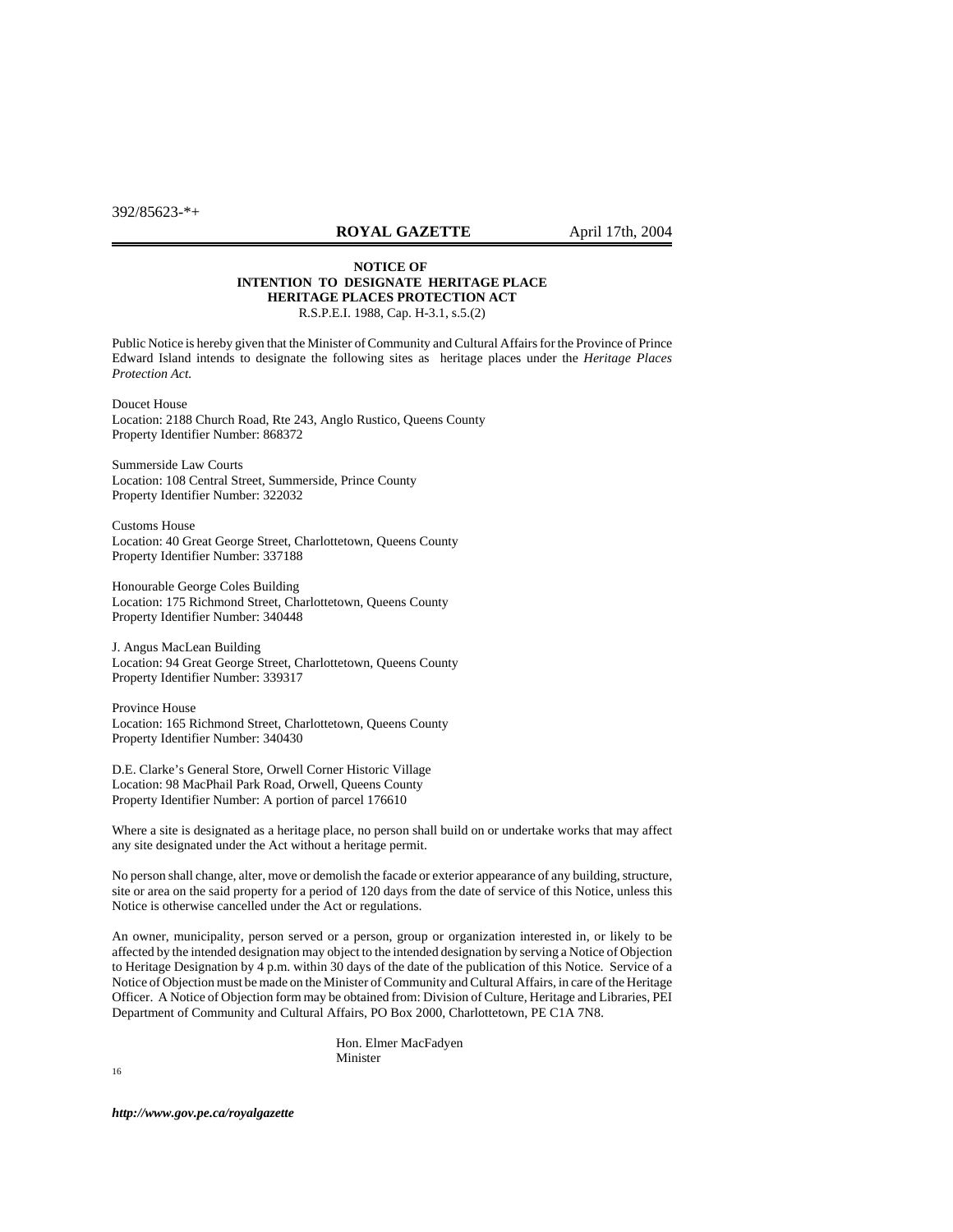Companies Act R.S.P.E.I. 1988, Cap. C-14, s.77

Public Notice is hereby given that under the *Companies Act* letters patent have been issued by the Minister to confirm the following amalgamation:

MCLEOD ENTERPRISES INC. MCLEOD ENTERPRISES (2003) INC. Amalgamating companies MCLEOD ENTERPRISES (2003) INC. Amalgamated company Date of Letters Patent: March 31, 2004 16

# **NOTICE OF CHANGE OF CORPORATE NAME**

Companies Act R.S.P.E.I. 1988, CAP. C-14, S. 81.1

Public Notice is hereby given that under the *Companies Act* the following corporation has changed its corporate name:

Former Name DEREK D. KEY LAW **CORPORATION** New Name RAVENFIELD ENTERPRISES INC. Effective Date: March 26, 2004 Former Name CREATIVE ESTHETICS

DENTAL LABORATORIES INC. New Name UP ISLAND SERVICES INC. Effective Date: April 05, 2004 16

#### **NOTICE OF DISSOLUTION** Partnership Act R.S.P.E.I. 1988, Cap. P-1

Public Notice is hereby given that a Notice of Dissolution has been filed under the *Partnership Act* for each of the following:

Name: PRINCE EDWARD ISLAND'S PERFECT POTATO Owner: 100205 P.E.I. INC. Registration Date: April 08, 2004

Name: CHEVRON CANADA RESOURCES Owner: CHEVRON CANADA LIMITED<br>Registration Date: March 19, 2004 Registration Date:

*http://www.gov.pe.ca/royalgazette*

|                           | Name: DENVER CONSTRUCTION CO.<br>Owner: CHAS. R. DOYLE<br>CONSTRUCTION INC.       |                |
|---------------------------|-----------------------------------------------------------------------------------|----------------|
| <b>Registration Date:</b> |                                                                                   | April 08, 2004 |
|                           | Name: DYNAMIC ELECTRIC<br>Owner: Bethany Butterfield<br><b>Registration Date:</b> | April 07, 2004 |
|                           | Name: TDT SOLUTIONS<br>Owner: Thomas Craig<br>Daniel Gordon<br>Troy Fraser        |                |
| 16                        | <b>Registration Date:</b>                                                         | April 05, 2004 |

#### **NOTICE OF GRANTING LETTERS PATENT** Companies Act

R.S.P.E.I. 1988, Cap. C-14, s.11,

Public Notice is hereby given that under the *Companies Act* Letters Patent have been issued by the Minister to the following:

|                            | Name: DOWNTOWN CHARLOTTETOWN                          |                |  |
|----------------------------|-------------------------------------------------------|----------------|--|
|                            | INC.                                                  |                |  |
|                            | 155 Oueen Street                                      |                |  |
|                            | Charlottetown, PE C1A 4B4                             |                |  |
| <b>Incorporation Date:</b> |                                                       | April 06, 2004 |  |
|                            | Name: E & W BROWN HOLDINGS INC.<br>R R # 5            |                |  |
|                            | Kensington, PE C0B 1M0                                |                |  |
|                            | <b>Incorporation Date:</b>                            | April 06, 2004 |  |
|                            | Name: HALLIWERD INCORPORATED<br>384 University Avenue |                |  |
|                            | Charlottetown, PE C1A 4N3                             |                |  |
|                            | <b>Incorporation Date:</b>                            | April 07, 2004 |  |
|                            |                                                       |                |  |

Name: LAUBACH LITERACY PRINCE EDWARD ISLAND INC. 7 Locust Street Montague, PE C0A 1R0 Incorporation Date: April 07, 2004 16

**NOTICE OF REGISTRATION** Partnership Act R.S.P.E.I. 1988, Cap. P-1, s.52 and s.54(1)

Public Notice is hereby given that the following Declarations have been filed under the *Partnership Act*: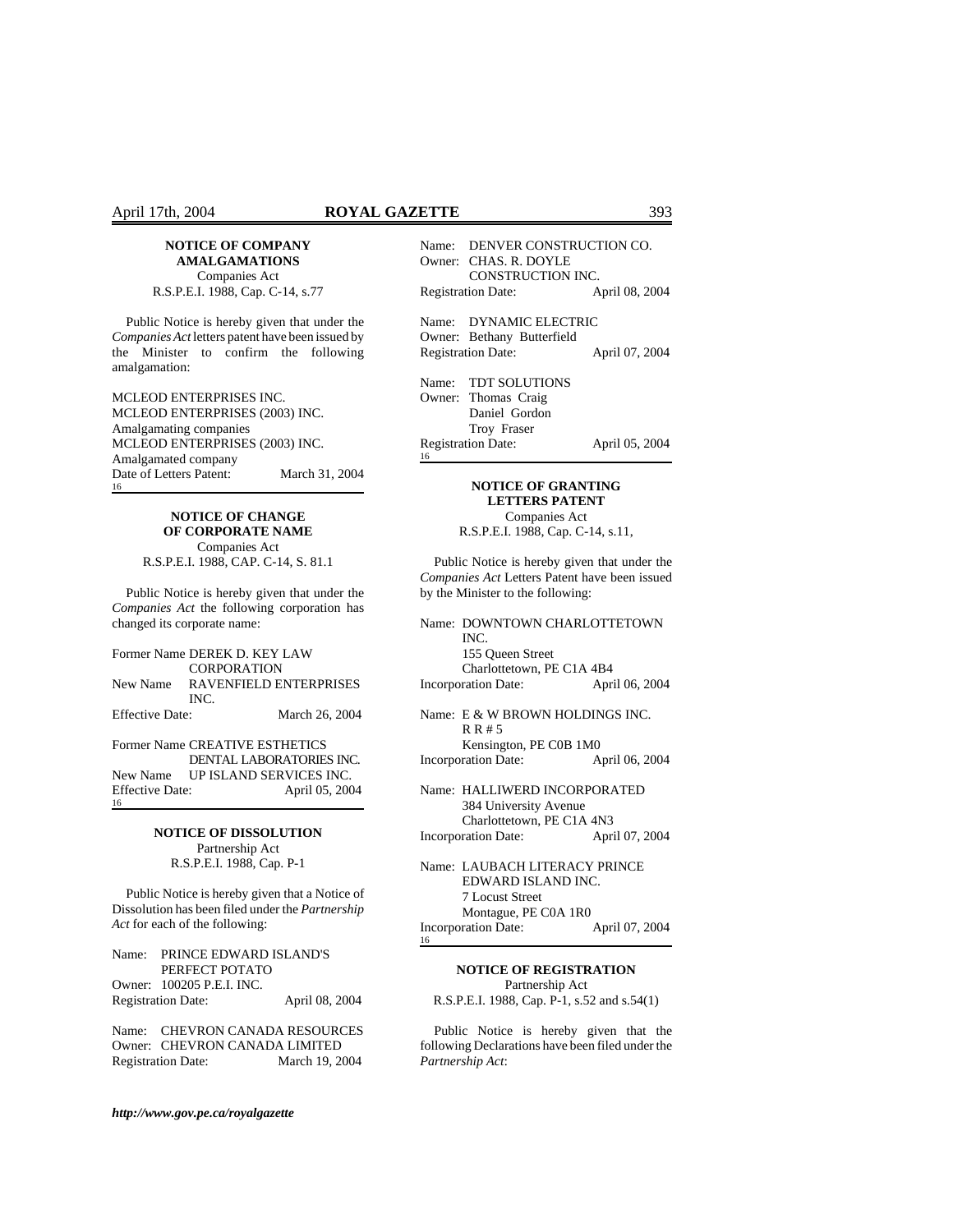394/85623-\*+

#### **ROYAL GAZETTE** April 17th, 2004

Name: CABINETS BY DESIGN Owner: 608296 N.B. Ltd. 178 Halifax Street Moncton, NB E1C 9S2 Registration Date: April 02, 2004 Name: AMEC EARTH & ENVIRONMENTAL Owner: AMEC AMERICAS LIMITED 2020 Winston Park Drive, Suite 700 Oakville, ON L6H 6X7 Registration Date: April 02, 2004 Name: CREATIVE ESTHETICS DENTAL LAB Owner: 100506 P.E.I. INC. 94 Watts Avenue Charlottetown, PE C1E 2C1 Registration Date: April 06, 2004 Name: INFINITI Owner: NISSAN CANADA INC. 5290 Orbitor Drive Mississauga, ON L4W 4Z5 Registration Date: April 05, 2004 Name: NISSAN CANADA FINANCE Owner: NISSAN CANADA INC. 5290 Orbitor Drive Mississauga, ON L4W 4Z5 Registration Date: April 05, 2004 Name: BMO HARRIS PRIVATE BANKING Owner: BMO HARRIS INVESTMENT MANAGEMENT INC. 10th Floor, 1 First Canadian Place Toronto, ON M5X 1H3 Registration Date: April 07, 2004 Name: PRINCE EDWARD ISLAND'S PERFECT POTATO Owner: CANADIAN CABLE AD PRODUCTION INC. 76 Central Street Summerside, PE C1N 3L3 Registration Date: April 08, 2004 Name: CHEVRON CANADA RESOURCES Owner: Chevon Canada Limited 500 - Fifth Avenue S.W. Calgary, AB T2P 0L7 Chevron Canada Development Company 500 - Fifth Avenue S.W. Calgary, AB T2P 0L7 Registration Date: March 19, 2004

Name: CRANE & HORNBY LAW OFFICE Owner: Dolores M. Crane R R # 1, Georgetown, PE C0A 1L0 James J. Hornby R R # 5 Charlottetown, PE C1A 7J8 Registration Date: April 06, 2004 Name: CYBERWORKS Owner: Susan Yorston R R # 1 Belle River, PE C0A 1B0 Registration Date: April 07, 2004 Name: D. GRIFFIN CONSULTING Owner: Diane Griffin 52 East River Drive Stratford, PE C1B 2E4 Registration Date: April 07, 2004 Name: DENVER CONSTRUCTION CO. Owner: Charles Doyle Box 3032 Charlottetown, PE C1A 7N9 Registration Date: April 08, 2004 Name: DYNAMIC ELECTRIC Owner: Bruce Butterfield 81 Heritage Drive Cornwall, PE C0A 1H0 Registration Date: April 07, 2004 Name: FISHERMAN'S NET Owner: Colman Morrissey Alberton, PE C0B 1B0 Registration Date: April 08, 2004 Name: JOHNSTON'S TOWING & WRECKER SERVICE Owner: Dale Johnston North Tryon Albany, PE C0B 1A0 Registration Date: April 05, 2004 Name: KM SPECIALTIES Owner: Kelsie Matheson 15 Dylan Avenue Summerside, PE C1N 6R2 Registration Date: April 05, 2004 Name: MACDOUGALL HEATING Owner: David M. MacDougall Bristol, R R # 2 Morell, PE C0A 1S0 Registration Date: April 08, 2004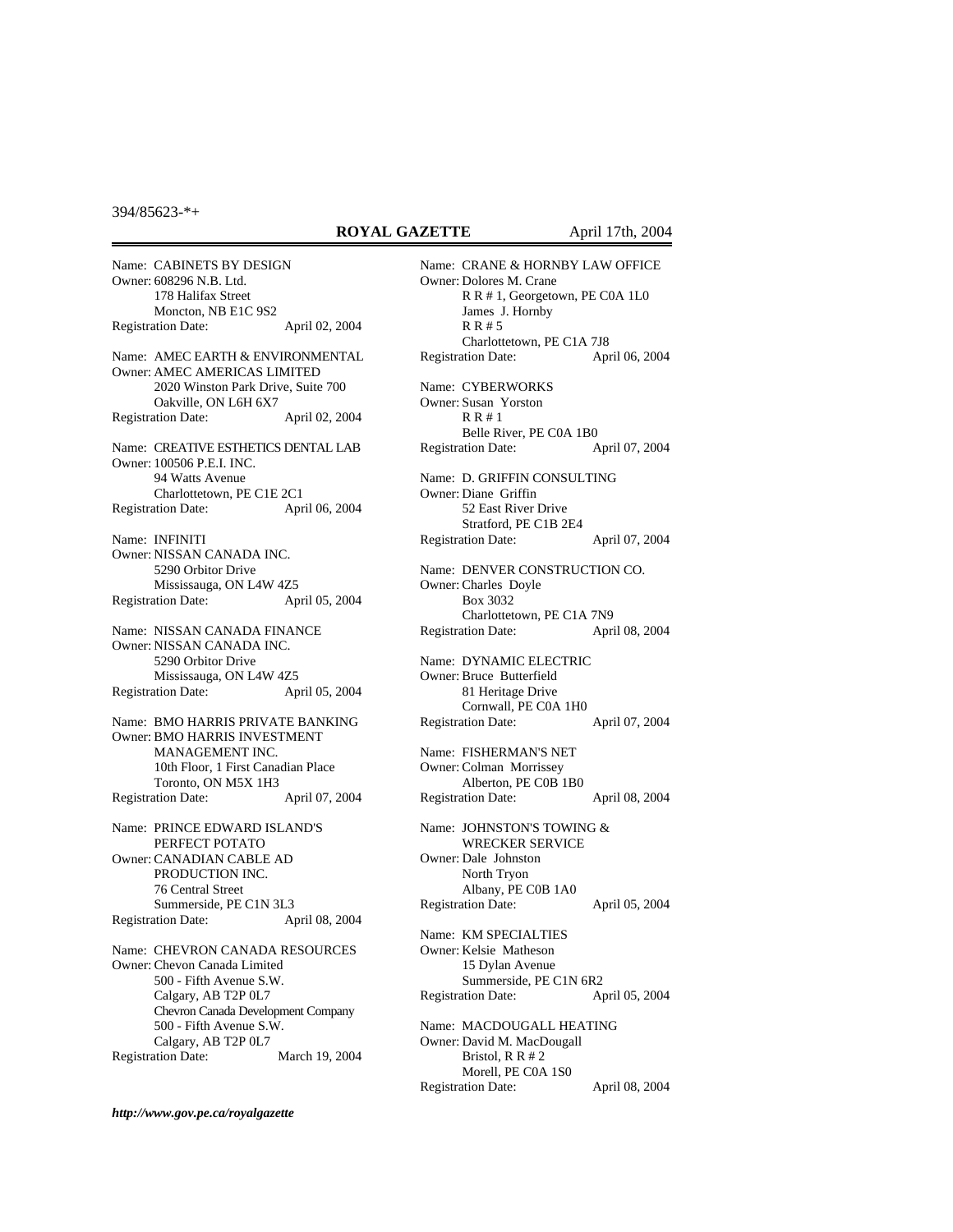| Name: MILESTONES EARLY       |                |
|------------------------------|----------------|
| <b>CHILDHOOD DEVELOPMENT</b> |                |
| CENTRE                       |                |
| Owner: Jennifer Matthews     |                |
| 250 Riverdale Road, R R # 3  |                |
| Bonshaw, PE C0A 1C0          |                |
| Loralie MacFadyen            |                |
| 4111 Riverdale Road, R R # 3 |                |
| Bonshaw, PE C0A 1C0          |                |
| <b>Registration Date:</b>    | April 05, 2004 |
| Name: NICOLE'S PET GROOMING  |                |
| Owner: Nicole Wilkinson      |                |
| Box 133, 72 Kelly Drive      |                |
| Miscouche, PE C0B 1T0        |                |
| <b>Registration Date:</b>    | April 06, 2004 |
| Name: TDT SOLUTIONS          |                |
| Owner: Troy Fraser           |                |
| Box 2676                     |                |
| Charlottetown, PE C1A 8C3    |                |
| <b>Registration Date:</b>    | April 05, 2004 |

Name: TONY'S MAINTENANCE CARE Owner: Anthony Flemming 36 Brown's Drive Stratford, PE C1B 1M2 Registration Date: April 05, 2004 16

# **NOTICE OF REVIVED COMPANIES**

Companies Act R.S.P.E.I. 1988, Cap. C-14 s.73

Public Notice is hereby given that under the *Companies Act* the following companies have been revived:

Name: WELLINGTON'S MILL STREAM VILLAGE LTD. Effective Date: March 17, 2004 16

### **NOTICE OF TAX SALE**

There will be sold at public auction at the Prince County Courthouse, Summerside, Prince Edward Island on Tuesday, April 20th, 2004, at the hour of 12:15 in the afternoon, real properties located at Middleton, in Prince County, Prince Edward Island, being identified as **parcel number 606756-000**, and assessed in the name of **Dawson Enterprises (1993) Ltd.**.

This property is being sold for non-payment of

*http://www.gov.pe.ca/royalgazette*

taxes in accordance with Section 16 of the *Real Property Tax Act*. A more complete legal description may be obtained by contacting John W. Maynard of the law firm of Key, McKnight & Maynard, at 446 Main Street, O'Leary, Prince Edward Island, C0B 1V0, who acts for the Province in connection with this sale.

The said property will be sold subject to a reserve bid and conditions of sale.

DATED at O'Leary, Prince Edward Island, this 5th day of April, A.D., 2004.

J.B. RAMSAY Provincial Tax Commissioner for P.E.I. 15-16

#### **NOTICE OF TAX SALE**

There will be sold at public auction at the Prince County Courthouse, Summerside, Prince Edward Island on Tuesday, April 20th, 2004, at the hour of 12:15 in the afternoon, real properties located at Blacks Banks, Murray Road, in Prince County, Prince Edward Island, being identified as **parcel number 651406-000**, and assessed in the name of **Frederick Leard**.

This property is being sold for non-payment of taxes in accordance with Section 16 of the *Real Property Tax Act*. A more complete legal description may be obtained by contacting John W. Maynard of the law firm of Key, McKnight & Maynard, at 446 Main Street, O'Leary, Prince Edward Island, C0B 1V0, who acts for the Province in connection with this sale.

The said property will be sold subject to a reserve bid and conditions of sale.

DATED at O'Leary, Prince Edward Island, this 5th day of April, A.D., 2004.

J.B. RAMSAY Provincial Tax Commissioner for P.E.I. 15-16

#### **NOTICE OF TAX SALE**

There will be sold at public auction at the Prince County Courthouse, Summerside, Prince Edward Island on Tuesday, April 20th, 2004, at the hour of 12:15 in the afternoon, real properties located at 3967 Union Road, Rte 152, St. Edwards, in Prince County, Prince Edward Island, being identified as **parcel number 737767-000**, and assessed in the name of **John Ramsay** and **Julie Ramsay**.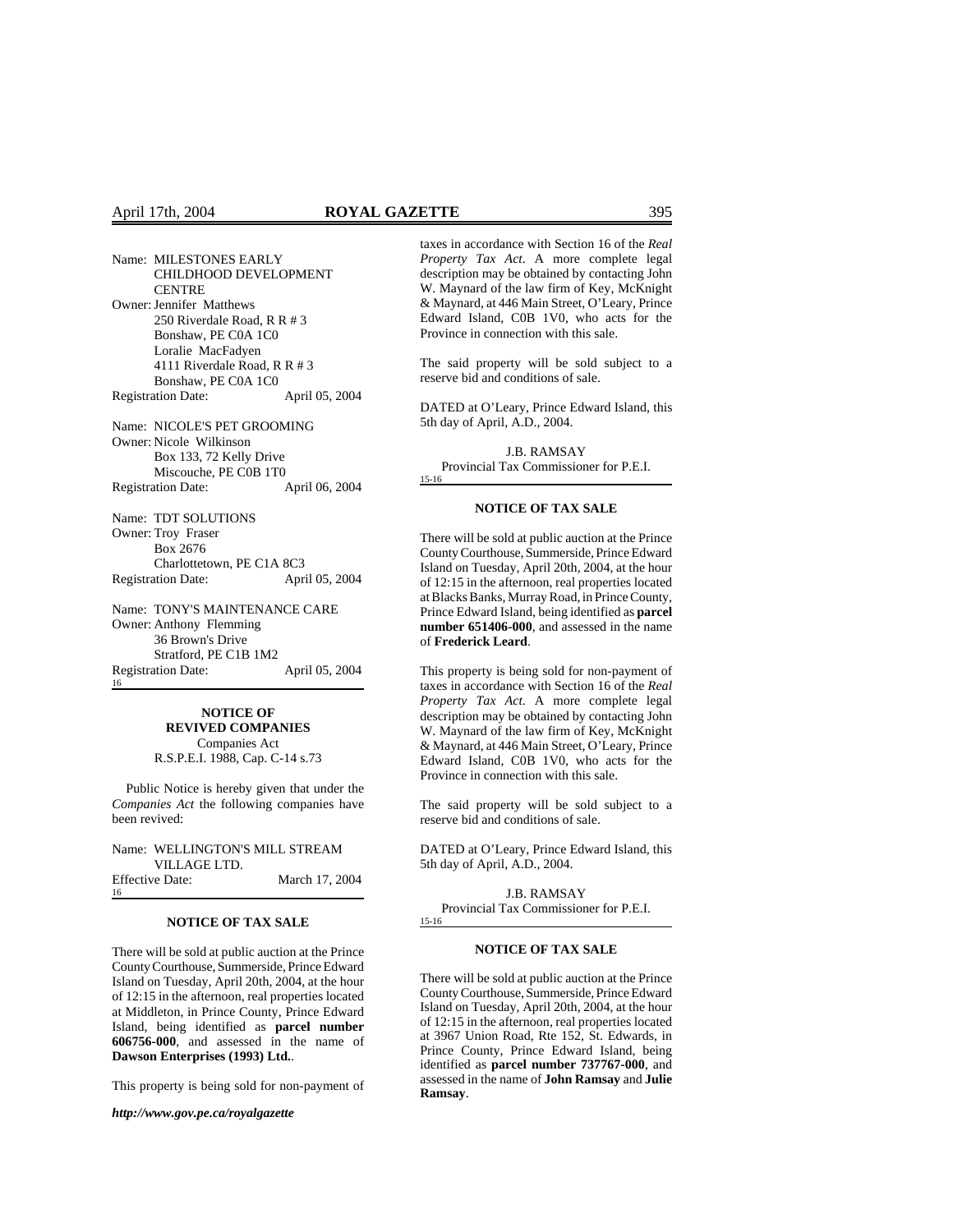This property is being sold for non-payment of taxes in accordance with Section 16 of the *Real Property Tax Act*. A more complete legal description may be obtained by contacting John W. Maynard of the law firm of Key, McKnight & Maynard, at 446 Main Street, O'Leary, Prince Edward Island, C0B 1V0, who acts for the Province in connection with this sale.

The said property will be sold subject to a reserve bid and conditions of sale.

DATED at O'Leary, Prince Edward Island, this 5th day of April, A.D., 2004.

J.B. RAMSAY Provincial Tax Commissioner for P.E.I. 15-16

#### **NOTICE OF TAX SALE**

There will be sold at public auction at the Prince County Courthouse, Summerside, Prince Edward Island on Tuesday, April 20th, 2004, at the hour of 12:15 in the afternoon, real properties located at Barlow Road, Freeland, in Prince County, Prince Edward Island, being identified as **parcel number 759456-000**, and assessed in the name of **Municipal Spraying & Contracting Ltd.**.

This property is being sold for non-payment of taxes in accordance with Section 16 of the *Real Property Tax Act*. A more complete legal description may be obtained by contacting John W. Maynard of the law firm of Key, McKnight & Maynard, at 446 Main Street, O'Leary, Prince Edward Island, C0B 1V0, who acts for the Province in connection with this sale.

The said property will be sold subject to a reserve bid and conditions of sale.

DATED at O'Leary, Prince Edward Island, this 5th day of April, A.D., 2004.

J.B. RAMSAY Provincial Tax Commissioner for P.E.I.

### **NOTICE OF TAX SALE**

There will be sold at public auction at the Prince County Courthouse, Summerside, Prince Edward Island on Tuesday, April 20th, 2004, at the hour of 12:15 in the afternoon, real properties located at 22 Sesame Street, Miminegash, in Prince County, Prince Edward Island, being identified as **parcel number 614131-000**, and assessed in the name of **Patrick Joseph & Deborah Gallant**.

*http://www.gov.pe.ca/royalgazette*

This property is being sold for non-payment of taxes in accordance with Section 16 of the *Real Property Tax Act*. A more complete legal description may be obtained by contacting John W. Maynard of the law firm of Key, McKnight & Maynard, at 446 Main Street, O'Leary, Prince Edward Island, C0B 1V0, who acts for the Province in connection with this sale.

The said property will be sold subject to a reserve bid and conditions of sale.

DATED at O'Leary, Prince Edward Island, this 5th day of April, A.D., 2004.

J.B. RAMSAY Provincial Tax Commissioner for P.E.I. 15-16

#### **NOTICE OF TAX SALE**

There will be sold at public auction at the Prince County Courthouse, Summerside, Prince Edward Island on Tuesday, April 20th, 2004, at the hour of 12:15 in the afternoon, real properties located at 196 Howatt St., Borden, in Prince County, Prince Edward Island, being identified as **parcel number 380535-000**, and assessed in the name of **Ralph James MacDonald**.

This property is being sold for non-payment of taxes in accordance with Section 16 of the *Real Property Tax Act*. A more complete legal description may be obtained by contacting John W. Maynard of the law firm of Key, McKnight & Maynard, at 446 Main Street, O'Leary, Prince Edward Island, C0B 1V0, who acts for the Province in connection with this sale.

The said property will be sold subject to a reserve bid and conditions of sale.

DATED at O'Leary, Prince Edward Island, this 5th day of April, A.D., 2004.

J.B. RAMSAY Provincial Tax Commissioner for P.E.I. 15-16

#### **NOTICE OF APPLICATION FOR LEAVE TO SURRENDER CHARTER**

**G. MACDONALD PHARMACY LTD.**, a body corporate, duly incorporated under the laws of the Province of Prince Edward Island, hereby gives notice pursuant to the *Companies Act* of the Province of Prince Edward Island, R.S.P.E.I. 1988, Cap. C-14, that it intends to make an Application to the Director of Consumer, Corporate and Insurance Services, Office of the Attorney General, for leave to surrender the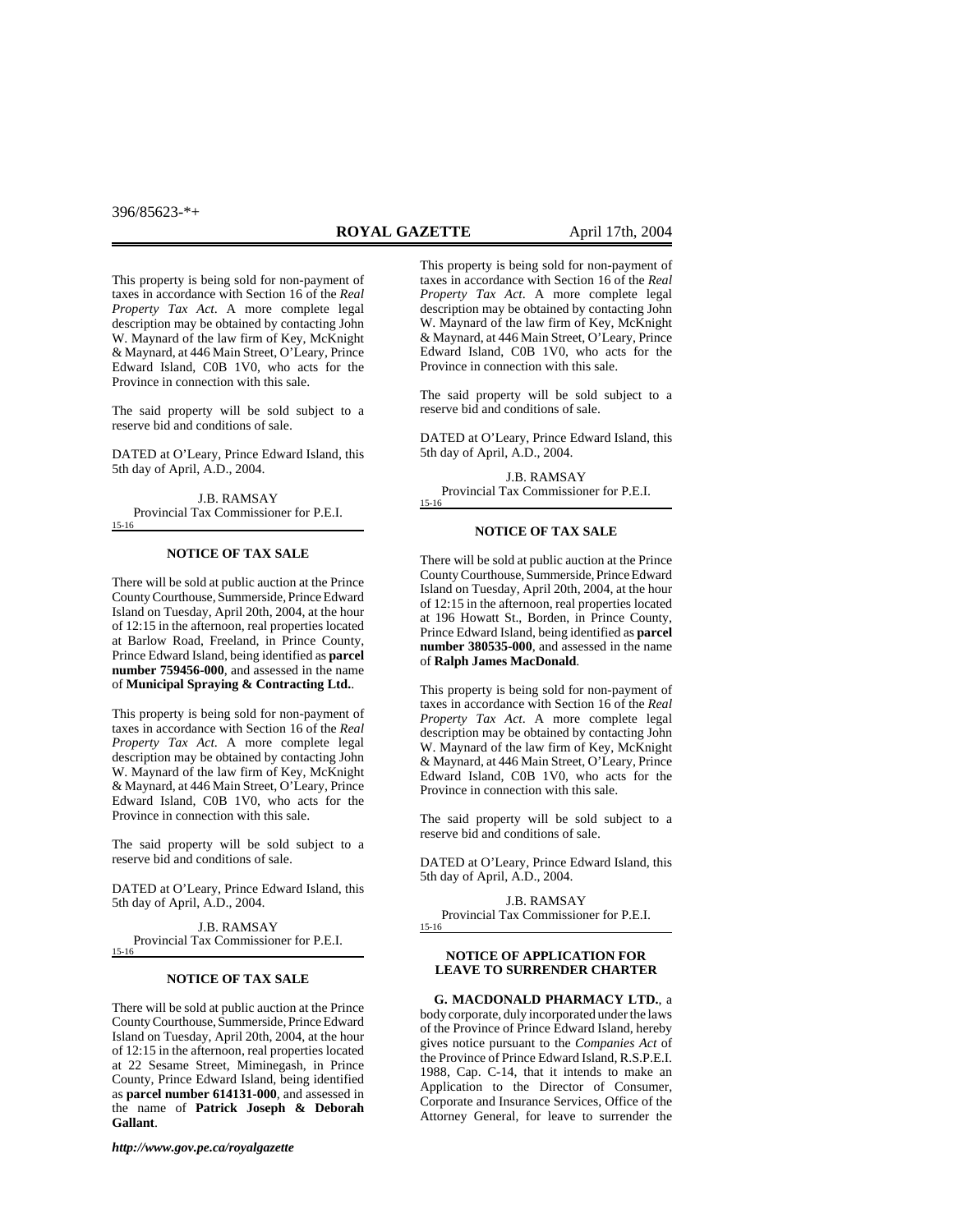Charter of the said company.

**DATED** at Charlottetown, Queens County, this 14th day of April, 2004.

> **Geoffrey D. Connolly** Solicitor for the Applicant Stewart McKelvey Stirling Scales Barristers and Solicitors

16

#### **NOTICE OF APPLICATION FOR LEAVE TO SURRENDER CHARTER**

**MAE ESTATES LTD.**, a body corporate, duly incorporated under the laws of the Province of Prince Edward Island, hereby gives notice pursuant to the *Companies Act* of the Province of Prince Edward Island, R.S.P.E.I. 1988, Cap. C-14, that it intends to make an Application to the Director of Consumer, Corporate and Insurance Services, Office of the Attorney General, for leave to surrender the Charter of the said company.

**DATED** at Charlottetown, Queens County, this 14th day of April, 2004.

> **Geoffrey D. Connolly** Solicitor for the Applicant Stewart McKelvey Stirling Scales Barristers and Solicitors

16

### **NOTICE OF APPLICATION FOR LEAVE TO SURRENDER CHARTER**

**JOE W. MCASKILL PHARMACY LTD.**, a body corporate, duly incorporated under the laws of the Province of Prince Edward Island, hereby gives notice pursuant to the *Companies Act* of the Province of Prince Edward Island, R.S.P.E.I. 1988, Cap. C-14, that it intends to make an Application to the Director of Consumer, Corporate and Insurance Services, Office of the Attorney General, for leave to surrender the Charter of the said company.

**DATED** at Charlottetown, Queens County, this 14th day of April, 2004.

> **Geoffrey D. Connolly** Solicitor for the Applicant Stewart McKelvey Stirling Scales Barristers and Solicitors

16

#### **NOTICE CHANGE OF NAME**

Be advised that a name change under the *Change of Name Act* S.P.E.I. 1997, C-59 was granted as follows:

| Former Name:  | Katrina Anita Mary   |
|---------------|----------------------|
|               | <b>Arsenault</b>     |
| Address:      | <b>RR</b> 2          |
|               | Richmond, PE C0B 1Y0 |
| Present Name: | Katrina Anita Mary   |
|               | <b>Doucette</b>      |

April 5, 2004

16

T.A. Johnston Director of Vital Statistics

#### **NOTICE CHANGE OF NAME**

Be advised that a name change under the *Change of Name Act* S.P.E.I. 1997, C-59 was granted as follows:

|               | Former Name: Kolton Joseph Arsenault                  |
|---------------|-------------------------------------------------------|
| Address:      | RR 2.                                                 |
| Present Name: | Richmond, PE C0B 1Y0<br><b>Kolton Joseph Doucette</b> |

April 5, 2004

16

T.A. Johnston Director of Vital Statistics

#### **NOTICE CHANGE OF NAME**

Be advised that a name change under the *Change of Name Act* S.P.E.I. 1997, C-59 was granted as follows:

| Former Name: Kelsey Emilda Arsenault                         |
|--------------------------------------------------------------|
| RR 2.                                                        |
| Richmond, PE C0B 1Y0<br>Present Name: Kelsey Emilda Doucette |
|                                                              |

April 5, 2004

16

T.A. Johnston Director of Vital Statistics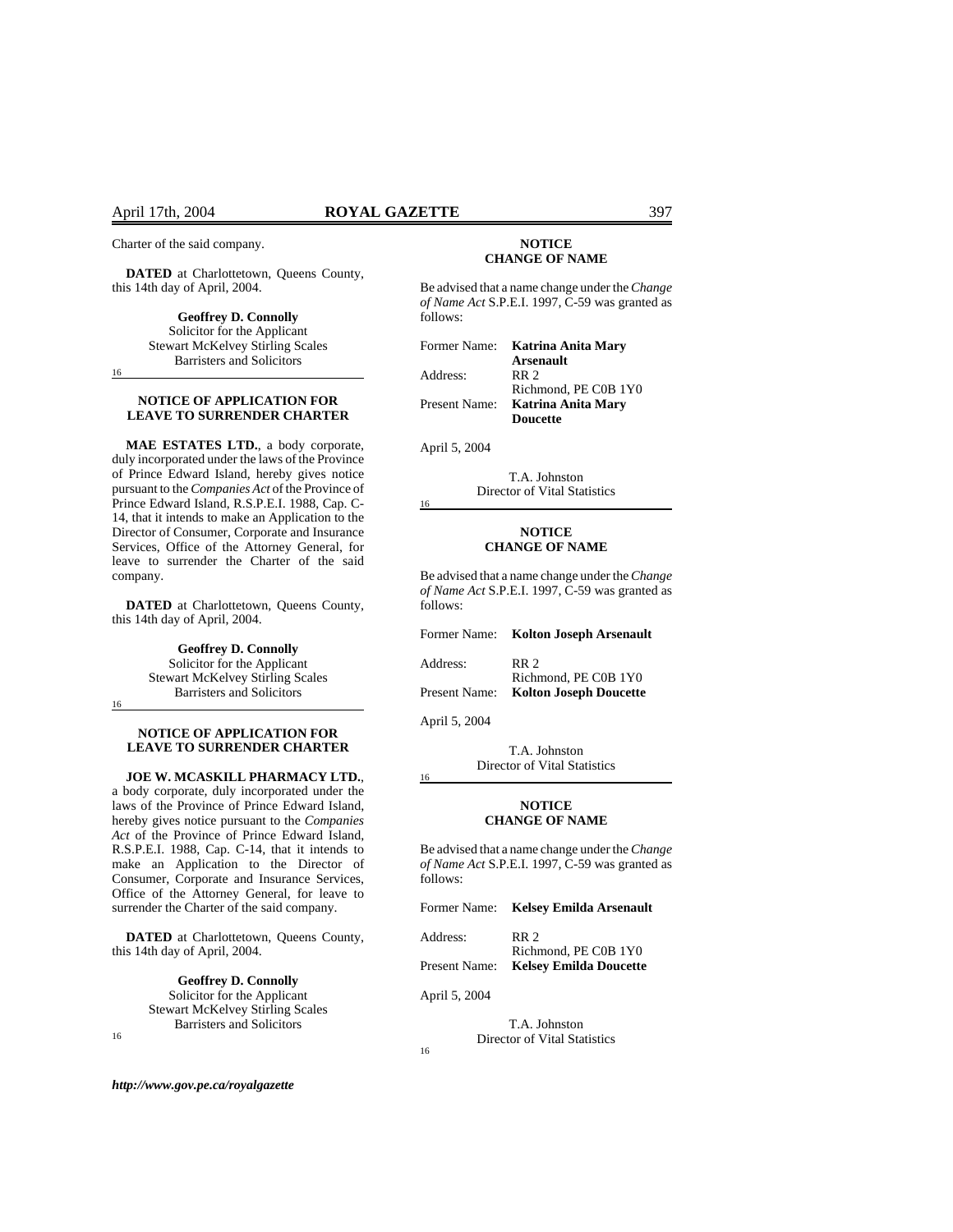#### **ROYAL GAZETTE** April 17th, 2004

16

16

16

# **NOTICE**

**MARRIAGE ACT** Prince Edward Island [Subsection 8(1) of the Act]

Notice is hereby published that, under the authority of the *Marriage Act*, the following clergy has been **temporarily registered from July 17, 2004 to July 31, 2004** for the purpose of solemnizing marriage in the province of Prince Edward Island:

> **Rev. D. Troy Dennis**  Box 392 Shelburne, NS BOT 1W0

16

16

T.A. Johnston Director of Vital Statistics

# **NOTICE**

**MARRIAGE ACT** Prince Edward Island [Subsection 8(1) of the Act]

Notice is hereby published that, under the authority of the *Marriage Act*, the following clergy has been **registered** for the purpose of solemnizing marriage in the province of Prince Edward Island:

> **Rev. Thomas Nadeau** 106 St. Peter's Rd. Charlottetown, PE C1A 5P2

> > T.A. Johnston Director of Vital Statistics

# **NOTICE**

**MARRIAGE ACT** Prince Edward Island [Subsection 8(1) of the Act]

Notice is hereby published that, under the authority of the *Marriage Act*, the following clergy has had **registration cancelled** for the purpose of solemnizing marriage in the province of Prince Edward Island:

> **Rev. Ledwell Doyle Charlottetown** PE

> > T.A. Johnston Director of Vital Statistics

**NOTICE MARRIAGE ACT** Prince Edward Island [Subsection 8(1) of the Act]

Notice is hereby published that, under the authority of the *Marriage Act*, the following clergy has had **registration cancelled** for the purpose of solemnizing marriage in the province of Prince Edward Island:

> **Rev. Denis Gallant**  Charlottetown PE

> > T.A. Johnston Director of Vital Statistics

**NOTICE MARRIAGE ACT** Prince Edward Island [Subsection 8(1) of the Act]

Notice is hereby published that, under the authority of the *Marriage Act*, the following clergy has had **registration cancelled** for the purpose of solemnizing marriage in the province of Prince Edward Island:

> **Rev. Nazaire Gallant** Charlottetown PE

T.A. Johnston Director of Vital Statistics

#### **NOTICE MARRIAGE ACT**

Prince Edward Island [Subsection 8(1) of the Act]

Notice is hereby published that, under the authority of the *Marriage Act*, the following clergy has had **registration cancelled** for the purpose of solemnizing marriage in the province of Prince Edward Island:

> **Rev. William D. MacDonald** Charlottetown PE

> > T.A. Johnston Director of Vital Statistics

16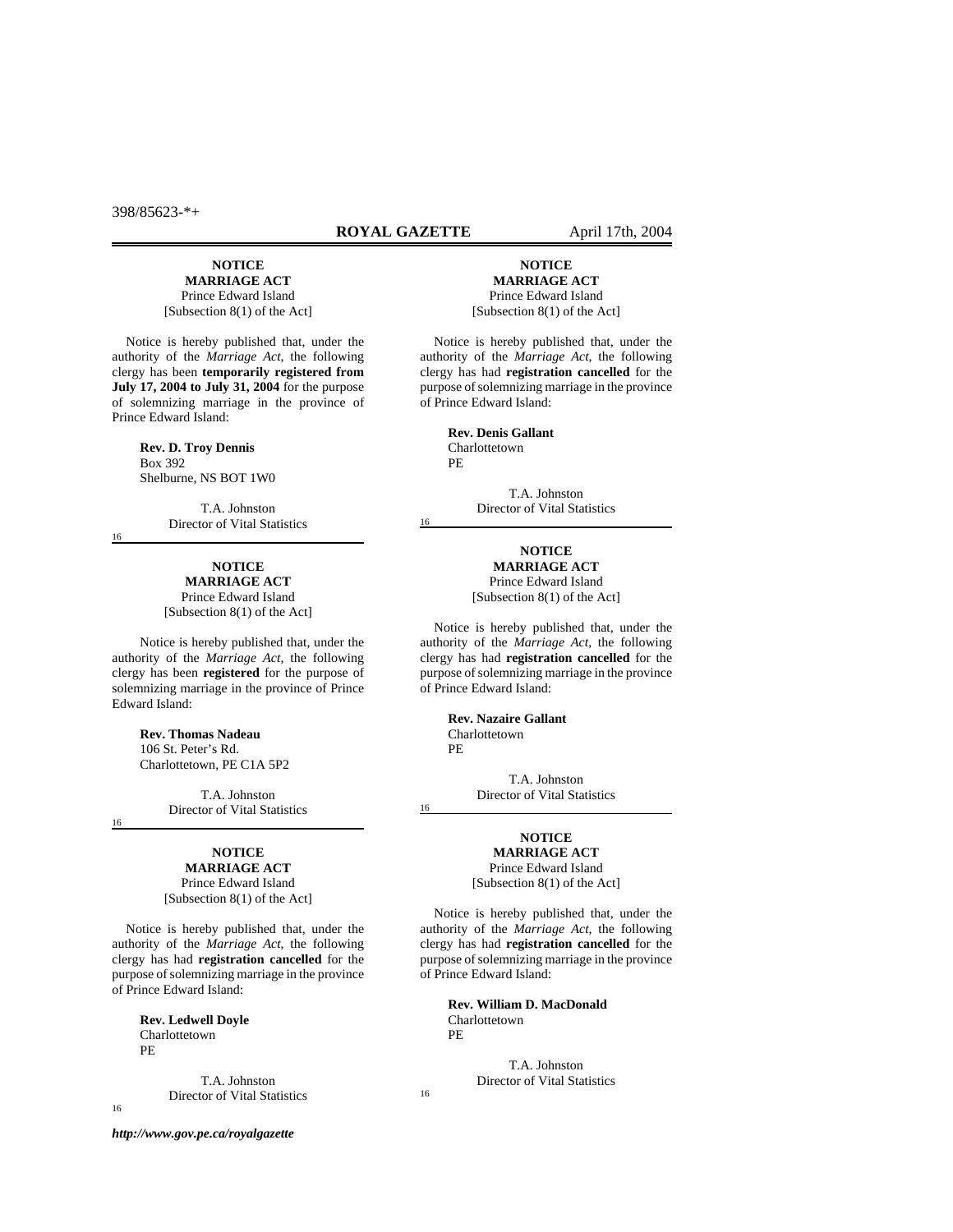#### April 17th, 2004 **ROYAL GAZETTE** 399

# **NOTICE MARRIAGE ACT**

Prince Edward Island [Subsection 8(1) of the Act]

Notice is hereby published that, under the authority of the *Marriage Act*, the following clergy has had **registration cancelled** for the purpose of solemnizing marriage in the province of Prince Edward Island:

> **Rev. Vince Murnaghan**  Charlottetown PE

> > T.A. Johnston Director of Vital Statistics

# **NOTICE**

**MARRIAGE ACT** Prince Edward Island [Subsection 8(1) of the Act]

Notice is hereby published that, under the authority of the *Marriage Act*, the following clergy has had **registration cancelled** for the purpose of solemnizing marriage in the province of Prince Edward Island:

#### **Rev. Floyd Peters**  Charlottetown

PE

T.A. Johnston Director of Vital Statistics

16

16

### **NOTICE MARRIAGE ACT**

Prince Edward Island [Subsection 8(1) of the Act]

Notice is hereby published that, under the authority of the *Marriage Act*, the following clergy has had **registration cancelled** for the purpose of solemnizing marriage in the province of Prince Edward Island:

> **Rev. Emmanuel Richard**  Charlottetown PE

> > T.A. Johnston Director of Vital Statistics

16

*http://www.gov.pe.ca/royalgazette*

#### **NOTICE MARRIAGE ACT** Prince Edward Island [Subsection 8(1) of the Act]

Notice is hereby published that, under the authority of the *Marriage Act*, the following clergy has had **registration cancelled** for the purpose of solemnizing marriage in the province of Prince Edward Island:

> **Rev. W.O. Simpson** Charlottetown PE

> > T.A. Johnston Director of Vital Statistics

#### **INDEX TO NEW MATTER April 17, 2004**

### **ESTATE NOTICES**

16

#### **Administrators' Notices**

| Gallant, Mary Angeline  376 |  |  |  |  |
|-----------------------------|--|--|--|--|
|-----------------------------|--|--|--|--|

# **Executors' Notices**

| Campbell, Harvey G. 375          |  |
|----------------------------------|--|
| Holmes, Eric Alonzo Campbell 375 |  |
| Jenkins, Kenneth G. 375          |  |
|                                  |  |
| MacNaught, John William 376      |  |
| McAssey, Robert K. 376           |  |
|                                  |  |
| O'Donnell, James David  376      |  |
|                                  |  |

# **COMPANIES ACT NOTICES**

#### **Amalgamations**

| McLeod Enterprises $(2003)$ Inc. $\dots\dots$ 393 |  |  |  |
|---------------------------------------------------|--|--|--|
|---------------------------------------------------|--|--|--|

#### **Application for Leave to Surrender Charter**

| G. MacDonald Pharmacy Ltd. 396                        |  |
|-------------------------------------------------------|--|
| Joe W. McAskill Pharmacy Ltd.  397                    |  |
| Mae Estates Ltd. $\dots\dots\dots\dots\dots\dots$ 397 |  |

#### **Change of Corporate Name**

| Creative Esthetics Dental Laboratories Inc. 393 |  |
|-------------------------------------------------|--|
| Derek D. Key Law Corporation  393               |  |

#### **Granting Letters Patent**

| Downtown Charlottetown Inc. 393  |  |
|----------------------------------|--|
| $E \& W$ Brown Holdings Inc. 393 |  |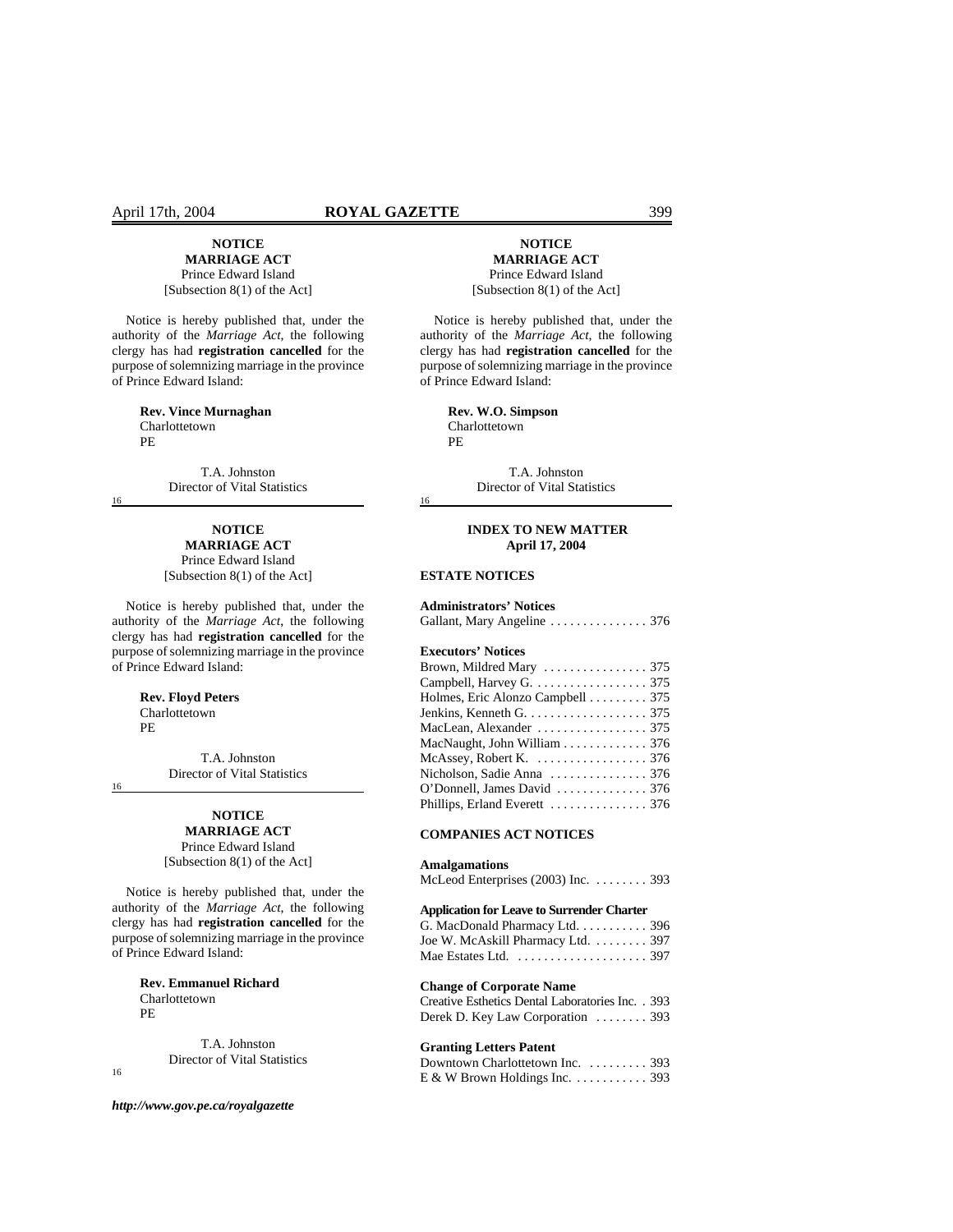# **ROYAL GAZETTE** April 17th, 2004

Executive Council Act

Deputy Minister to the Premier and Chief of

Halliwerd Incorporated . . . . . . . . . . . . . . . 393 Laucach Literacy Prince Edward Island Inc. 393

#### **Revived Companies**

Wellington's Mill Stream Village Ltd. . . . 395

# **PARTNERSHIP ACT NOTICES**

### **Dissolutions**

| Chevron Canada Resources  393                                 |  |
|---------------------------------------------------------------|--|
| Denver Construction Co. 393                                   |  |
|                                                               |  |
| Prince Edward Island's Perfect Potato  393                    |  |
| TDT Solutions $\dots \dots \dots \dots \dots \dots \dots$ 393 |  |

#### **Registrations**

| AMEC Earth & Environmental  394                               |
|---------------------------------------------------------------|
| BMO Harris Private Banking  394                               |
|                                                               |
| Chevron Canada Resources  394                                 |
| Crane & Hornby Law Office  394                                |
| Creative Esthetics Dental Lab  394                            |
|                                                               |
| D. Griffin Consulting 394                                     |
| Denver Construction Co. 394                                   |
|                                                               |
|                                                               |
| Infiniti  394                                                 |
| Johnston's Towing & Wrecker Service  394                      |
|                                                               |
|                                                               |
| Milestones Early Childhood Development                        |
|                                                               |
| Nicole's Pet Grooming $\ldots \ldots \ldots \ldots$ 395       |
| Nissan Canada Finance  394                                    |
| Prince Edward Island's Perfect Potato  394                    |
| TDT Solutions $\ldots \ldots \ldots \ldots \ldots \ldots$ 395 |
| Tony's Maintenance Care  395                                  |

#### **APPOINTMENT NOTICES**

# **Environmental Protection Act**

| <b>Environmental Advisory Council</b> |  |
|---------------------------------------|--|
| McMillan, Emmerson  390               |  |

| <b>Staff Acting Appointment</b>                                                                                                                                                                                                                                                                 |  |
|-------------------------------------------------------------------------------------------------------------------------------------------------------------------------------------------------------------------------------------------------------------------------------------------------|--|
| P.E.I. Aquaculture and Fisheries Research<br><b>Initiative Inc.</b><br><b>Board of Directors</b><br>Representing the Lobster Sector<br>MacDonald, Michael  391<br>Representing the Community at Large                                                                                           |  |
| <b>Supreme Court Act</b><br>Deputy Registrar<br>Supreme Court of Prince Edward Island<br>Radanovich, Kim Ann  390<br><b>MISSCELLANEOUS NOTICES</b>                                                                                                                                              |  |
| <b>Change of Name Act</b><br>Doucette, Kolton Joseph  397<br>Doucette, Kelsey Emilda  397<br>Doucette, Katrina Anita Mary  397<br><b>Heritage Places Protection Act</b>                                                                                                                         |  |
| Intention to Designate Heritage Place                                                                                                                                                                                                                                                           |  |
| <b>Marriage Act</b><br>Registered<br>Nadeau, Rev. Thomas  398<br>Temporarily Registered                                                                                                                                                                                                         |  |
| <b>Registration Cancelled</b><br>Doyle, Rev. Ledwell $\dots\dots\dots\dots$ . 398<br>Gallant, Rev. Nazaire  398<br>Gallant, Rev. Denis  398<br>MacDonald, Rev. William D.  398<br>Murnaghan, Rev. Vince  399<br>Peters, Rev. Floyd  399<br>Richard, Rev. Emmanuel 399<br>Simpson, Rev. W.O. 399 |  |
|                                                                                                                                                                                                                                                                                                 |  |

The ROYAL GAZETTE is issued every Saturday from the office of Beryl J. Bujosevich, Queen's Printer, PO Box 2000, Charlottetown, PEI C1A 7N8. All copy must be received by the Tuesday preceding day of publication. The subscription rate is \$45.00 per annum, postpaid.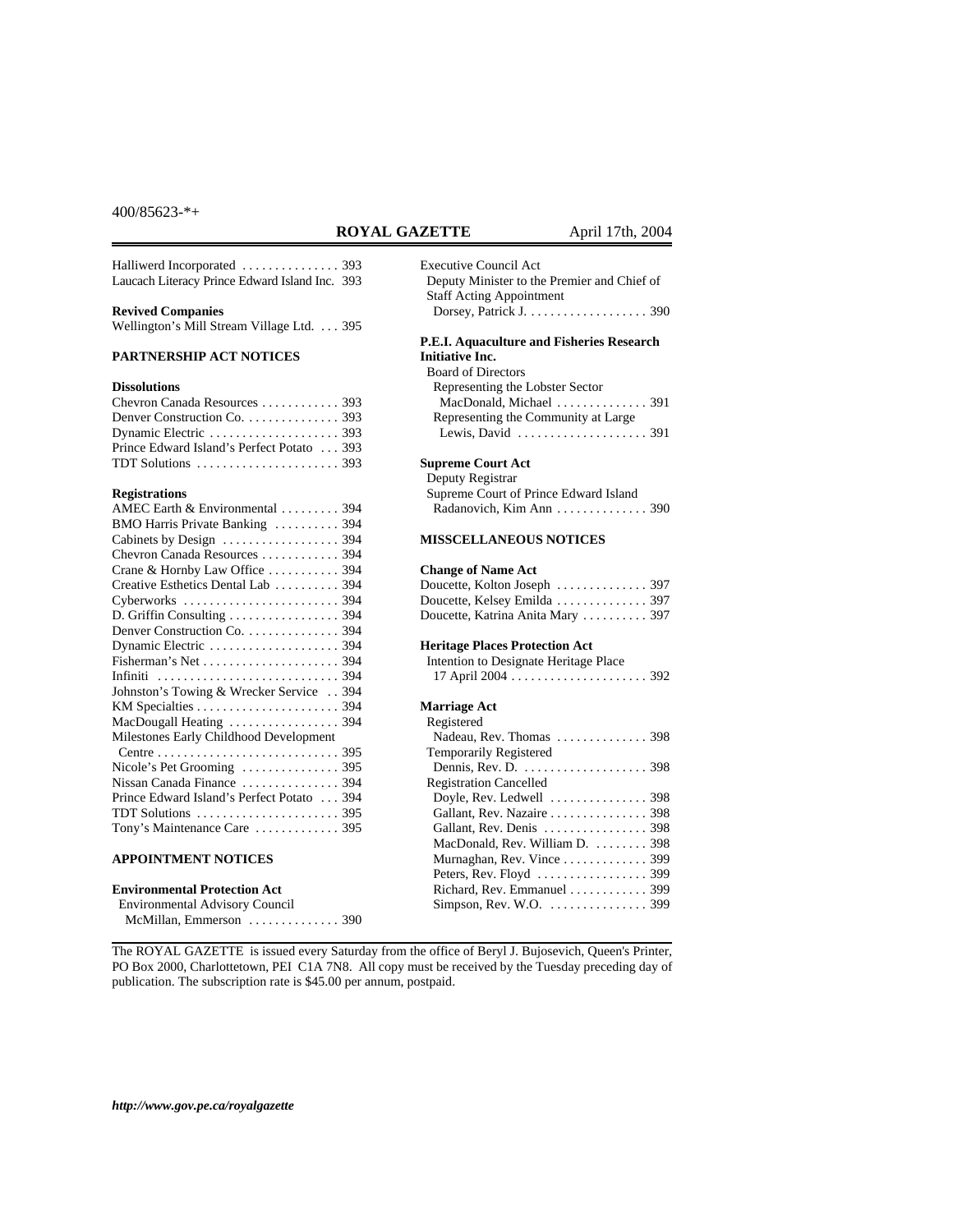# **PART II REGULATIONS**

# **EC2004-208**

# **ELECTRICAL INSPECTION ACT REGULATIONS AMENDMENT**

(Approved by His Honour the Lieutenant Governor in Council dated 6 April 2004.)

Pursuant to section 5 of the *Electrical Inspection Act* R.S.P.E.I. 1988, Cap. E-3, Council made the following regulations:

**1. Section 1 of the** *Electrical Inspection Act* **Regulations (Aug. 1/40) is amended** 

**(a) in clause (j), by the deletion of the words "**to perform either for his or its own use or benefit or that of another, and with or without" **and the substitution of the words "**to perform, with or without**"; and** 

# **(b) by the addition of the following after clause (p):**

(p.1) "registered technician" means an individual who holds a registered registered technician's permit; technician

(p.2) "registered technician's permit" means a permit issued under registered section 6.2; technician's permit

(p.3) "Senior Electrical Inspector" means a Senior Electrical Senior Electrical Inspector appointed under section 3 of the Act; **Inspector** 

**2. Subsection 2(2) of the regulations is amended by the deletion of the words "**in his opinion**" and the substitution of the words "**in his or her opinion**".** 

# **3. Subsection 4(1) of the regulations is revoked and the following substituted:**

4. (1) Where, after inspecting an electrical installation under section 4 of Inspector may order the Act, an inspector considers that the electrical installation is defective repairs or dangerous, the inspector shall order the owner of the electrical installation to complete, within the time specified by the inspector, such repairs or make such alterations as the inspector considers necessary to comply with the Act or these regulations, or to put the electrical installation in a safe condition.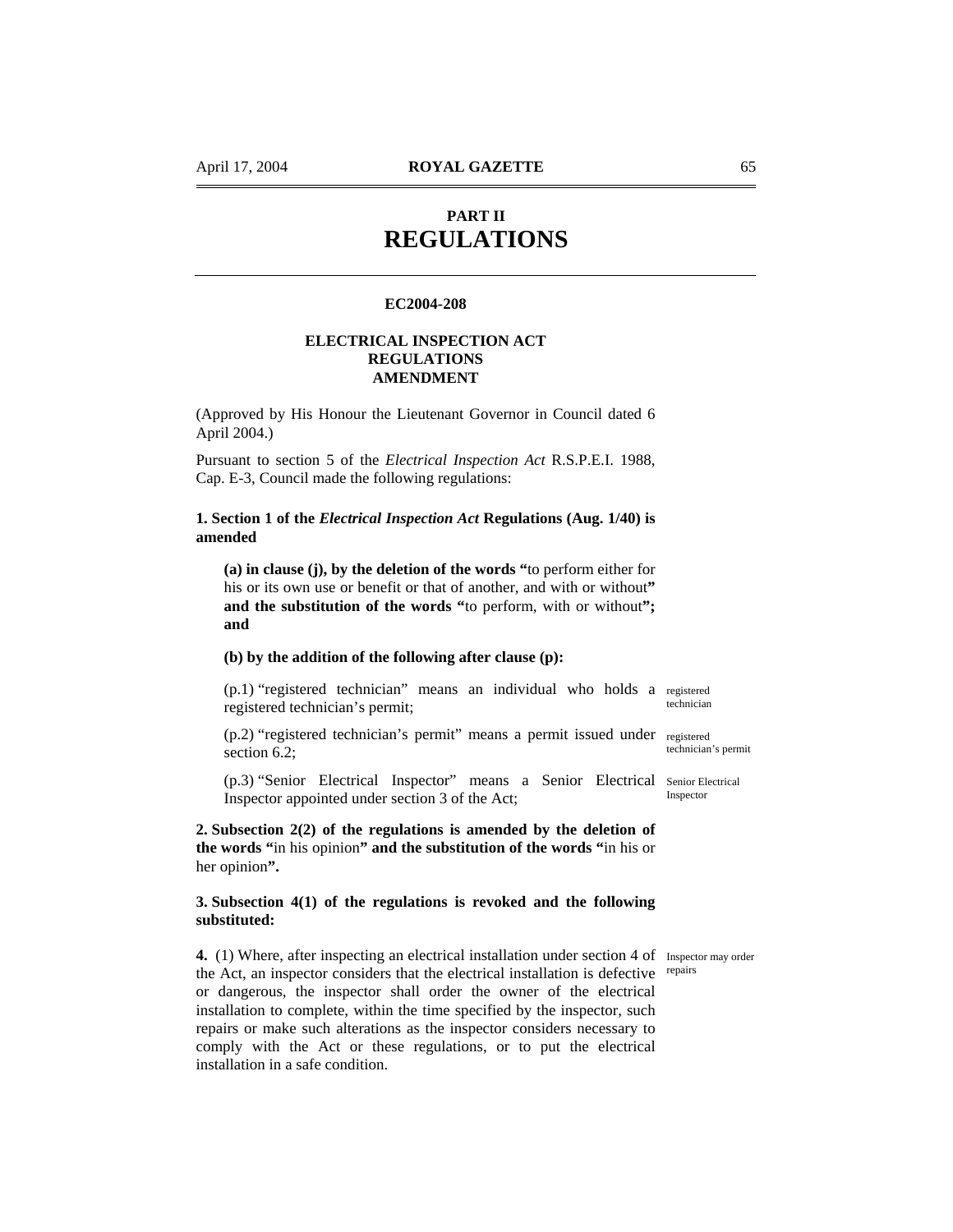| Offence                              | $(1.1)$ Any person who contravenes an order made under subsection $(1)$<br>commits an offence and on summary conviction is liable to a fine of not<br>less than \$500 and not more than \$5,000.                                                                                                                                                                                               |
|--------------------------------------|------------------------------------------------------------------------------------------------------------------------------------------------------------------------------------------------------------------------------------------------------------------------------------------------------------------------------------------------------------------------------------------------|
| Disconnection order                  | (1.2) Where an owner of an electrical installation does not comply with<br>an order made under subsection (1) within the time specified, the<br>inspector may order the supply authority to disconnect the power supply<br>to the electrical installation.                                                                                                                                     |
| Service of copy of<br>order          | $(1.3)$ Where an inspector issues an order under subsection $(1.2)$ , the<br>inspector shall state in the order the reasons for disconnecting the power<br>supply to the electrical installation, and shall serve a copy of the order on<br>the supply authority and the owner of the electrical installation.                                                                                 |
| <b>Idem</b>                          | $(1.4)$ Service of an order made under subsection $(1.2)$ may be effected<br>(a) by delivering a copy of the order to the supply authority and to<br>the owner of the electrical installation; or<br>(b) by forwarding a copy of the order by registered mail to the local<br>office of the supply authority and to the owner of the electrical<br>installation.                               |
| Disconnection by<br>supply authority | $(1.5)$ On receipt of a copy of an order made under subsection $(1.2)$ , a<br>supply authority<br>(a) shall disconnect the power supply to the electrical installation<br>subject to the order; and<br>(b) shall not connect or reconnect the power supply to the electrical<br>installation until notified by an inspector that the electrical<br>installation has been approved for service. |
|                                      | 4. Section 5 of the regulations is amended                                                                                                                                                                                                                                                                                                                                                     |
|                                      | $(a)$ in subsection $(1)$ , by the addition of the words "authorizing<br>the contractor" after the words "having secured a license";                                                                                                                                                                                                                                                           |
|                                      | (b) in subsection (4), by the deletion of the words "may in his<br>discretion see fit" and the substitution of the words "considers"<br>appropriate"; and                                                                                                                                                                                                                                      |
|                                      | (c) by the addition of the following after subsection (10):                                                                                                                                                                                                                                                                                                                                    |
| Scope of authorized<br>work          | (11) A contractor's license issued under this section authorizes a<br>contractor to contract for, or to engage to perform, in accordance with<br>the Act or these regulations, any electrical work respecting the installing,<br>extending, changing or repairing of electrical installations.                                                                                                 |
|                                      | 5. Subsection $6(2)$ of the regulations is amended by the deletion of<br>the word "he" and the substitution of the words "he or she".                                                                                                                                                                                                                                                          |
|                                      | 6. The regulations are amended by the addition of the following after<br>section 6:                                                                                                                                                                                                                                                                                                            |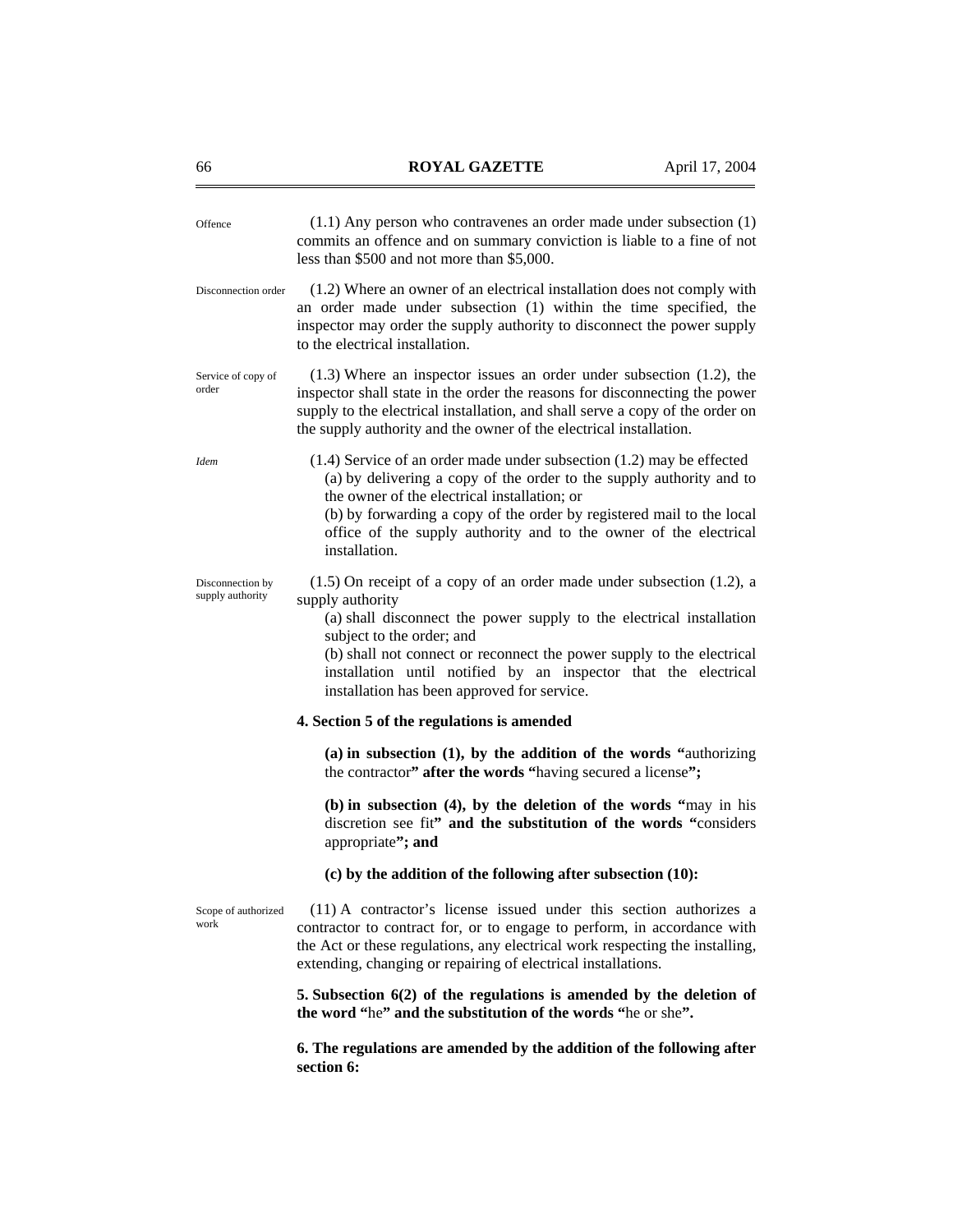**6.1** (1) A Senior Electrical Inspector may, on application, issue a Contractor's contractor's restricted license to an applicant if the applicant provides restricted license evidence satisfactory to the Senior Electrical Inspector that

(a) the applicant employs a registered technician, where the applicant is a corporation or partnership; or

(b) the applicant is a registered technician, where the applicant is an individual.

(2) A license issued under subsection (1),

(a) shall be clearly labelled as a contractor's restricted license; and

(b) shall identify the registered technician referred to in clause  $(1)(a)$ or (b), who shall perform or supervise the electrical work authorized

by the license.

(3) A license issued under subsection (1) authorizes the license holder Scope of authorized to contract for, or to engage to perform, in accordance with the Act and work these regulations, electrical work in the restricted area of electrical work indicated on the permit of the registered technician identified on the license if the work is performed by the registered technician or by an assistant who is under the direct supervision of the registered technician at the job site for the duration of the work.

**6.2** (1) A Senior Electrical Inspector may, on application by an Registered individual, register the individual and issue a registered technician's technician's permit permit to the individual if the Senior Electrical Inspector is satisfied that the individual

(a) has at least one year of experience

(i) in a restricted area of electrical work that is prescribed in Schedule 5 of these regulations, or

(ii) in such other restricted area of electrical work that the Senior Electrical Inspector considers appropriate; and

(b) either

(i) has successfully completed a formal training program provided by either the manufacturer of the electrical system or equipment to be installed or by a recognized organization that is acceptable to the Senior Electrical Inspector, or

(ii) has attained a mark of not less than sixty-five per cent in an examination approved by the Minister.

(2) Notwithstanding subsection (1), a Senior Electrical Inspector shall Individuals register a individual and issue a registered technician's permit to an previously working individual who proves to the satisfaction of the Senior Electrical Inspector that the individual was working, on or before July 30, 2002, in a restricted area of electrical work that is prescribed in Schedule 5 of these regulations.

(3) A permit issued under this section authorizes the registered Effect of permit technician who holds the permit to perform or supervise electrical work within the restricted area of electrical work indicated on the permit only while the registered technician is employed by a contractor who

License

in a restricted area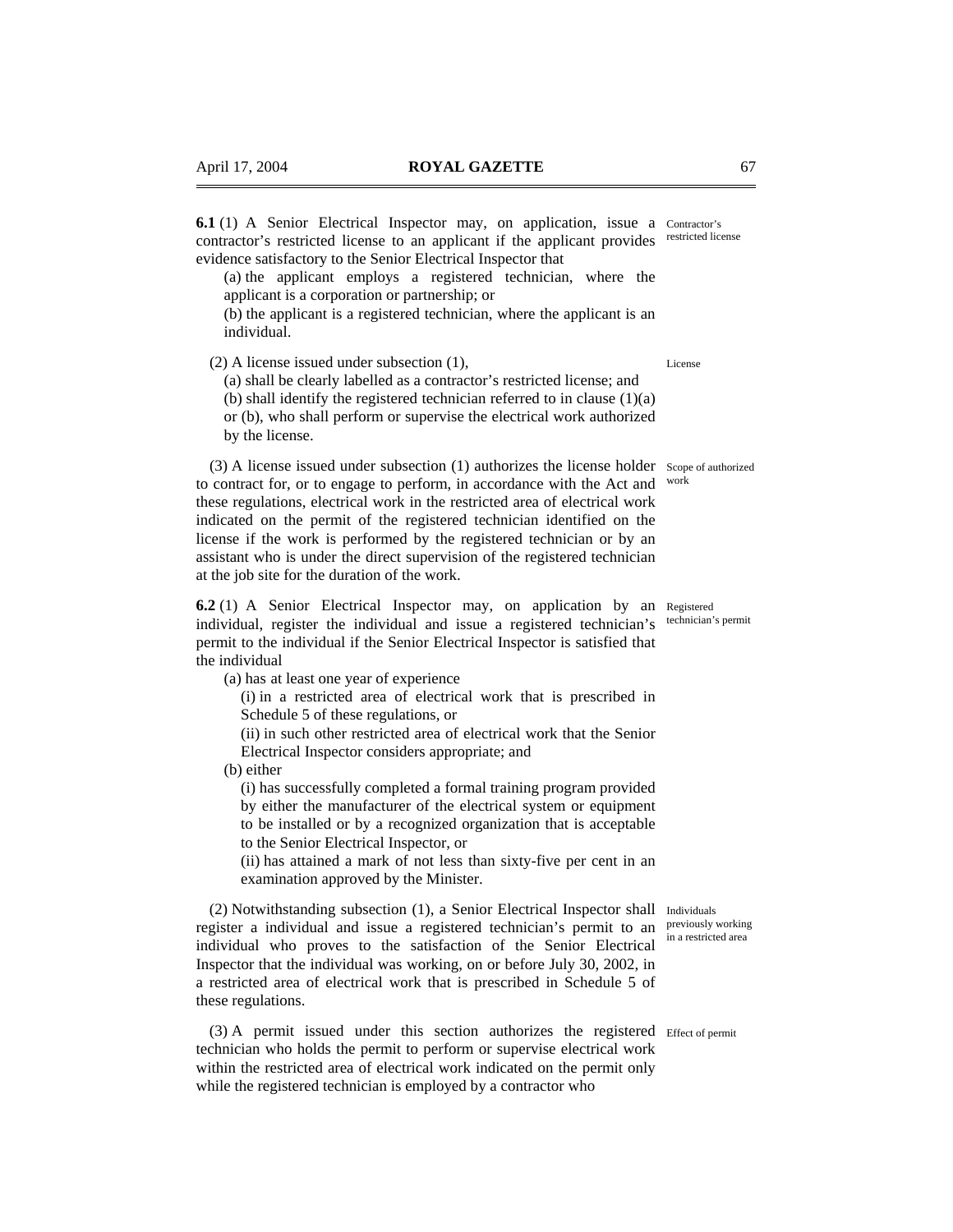(a) is responsible for the work site at which the electrical work is performed or supervised; and

(b) holds a license issued under section 5 or 6.1 that authorizes the contractor to contract for, or to engage to perform, such electrical work.

(4) Section 7 does not apply to work carried out by a registered technician in accordance with a permit issued under this section. Section 7 not applicable

> **7. Subsection 7(1) of the regulations is amended by the deletion of the word "**he**" and the substitution of the words "**the person**".**

**8. Subsection 8(3) of the regulations is revoked.** 

**9. Section 9 of the regulations is amended** 

**(a) by the deletion of the word "**license**" and the substitution of the words "**license or permit**"; and** 

**(b) by the deletion of the words "**sections 5, 6 7 or 8**" and the substitution of the words "**sections 5, 6, 6.1, 6.2, 7 and 8**".** 

#### **10. Section 10 of the regulations is amended**

**(a) by the deletion of the word "**license**" wherever it occurs and the substitution of the words "**license or permit**";** 

**(b) by the deletion of the words "**5, 6, 7 and 8**" and the substitution of the words "**5, 6, 6.1, 6.2, 7 and 8**"; and** 

**(c) by the deletion of the words "**in his absolute discretion**".** 

**11. Section 11 of the regulations is amended** 

**(a) by the deletion of the word "**licenses**" and the substitution of the words "**licenses or permits**"; and** 

**(b) by the deletion of the words "**5, 6, 7 and 8**" and the substitution of the words "**5, 6, 6.1, 6.2, 7 and 8**".** 

**12. Section 12 of the regulations is amended by the deletion of the word "**he**" wherever it occurs and the substitution of the words "**he or she**".** 

**13. Section 13 of the regulations is revoked and the following substituted:** 

Restriction

**13.** (1) No person shall contract for the work of installing, extending or repairing electrical installations in the province until he or she holds a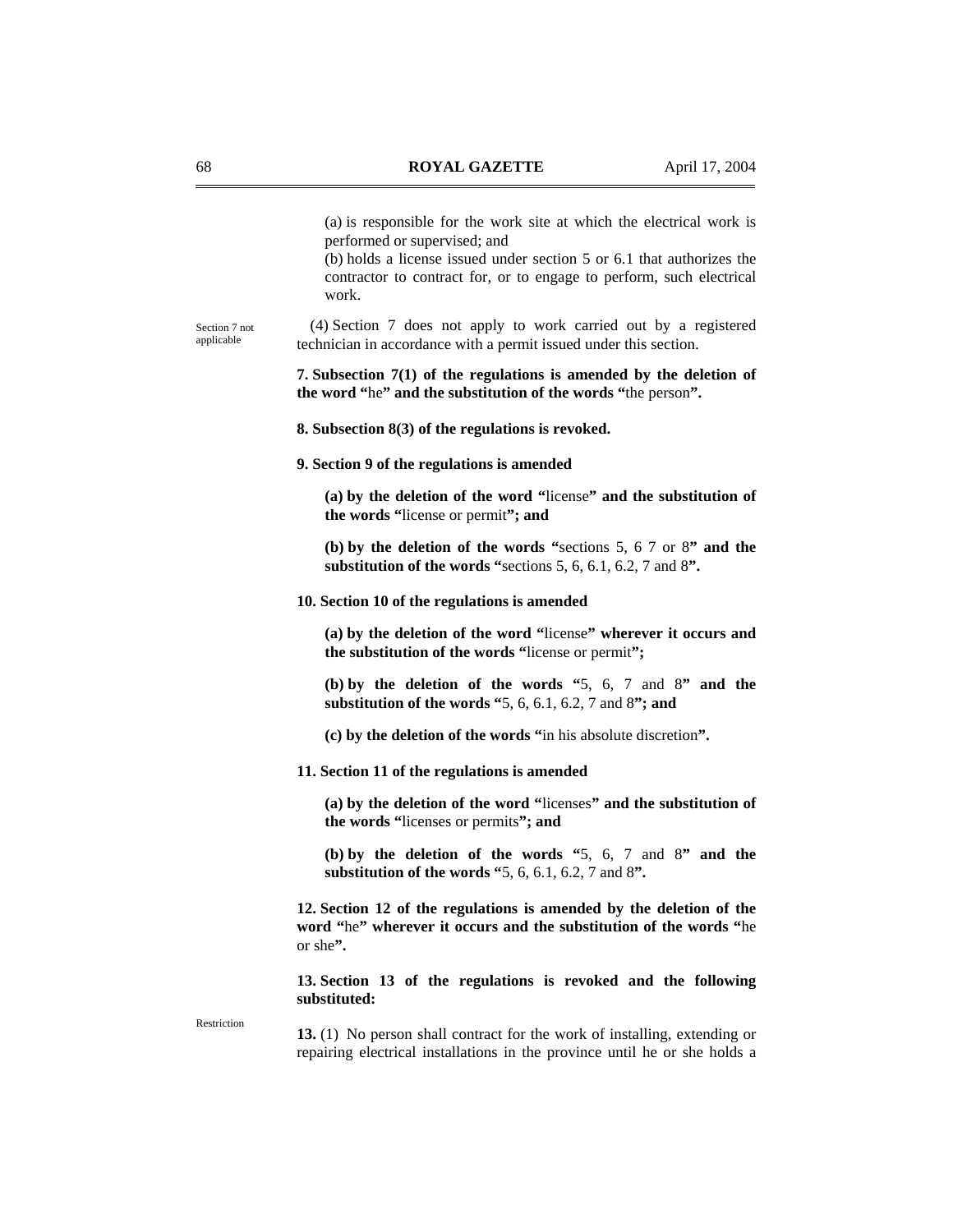contractor's license issued under section 5 or a contractor's restricted license issued under subsection 6.1(1).

(2) No licensed apprentice shall engage in electrical work unless he or Apprentice she does the work under the direct supervision of a licensed journeyman or an individual contractor who holds either a contractor's license issued under section 5 or a contractor's restricted license issued under subsection 6.1(1).

# **14. Section 14 of the regulations is revoked and the following substituted:**

14. (1) A Senior Electrical Inspector may, on application of an Special electrician's individual, issue a special electrician's license to an applicant authorizing license the applicant to operate or maintain electrical installations, electrical motors and other related equipment on his or her employer's premises only.

(2) Before issuing a special electrician's license, the Senior Electrical Person qualified Inspector shall first be satisfied that the person to whom the license is to be granted is qualified to perform the electrical work to which the license applies.

(3) Notwithstanding section 7, a person who holds a license issued License valid only under this section may perform work within the scope of the license only for premises stated on the premises identified on the license.

# **15. (1) Subsection 15(1) is revoked and the following substituted:**

**15.** (1) Any license issued under these regulations, and any registered Expiry of license, technician's permit, expires on the date indicated on the license or registered permit, as the case may be.

**(2) Subsections 15(2) and (3) are amended by the addition of the words "**or registered technician's permit**" after the word "**license**" wherever it occurs.** 

**16. Schedule 4 of the regulations is amended by the revocation of section 4.1 and the substitution of the following:** 

technician's permit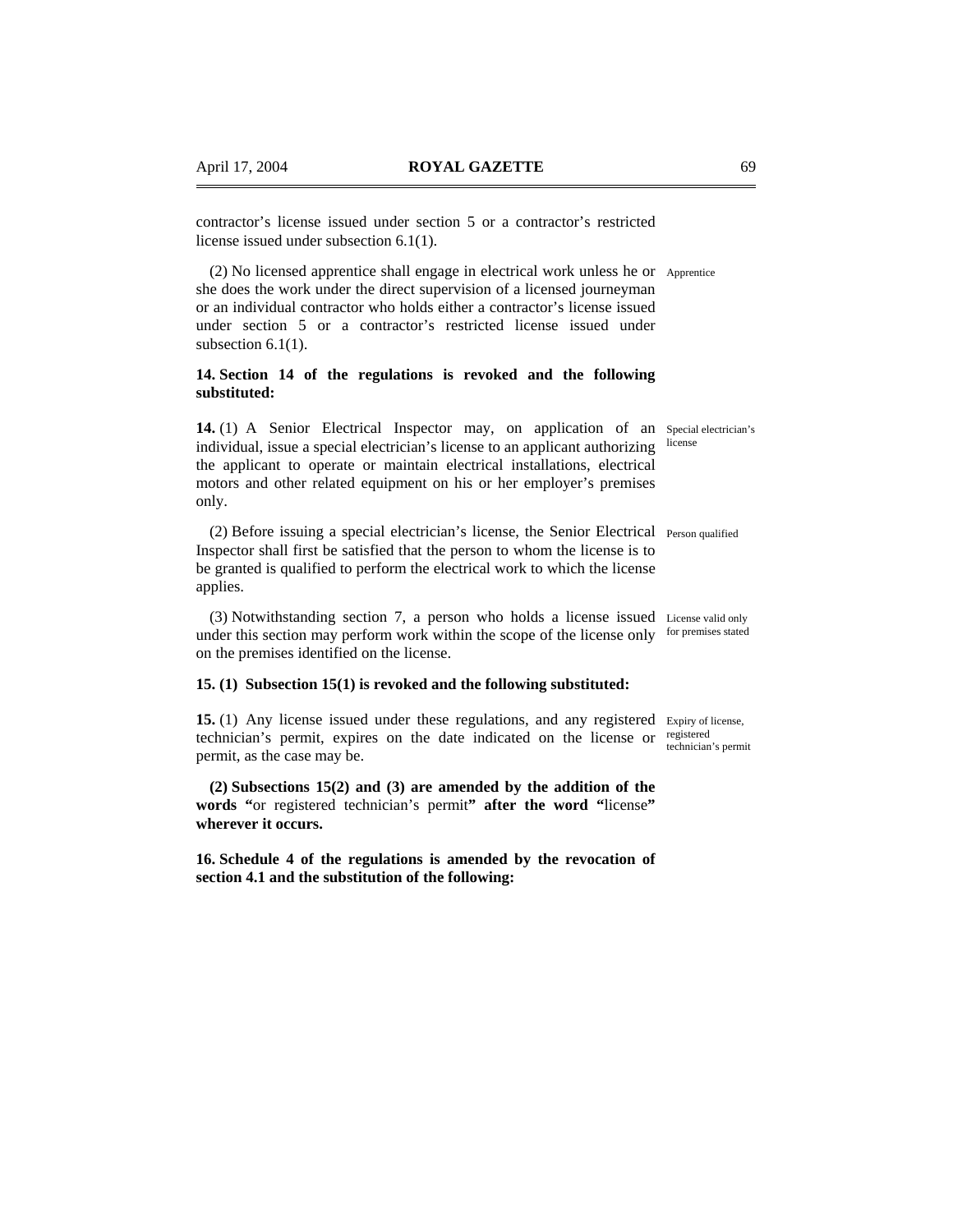# **4.1** LICENSE AND PERMIT FEES

| 1. Contractor              | per annum | \$80  |
|----------------------------|-----------|-------|
| 2. Contractor (Temporary)  | per annum | \$80  |
| 3. Contractor (Restricted) | per annum | \$200 |
| 4. Journeyman              | per annum | \$15  |
| 5. Registered technician   | per annum | \$15  |
| 6. Special license         | per annum | \$13  |
| 7. Apprentice              | per annum | \$8   |

**17. The regulations are amended by the addition of Schedule 5 as set out in the Schedule to these regulations.** 

**18. These regulations come into force on April 17, 2004.** 

# **SCHEDULE**

# **SCHEDULE 5**

# **RESTRICTED AREAS OF ELECTRICAL WORK**

The prescribed areas of restricted electrical work for the purposes of these regulations are the following:

(a) the installation, maintenance and repair of electrical signs;

(b) the installation, maintenance, testing and repair of alarm systems, nurses call systems and similar systems;

(c) the maintenance and repair of the electrical components of gas or oil burning equipment;

(d) the maintenance, repair and replacement of the electrical components of refrigeration equipment;

(e) the installation, maintenance, testing, and repair of communication systems, and the electrical components thereof, that have a capacity of 50 volts or less;

(f) the installation, maintenance and testing of the electrical components and wiring that are required for HVAC systems, or similar systems, and that have a capacity of 50 volts or less;

(g) the installation of a swimming pool grounding system;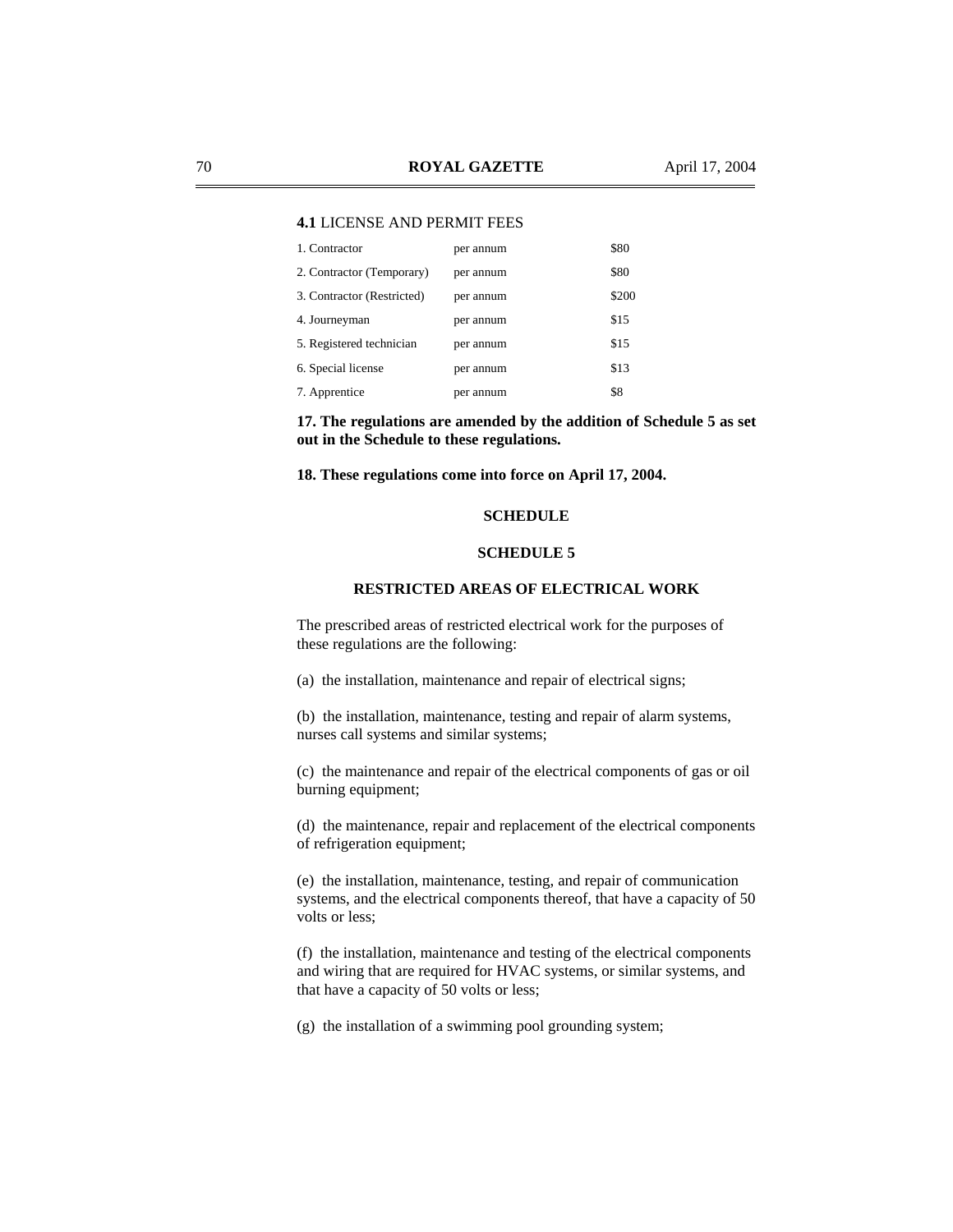(h) the installation of the set-up wiring and grounding systems for travelling shows and fairs, including such wiring and systems for any amusement rides and concessions operated at such shows and fairs;

(i) the maintenance and repair of the electrical components of deep well pumps that have a capacity of 240 volts or less and the installation of electrical conduits for such pumps;

(j) the installation, maintenance, testing and repair of the electrical components of elevators, escalators and lifts;

(k) the testing for energy efficiency and for the carrying-out of planned maintenance, quality control and trouble shooting of electrical systems and components.

# **EXPLANATORY NOTES**

**SECTION 1** adds new definitions to the regulations.

**SECTION 2** removes gender-specific language.

**SECTION 3** clarifies the provisions regarding inspector's orders and adds an offence provision for contravening an order.

**SECTIONS 4 and 5** remove gender-specific language.

**SECTION 6** adds provisions for the issuance of a contractor's restricted license or a registered technician's permit by a Senior Electrical Inspector. The license and permit are described and qualifications for the technician are set out.

**SECTION 7** removes gender-specific language.

**SECTION 8** removes a requirement for examinations of radio and television repair operators.

**SECTIONS 9-11** add references to sections 6.1 and 6.2.

**SECTION 12** removes gender-specific language.

**SECTION 13** sets out requirements respecting a licensed journeyman and a licensed apprentice.

**SECTION 14** provides for the issuance of a special electrician's license by a Senior Electrical Inspector.

**SECTION 15** provides for the expiry of a license or a registered technician's permit.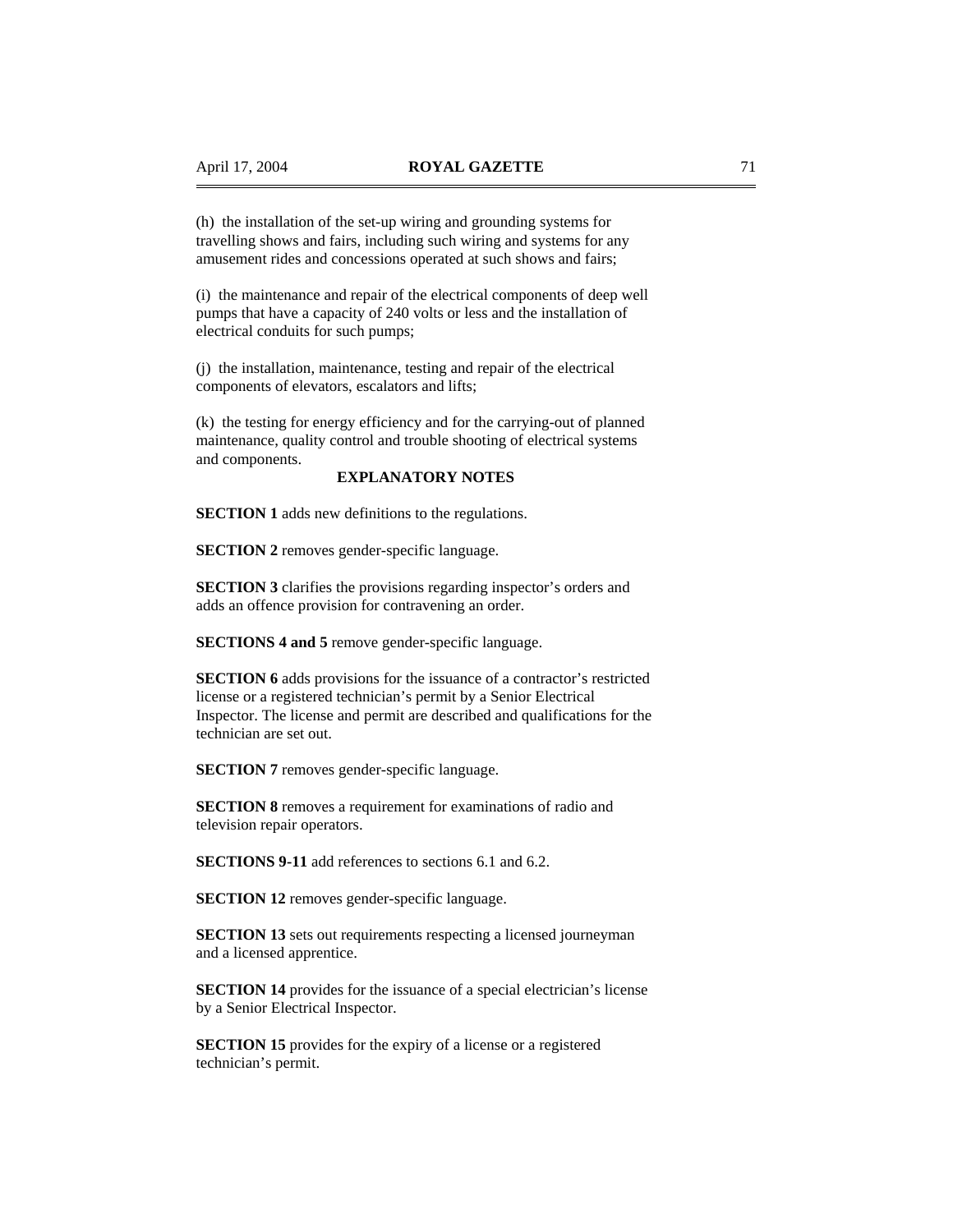**SECTION 16** amends section 4.1 of Schedule 4 to add contractor's restricted license and registered technician's permit to the list of licenses and permits.

**SECTION 17** adds Schedule 5, which lists areas of restricted electrical work for the purposes of these regulations.

**SECTION 18** provides for the commencement of these regulations.

Certified a true copy,

Lynn E. Ellsworth Clerk of the Executive Council

# **EC2004-215**

# **NATURAL PRODUCTS MARKETING ACT DAIRY FARMERS OF PRINCE EDWARD ISLAND REGULATIONS**

(Approved by His Honour the Lieutenant Governor in Council dated 6 April 2004.)

On the recommendation of the Prince Edward Island Marketing Council and under the authority of subsections 4(2) and (3) and section 29 of the *Natural Products Marketing Act* R.S.P.E.I. 1988, Cap. N-3, Council made the following regulations:

| Definitions       | 1. (1) In these regulations and the Board orders made under them                                                                                                                                                                                                                                                                                                                                                                                                                  |
|-------------------|-----------------------------------------------------------------------------------------------------------------------------------------------------------------------------------------------------------------------------------------------------------------------------------------------------------------------------------------------------------------------------------------------------------------------------------------------------------------------------------|
| Act               | (a) "Act" means the <i>Natural Products Marketing Act R.S.P.E.I.</i><br>1988, Cap. N-3;                                                                                                                                                                                                                                                                                                                                                                                           |
| Board             | (b) "Board" means the Dairy Farmers of Prince Edward Island as<br>continued under section 2;                                                                                                                                                                                                                                                                                                                                                                                      |
| Marketing Council | (c) "Marketing Council" means the Prince Edward Island Marketing<br>Council confirmed under subsection $2(1)$ of the Act;                                                                                                                                                                                                                                                                                                                                                         |
| quota holder      | (d) "quota holder" means<br>(i) a producer of milk to whom a quota for the marketing of milk<br>has been fixed and allotted by the Board, or<br>(ii) a producer of cream who markets all cream produced in the<br>form of cream separated on the producer's farm, and to whom a<br>quota for the marketing of cream has been fixed and allotted by<br>the Board,<br>but does not include a producer of milk or cream whose quota has<br>been suspended or cancelled by the Board. |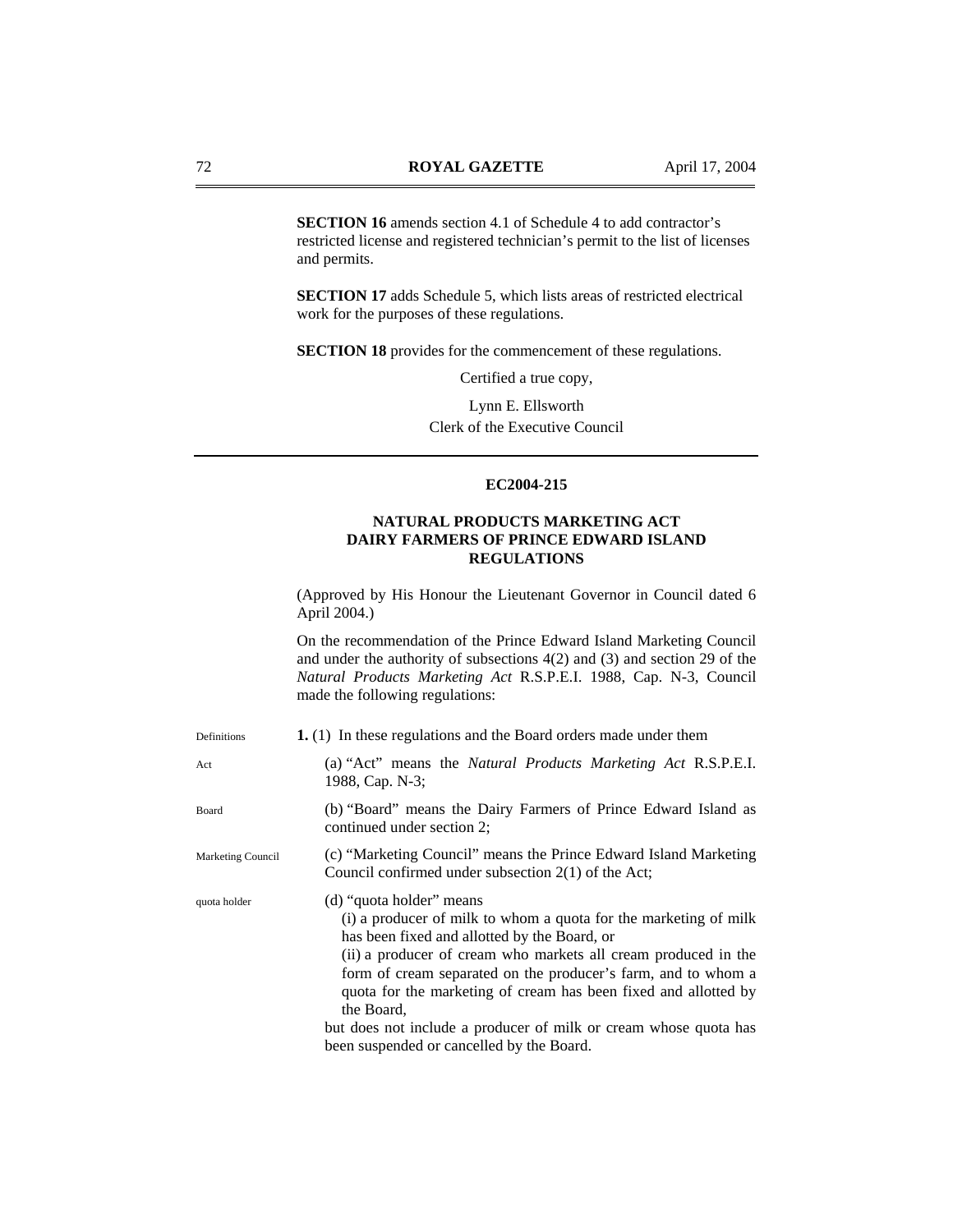(2) The definitions found in the Act, the *Dairy Industry Act*, and the Adoption of *Dairy Industry Act* Regulations (EC735/88) apply to these regulations with necessary modifications.

(3) The Board may define any term used in a Board order if the term is Additional not defined in the Act, the *Dairy Industry Act*, or the *Dairy Industry Act* definitions Regulations.

# DAIRY FARMERS OF PRINCE EDWARD ISLAND

2. (1) The Prince Edward Island Milk Marketing Board established Board continued under the Prince Edward Island Milk Marketing Regulations (EC48/85) is renamed and continued as the Dairy Farmers of Prince Edward Island.

(2) The Board (a) is constituted as a commodity board under the Act for the promotion, control, and regulation of the marketing of milk in the province; and

(b) shall represent and protect the interests of the province's quota holders at the provincial and national levels.

(3) The Board shall, after consultation with the province's quota Policies and process holders, create policies respecting the roles and responsibilities of the Board and its committees, including a process to be followed by the Board for responding to resolutions passed at annual and special meetings of quota holders.

(4) The Board has all the powers contained in subsection 4(3) of the Powers Act, except that the powers vested in the Board under clause  $4(3)(0)$  of the Act shall apply only to classes of industrial milk.

(5) The assets and liabilities of the Prince Edward Island Milk Transfer of assets Marketing Board as constituted immediately before the coming into force and liabilities of these regulations are hereby transferred to and become the assets and liabilities of the Board.

**3.** (1) The Board shall maintain a head office in the province.

(2) The Board shall adopt a common seal, the use of which shall be Seal authenticated by the signature of the chairperson or other person as the Board may authorize by resolution.

(3) The fiscal year of the Board shall commence on December 1 of Fiscal year each year and end on November 30 of the following year.

(4) The Board shall keep books of account, in accordance with Records and annual generally accepted Canadian accounting principles, which shall be audited for each fiscal year by an auditor approved by the Board. audit

(5) A copy of the audited financial statement accompanied by a report Audited financial of the operations of the Board shall be presented to the Board within 90 statement, report

definitions

Purposes

Head office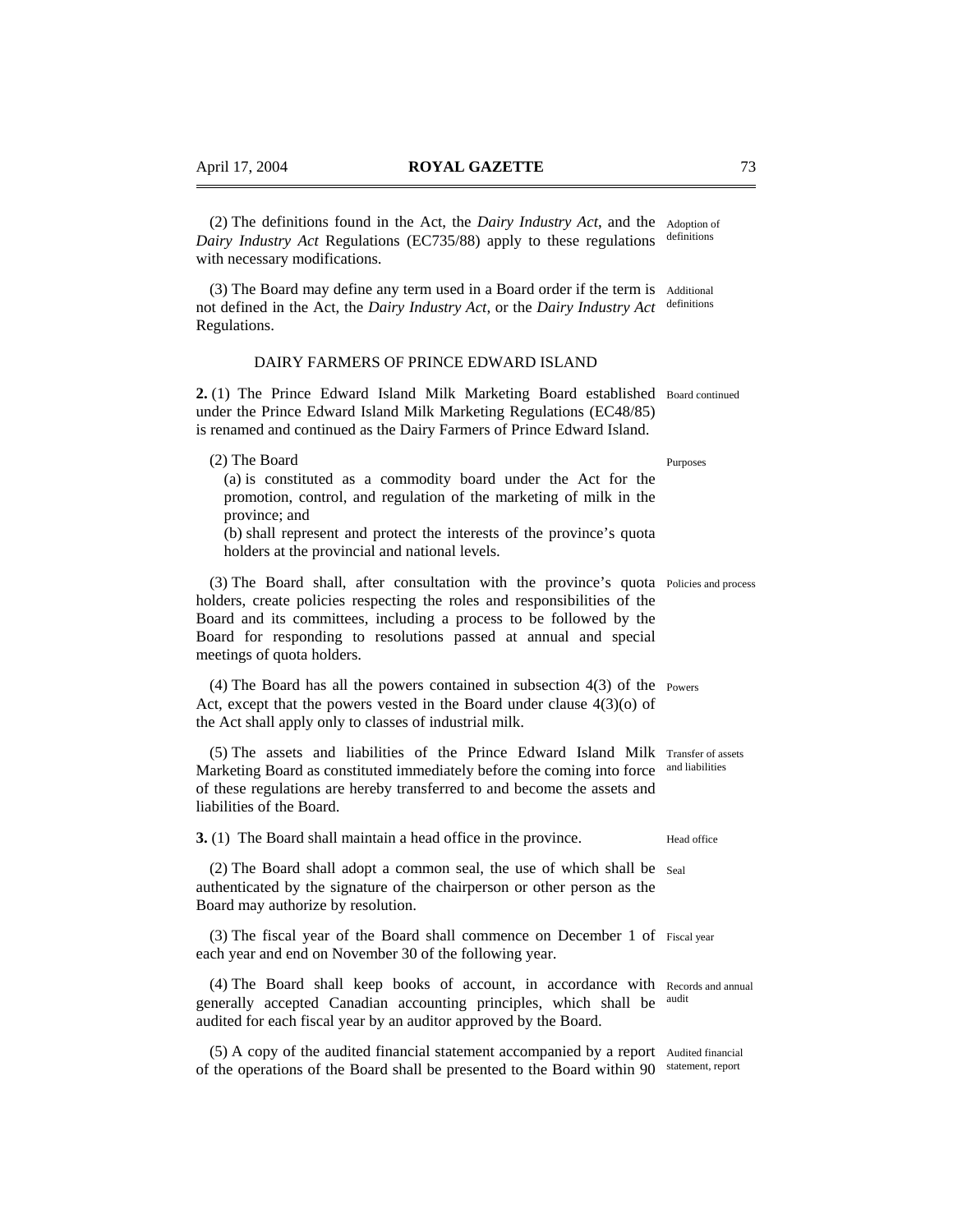|                          | days of the close of the fiscal year at a regularly scheduled meeting or a<br>special meeting called by the chairperson to consider the report.                                                                                                                                                                                                                                                                                                                                                                                                                                                                                                                                                                                                                                                                          |
|--------------------------|--------------------------------------------------------------------------------------------------------------------------------------------------------------------------------------------------------------------------------------------------------------------------------------------------------------------------------------------------------------------------------------------------------------------------------------------------------------------------------------------------------------------------------------------------------------------------------------------------------------------------------------------------------------------------------------------------------------------------------------------------------------------------------------------------------------------------|
| Filing of<br>information | 4. The Board shall file with the Marketing Council<br>(a) a certified copy of the audited financial statement of the Board<br>accompanied by the report of operations of the Board within 120<br>days of the close of the Board's fiscal year;<br>(b) a certified copy of all agendas, agreements, appointments,<br>awards, minutes, orders, reports, resolutions and rules of the Board<br>within seven days of the Board's approval of them; and<br>(c) where the Board appoints an agent, the agent shall file with the<br>Marketing Council a certified copy of the audited financial statement<br>and the annual report of the agent within 120 days of the close of the<br>year of the agent.                                                                                                                      |
| Committees               | <b>5.</b> (1) The Board shall establish and maintain the following committees:<br>(a) an Executive Committee composed of at least three Board<br>members;<br>(b) a Farm Practices Committee composed of at least two Board<br>members and at least three quota holders from more than one<br>district;<br>(c) a Research Committee composed of at least two Board members<br>and at least three quota holders from more than one district;<br>(d) a Producer Relations Committee composed of at least two Board<br>members and at least three quota holders from more than one<br>district:<br>(e) a Promotion Committee composed of at least four Board<br>members:<br>(f) a Dairy Industry Planning Committee composed of at least four<br>Board members and at least six members from dairy industry<br>stakeholders. |
| Other committees         | (2) The Board may establish and maintain other committees as it<br>considers necessary to advise or assist it in its work.                                                                                                                                                                                                                                                                                                                                                                                                                                                                                                                                                                                                                                                                                               |
| No sub-delegation        | (3) The Board shall not delegate any of its powers to any committees<br>established<br>(a) by the Board; or<br>(b) under these regulations.                                                                                                                                                                                                                                                                                                                                                                                                                                                                                                                                                                                                                                                                              |
| Membership               | (4) Members of committees established under subsection (2) are not<br>required to be Board members.                                                                                                                                                                                                                                                                                                                                                                                                                                                                                                                                                                                                                                                                                                                      |
| Term:<br>re-appointment  | (5) The Board<br>(a) shall make appointments of members to committees for one-year<br>terms; and<br>(b) may re-appoint members to the same or different committees.                                                                                                                                                                                                                                                                                                                                                                                                                                                                                                                                                                                                                                                      |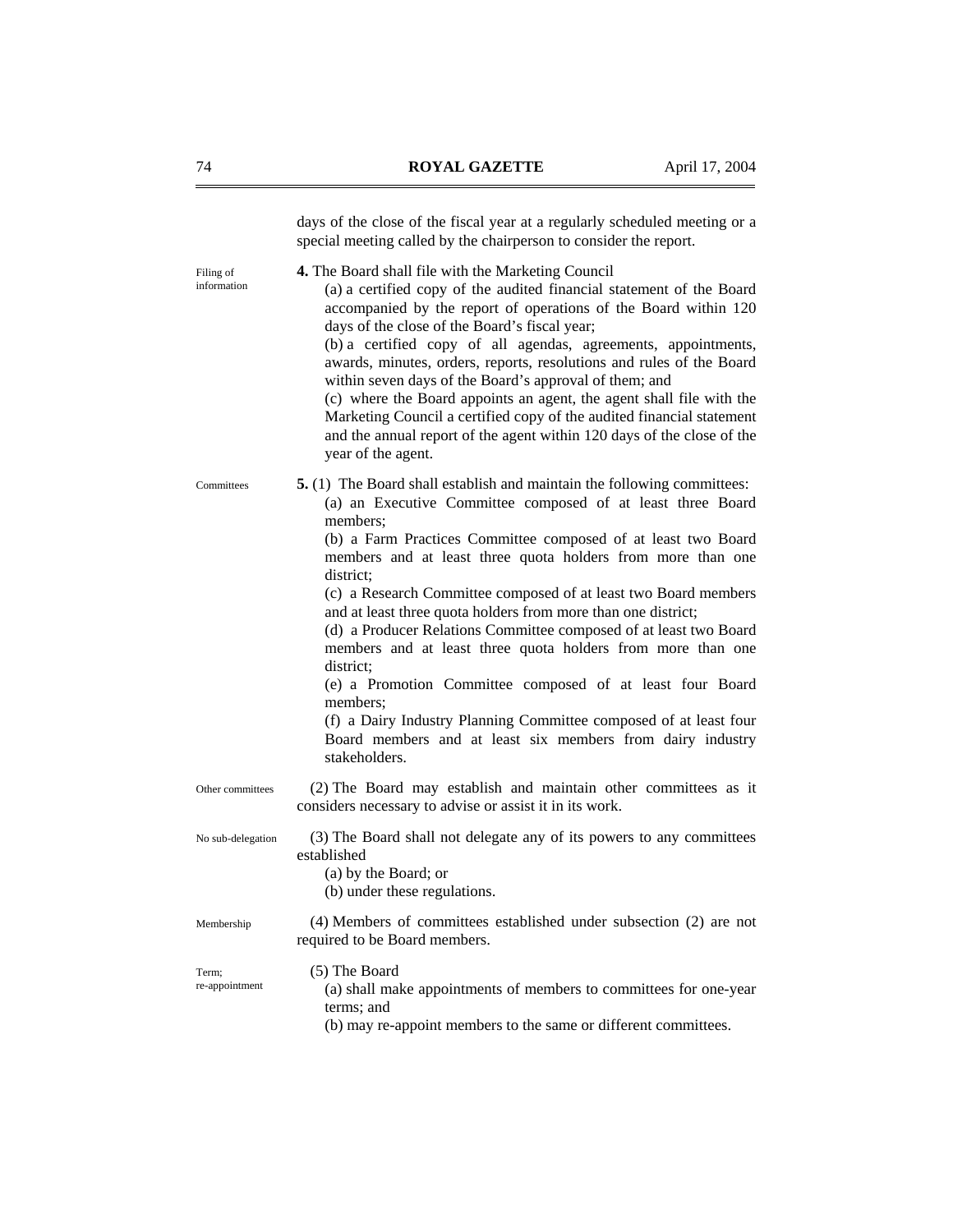# REGISTER OF QUOTA HOLDERS

**6.** (1) The Board shall maintain a current register, by district, listing Register quota holders and quota holder registration numbers.

(2) The register maintained under subsection (1) shall be available for inspection by quota holders without charge during normal business hours of the Board.

(3) Where the Board allots a quota to a corporation, partnership, Individual syndicate or business group, the corporation, partnership, syndicate or business group shall notify the Board in writing of the name of, and any other details required by the Board regarding, the individual responsible, on behalf of the corporation or other entity, for the exercise of rights and responsibilities of a quota holder under the Act and these regulations. responsible

(4) The Board shall remove from the register the name of every person Removal of name who has ceased to hold a quota for a period of three months, either as a from register result of the person's own action or inaction.

# ELECTIONS TO THE BOARD

**7.** (1) The Board shall be composed of nine members:

(a) two members shall be quota holders in the West Prince District;

(b) two members shall be quota holders in the Summerside District; (c) three members shall be quota holders in the Charlottetown District;

(d) two members shall be quota holders in the Montague-Souris District.

(2) The boundaries of the districts referred to in subsection (1) are Boundaries of those described in the Schedule.

(3) A quota holder residing within fifteen kilometers of a district Adjacent districts boundary may apply to the Board to be assigned to an adjacent district.

(4) Where the Board has received an application under subsection (3), Board may permit and is of the opinion that the assignment of the quota holder is application appropriate, the Board may assign the quota holder to the adjacent district.

(5) The members of the Board shall be appointed or elected in Members accordance with sections 9 to 13.

**8.** (1) A person shall meet the following qualifications to be eligible to Eligibility to vote become a member of the Board or to vote for a person nominated for the Board:

(a) the person is listed on the register of quota holders maintained by the Board;

(b) the person is a resident of the district in which the election will be held;

Composition of board of directors

districts

Inspection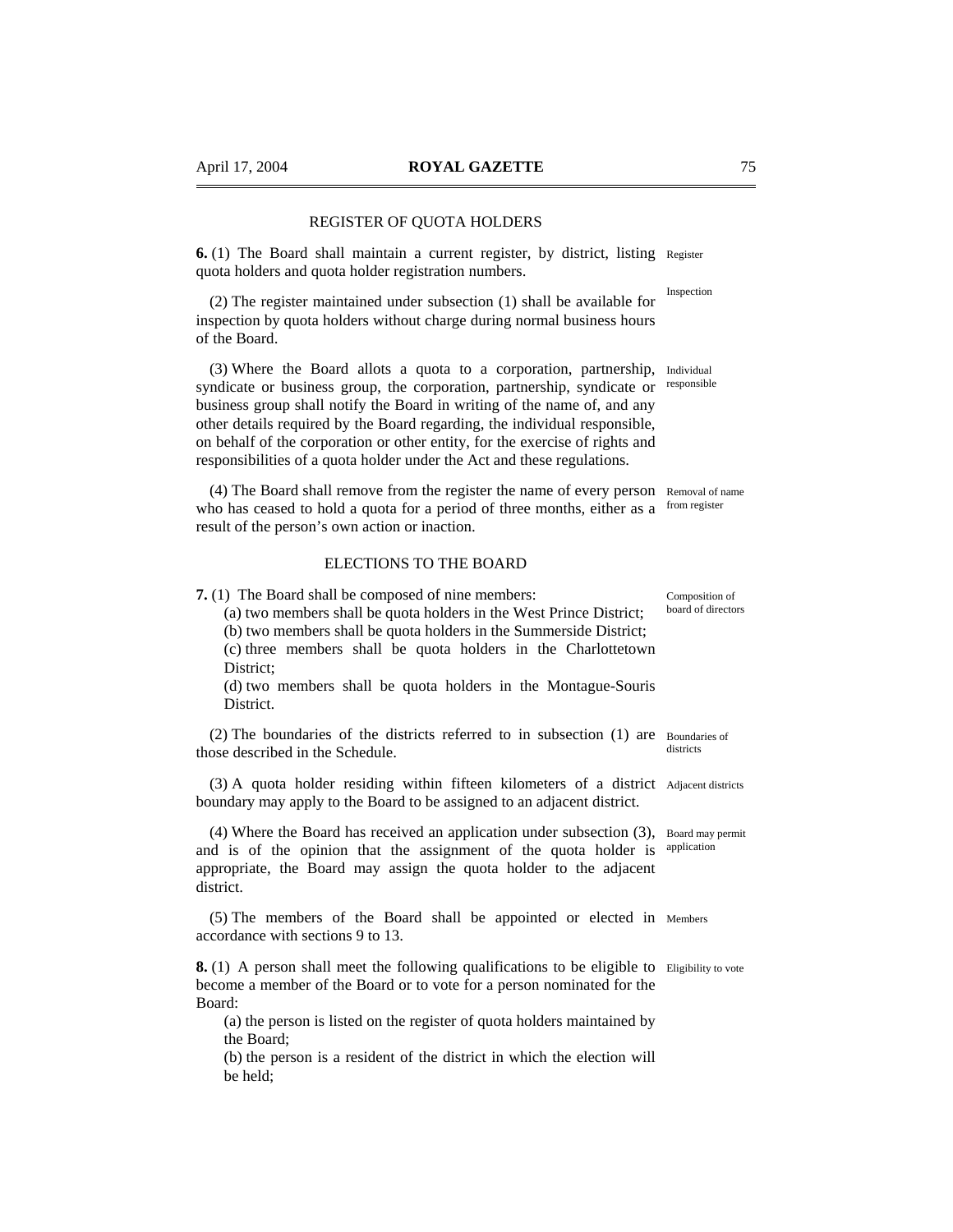|                                               | (c) the person has been a resident of the province for not less than<br>six months prior to the date of the election.                                                                                                                                                                                                                                        |
|-----------------------------------------------|--------------------------------------------------------------------------------------------------------------------------------------------------------------------------------------------------------------------------------------------------------------------------------------------------------------------------------------------------------------|
| Votes                                         | (2) Where there is a vacancy on the Board, one vote may be cast to fill<br>the vacancy by<br>(a) each individual quota holder; or<br>(b) a person designated by the quota holder to cast the vote, where<br>the quota holder is not an individual.                                                                                                           |
| Eligibility for<br>appointment or<br>election | (3) A quota holder who holds the qualifications set out in subsection<br>(1) is eligible to be appointed or elected to the Board.                                                                                                                                                                                                                            |
| Returning officer                             | 9. (1) Where an election to the Board is to be held, the Board shall<br>appoint a returning officer.                                                                                                                                                                                                                                                         |
| Duties                                        | (2) The returning officer shall<br>(a) ensure that a notice of the election is published, not later than the<br>second Saturday of January, in at least two daily or weekly<br>newspapers in circulation in each of the districts described in the<br>Schedule; and<br>(b) provide a nomination form to each quota holder who requests a<br>nomination form. |
| Nomination form                               | (3) Every quota holder submitting a nomination form shall ensure that<br>the nomination form<br>(a) is signed by at least five quota holders from the district where the<br>vacancy has occurred; and<br>(b) is received by the returning officer not later than January 31 of<br>the election year.                                                         |
| Nominations                                   | (4) Nominations for Board members shall<br>(a) be in writing on a form prescribed by the Board;<br>(b) be signed by at least five quota holders of the appropriate<br>district; and<br>(c) be postmarked or received by the returning officer not later than<br>January 31 of the election year.                                                             |
| Notice of<br>acceptance                       | (5) Acceptance of a nomination by the nominee shall be by notice in<br>writing from the nominee to the returning officer and the notice shall<br>accompany the nomination.                                                                                                                                                                                   |
| No nomination<br>received                     | (6) If no nomination is received from a district for which an election is<br>being held, the incumbent is deemed elected.                                                                                                                                                                                                                                    |
| Single nominee                                | (7) If not more than one nomination is received from a district for<br>which an election is being held, the nominee shall be deemed elected.                                                                                                                                                                                                                 |
| Close of register                             | (8) For the purpose of conducting an election, the register of quota<br>holders shall be closed on January 31.                                                                                                                                                                                                                                               |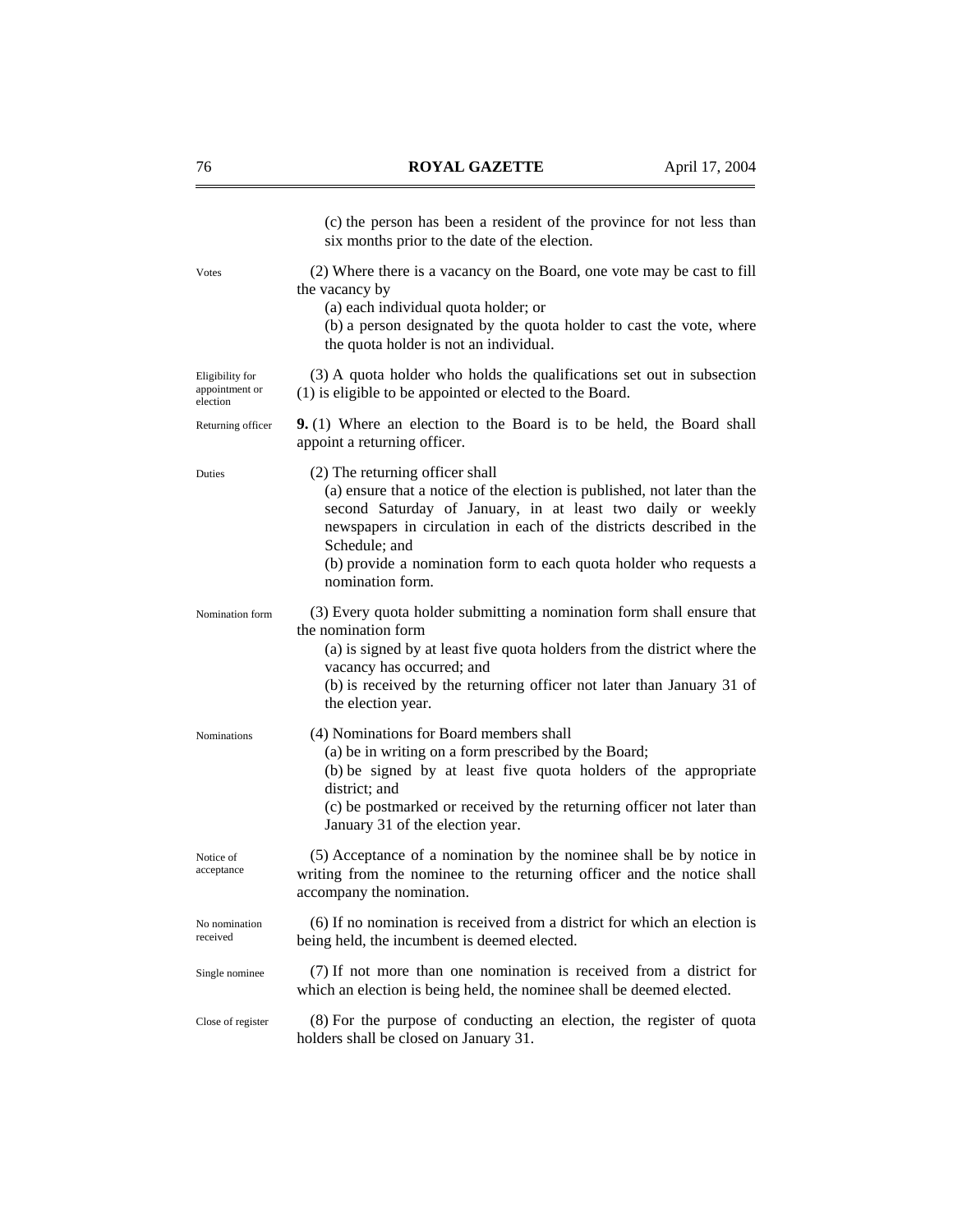| 10. (1) The returning officer shall cause mail-in ballots to be sent to<br>eligible quota holders showing the candidates for the vacancies in the<br>district.                                                                                                                                                                          | Mail-in ballots              |
|-----------------------------------------------------------------------------------------------------------------------------------------------------------------------------------------------------------------------------------------------------------------------------------------------------------------------------------------|------------------------------|
| (2) Failure by a quota holder to receive a mail-in ballot shall not Notice<br>invalidate any election.                                                                                                                                                                                                                                  |                              |
| (3) The counterfoil of the mail-in ballot shall have the quota holder's<br>name and registration number recorded on it.                                                                                                                                                                                                                 | Counterfoil                  |
| (4) Each candidate in an election is entitled to appoint one scrutineer to Scrutineer<br>represent the candidate at the opening and counting of the mail-in<br>ballots.                                                                                                                                                                 |                              |
| (5) All mail-in ballots shall be returned by mail, with the counterfoil<br>attached, to the returning officer and shall be received by the returning<br>officer or postmarked not later than the last day of February.                                                                                                                  | Return of mail-in<br>ballots |
| (6) The returning officer shall set a date for counting the mail-in<br>ballots for the election.                                                                                                                                                                                                                                        | Counting mail-in<br>ballots  |
| 11. (1) The returning officer may appoint any persons necessary to Witnesses<br>witness the counting of the mail-in ballots.                                                                                                                                                                                                            |                              |
| (2) The Marketing Council may appoint a witness to represent the<br>Marketing Council at the opening and counting of the mail-in ballots.                                                                                                                                                                                               | Marketing Council<br>witness |
| $(3)$ The failure of a person appointed under subsection $(1)$ or $(2)$ to<br>witness the counting of the mail-in ballots shall not invalidate an<br>election.                                                                                                                                                                          | Validity                     |
| (4) Mail-in ballots shall only be counted where<br>(a) the mail-in ballot is postmarked not later than the last day of<br>February;<br>(b) the quota holder's name and registration number are recorded on<br>the counterfoil; and<br>(c) the counterfoil is removed by the returning officer before it is<br>placed in the ballot box. | Valid ballots                |
| (5) Mail-in ballots shall be opened and counted by the returning officer Counting<br>in the presence of the persons appointed under subsection $(1)$ or $(2)$ .                                                                                                                                                                         |                              |
| (6) A complete report of the results of the counting of the mail-in Valid results<br>ballots, bearing the signatures of those present, shall be filed with the<br>Board and the Marketing Council.                                                                                                                                      |                              |
| (7) The candidate receiving the greatest number of votes for each Declaration<br>vacancy shall be deemed elected by the returning officer.                                                                                                                                                                                              |                              |
| (8) In the event of two or more candidates for election receiving an Casting vote<br>equal number of votes, the returning officer shall cast a ballot for one of                                                                                                                                                                        |                              |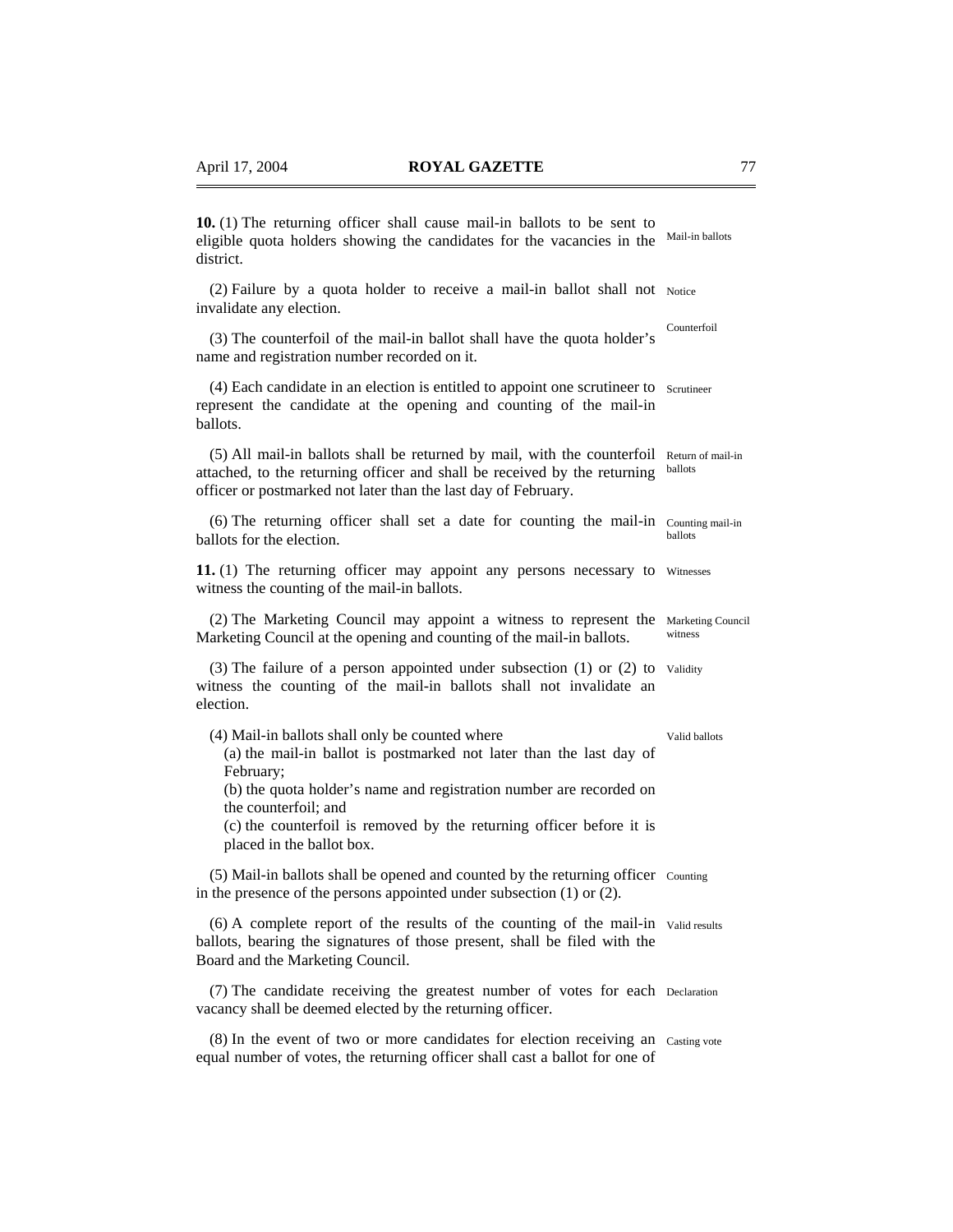the candidates to complete the election and that candidate is deemed duly elected.

- **12.** (1) Members of the Board shall be elected for a three-year term and shall assume office at the first meeting of the Board following the annual meeting of quota holders. Term of office
- (2) The Board may declare vacant the office of any member of the Board who has been convicted of any offence under the Act or under the *Criminal Code* (Canada), has resigned or become ineligible, or who has failed to attend three consecutive meetings of the Board without reasonable cause. Vacancies
- (3) The Marketing Council, after consultation with the appropriate district milk committee established under subsection 20(1), may appoint a quota holder from a district to fill the unexpired term of a member of the Board from that district whose office has been declared vacant pursuant to subsection (2). Filling vacancy
- **13.** (1) The Board shall, at the first meeting following the annual meeting of quota holders, elect from its members a chairperson, a vicechairperson and a secretary. **Officers**
- (2) The Board may also appoint a treasurer and other officers and employees as it deems necessary. Other officers
- **14.** The members of the Board shall represent all quota holders in the district in which the member was elected and act in the best interests of the quota holders in the province. Duties of members

#### **MEETINGS**

- **15.** (1) The Board shall call an annual meeting of quota holders, which shall be held within four months of the end of the Board's fiscal year. Annual meeting
- (2) At the annual meeting, the Board shall present the audited financial statement for the preceding fiscal year along with the annual report of the Board. Financial statement
- (3) Where the Board receives a request signed by at least 10% of the quota holders requesting that a special meeting of quota holders be held for discussion of matters respecting the operation of the Board, the Board shall call a special meeting of quota holders within 30 days of the receipt of the request. Special meeting

(4) A request for a special meeting shall include a suggested agenda. Agenda

Notice

(5) The Board shall give notice, including a copy of the agenda, of a special meeting under subsection (3), 14 days prior to the date of the meeting,

(a) by written notice to each quota holder sent by ordinary mail; or

(b) by publication in at least two daily newspapers in the province.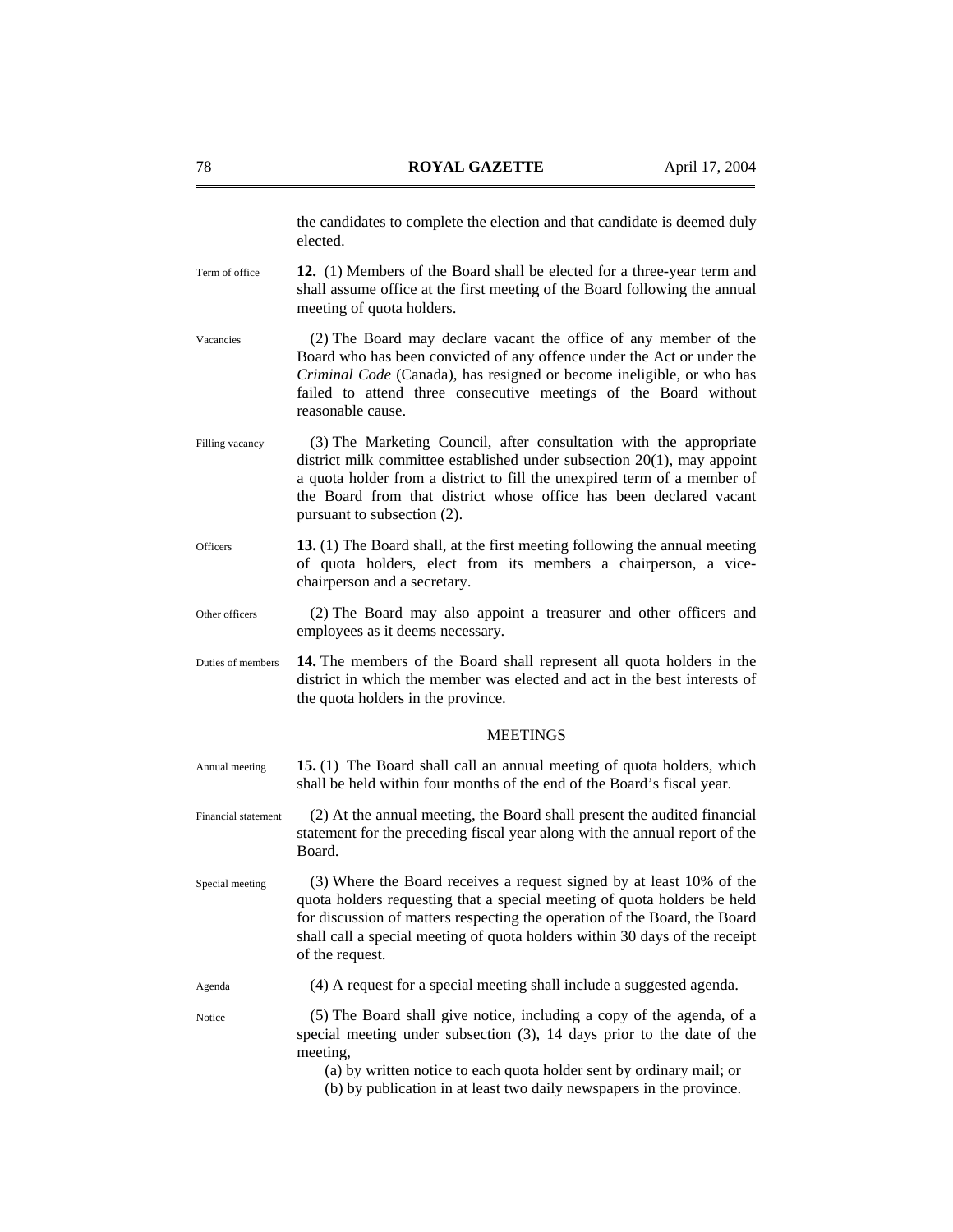may be brought before the meeting.

**16.** (1) An order passed by the Board respecting

personal property of the Board; or

(6) At a special meeting, only those matters contained in the agenda

FINANCE AND MANAGEMENT

(c) the charging, mortgaging, hypothecating or pledging real or

(d) the negotiating for securities or money borrowed, or other debt,

(a) the borrowing of money on the credit of the Board; (b) the issuing, selling or pledging securities of the Board;

| obligation or liability of the Board<br>shall state the purpose for obtaining the money or incurring the debt.                                                                                                                     |                             |
|------------------------------------------------------------------------------------------------------------------------------------------------------------------------------------------------------------------------------------|-----------------------------|
| $(2)$ No order referred to in subsection $(1)$ is effective unless<br>(a) a meeting is held to consider the order; and<br>(b) at least two-thirds of the total members of the Board vote in<br>favour of the order.                | Two-thirds majority         |
| 17. (1) The Board may require the treasurer to provide a bond for the Bond for treasurer<br>faithful discharge of the duties of treasurer in any form and with any<br>security the Board may determine.                            |                             |
| (2) The Board may require its other officers, employees and agents to<br>provide bonds for the faithful discharge of their duties in any form and<br>with any security the Board may determine.                                    | Bonds for other<br>officers |
| (3) The Board shall pay the cost of bonds required under subsection Costs<br>$(1)$ or $(2)$ .                                                                                                                                      |                             |
| 18. The Board shall not invest surplus funds of the Board other than in Investment<br>investment certificates of a chartered bank, trust company, credit union,<br>or the provincial or federal government.                        |                             |
| 19. The Board may make rules governing the calling and conduct of<br>meetings, the procedures for the transaction of its business and matters of<br>management.                                                                    | Board may make<br>rules     |
| <b>DISTRICT MILK COMMITTEES</b>                                                                                                                                                                                                    |                             |
| 20. (1) The Board shall establish and maintain district milk committees<br>in the West Prince, Summerside, Charlottetown, and Montague-Souris<br>districts, with each district having the boundaries described in the<br>Schedule. | District milk<br>committees |
| (2) A quota holder residing within fifteen kilometers of a district Adjacent districts<br>boundary may apply to the Board to be assigned to the adjacent district.                                                                 |                             |

(3) Where the Board has received an application under subsection (2) Board may permit and is of the opinion that the assignment of the quota holder is application

Discussion limited to agenda

Finance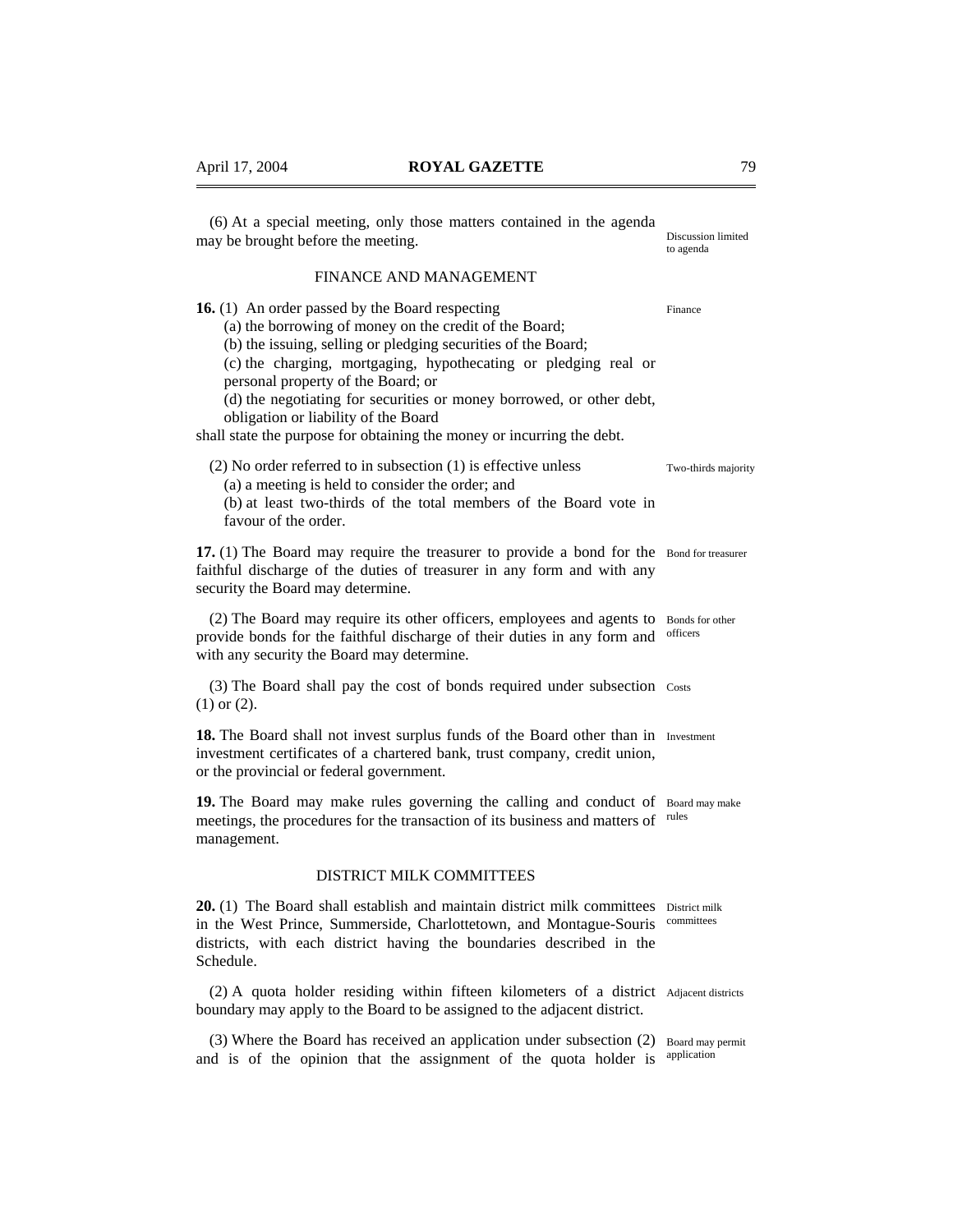appropriate, the Board may assign the quota holder to the adjacent district.

West Prince Summerside, Montague-Souris

Charlottetown

(4) The West Prince, Summerside, and Montague-Souris milk committees shall each be composed of four quota holders in the district, as follows:

- (a) two members elected at an annual meeting of the district held during the month of February of each year;
- (b) two members of the Board representing that district.
- (5) The Charlottetown district milk committee shall be composed of six quota holders in the district, as follows:
	- (a) three members shall be elected at an annual meeting of the district held during the month of February of each year;
	- (b) three members shall be members of the Board representing that district.
- (6) The members determined by clauses  $(4)(b)$  and  $(5)(b)$  shall include the chairperson and secretary of the district milk committee. Chairperson, secretary
- (7) Members of a district milk committee elected pursuant to clauses  $(4)(a)$  and  $(5)(a)$  shall serve two-year terms on a staggered term basis. Terms of office
- (8) Each district milk committee shall hold at least two general meetings of its quota holders each year. General meetings

# **GENERAL**

- **21.** Notwithstanding any defect or irregularity in the appointment, election or qualifications of any member, the actions of the Board are as valid as if the Board and every member were duly qualified and had been duly appointed or elected. Validity of actions
- **22.** (1) No action shall be brought against any person who acts or purports to act in good faith under the authority of the Act, these regulations or a Board order. Liability
- (2) Members or officers of the Board and their heirs, executors and administrators, and assigns shall be saved harmless, and indemnified out of the funds of the Board, against all costs, charges and expenses the member or officer sustains or incurs with respect to any action, suit or proceeding brought, commenced or prosecuted against the member or officer, in respect of any act performed or authorized by the member or officer, in the performance or intended performance of the duties of the member's or officer's office; except any costs, charges or expenses that result from the member's or officer's wilful neglect or default. Indemnity
- **23.** (1) Subject to the approval of the Marketing Council, the remuneration to be paid to members of the Board shall be any honoraria and daily allowances as the Board may from time to time determine. Remuneration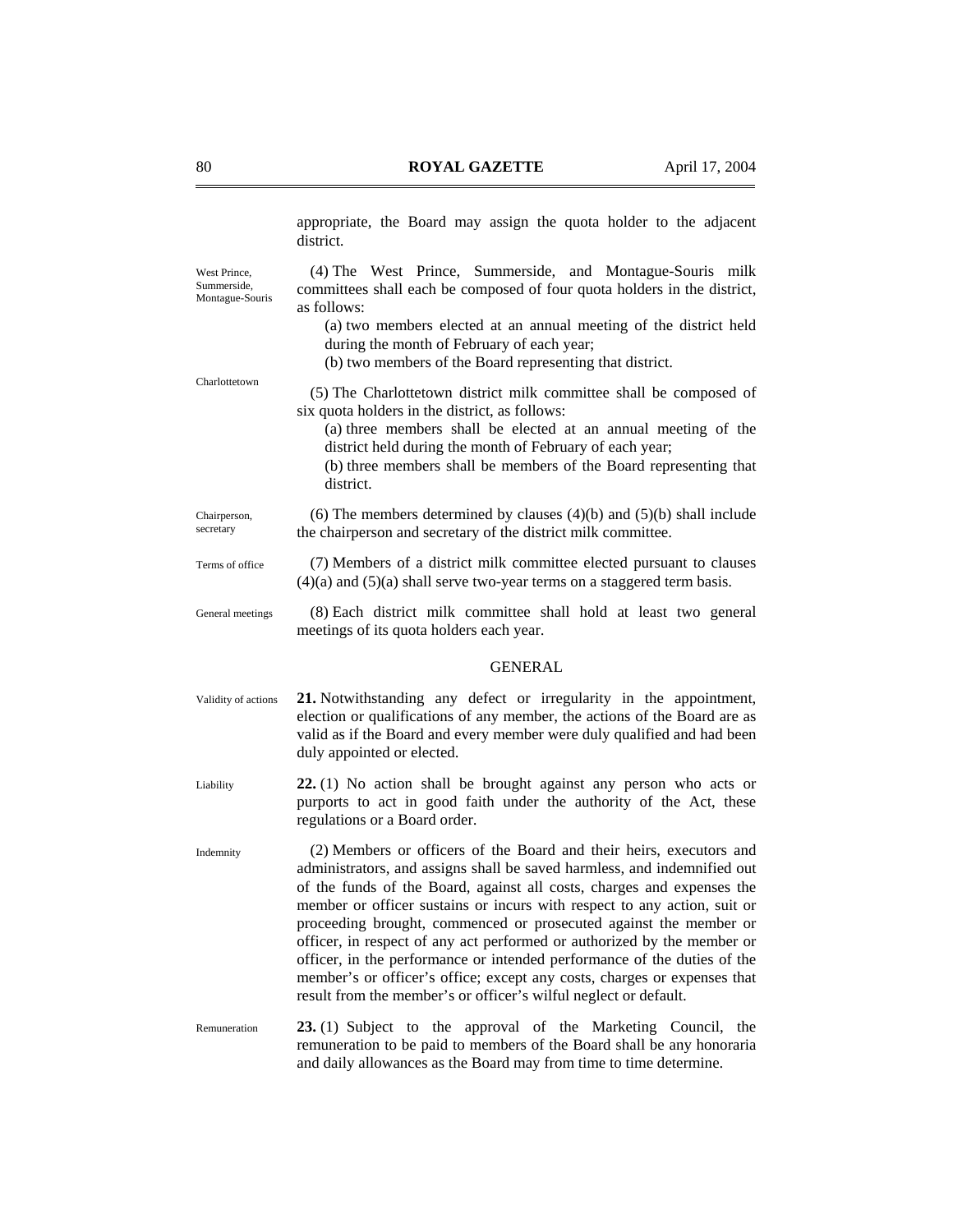(2) The Board shall pay its members travelling or other expenses where the expenses were properly incurred by them in connection with Expenses the business of the Board.

(3) Subject to the approval of the Marketing Council, the Board may Special services by resolution award special remuneration to members undertaking special services on behalf of the Board.

24. No person shall produce or market milk contrary to the Act, these Compliance with regulations, or Board orders.

**25.** The Prince Edward Island Milk Marketing Regulations (EC48/85) are revoked.

**26.** These regulations come into force on April 17, 2004.

### **SCHEDULE**

#### **West Prince District:**

Shall be bounded as follows commencing at the intersection of the Bideford River and Bideford Road; thence southwestwardly along said road and Route # 166 to Route # 12; thence southwardly along said route to Port Hill Station Road (Route # 169); thence westwardly along said road to Allen Road (Route # 167); thence southwardly along said road to Canada Road (Route # 178); thence southwestwardly along said road to Northam Road (Route # 132); thence westwardly along said road to Western Road (Route # 2); thence southwardly along said road to Harmony Line Road (Route # 128); thence westwardly along said road and continuing westwardly and southwardly along Route # 11 to Rocky Point Road (St. Chrysostome); thence westwardly along said road to Egmont Bay; thence northwardly along said bay and Northumberland Strait to the Gulf of St. Lawrence at North Point; thence following the gulf southwardly to the eastern boundary of Lennox Island at Bideford River; thence westwardly along said river and Malpeque Bay to the intersection of Bideford River and Bideford Road to the point of commencement.

# **Summerside District:**

Shall be bounded as follows commencing at the intersection of Bideford River and Bideford Road; thence eastwardly along said river and following the southern boundary of Lennox Island and Malpeque Bay to the Gulf of St. Lawrence; thence eastwardly along said gulf to New London Bay; thence southwardly along said bay and Stanley River to Route # 6 (Stanley Bridge); thence eastwardly along said route to Rattenbury Road (Route # 254); thence southwardly along said road to Route # 2; thence eastwardly along said route to Inkerman Road (Route # 231); thence southwardly along said road to Route # 13; thence

Act, regulations, orders Revocation

Commencement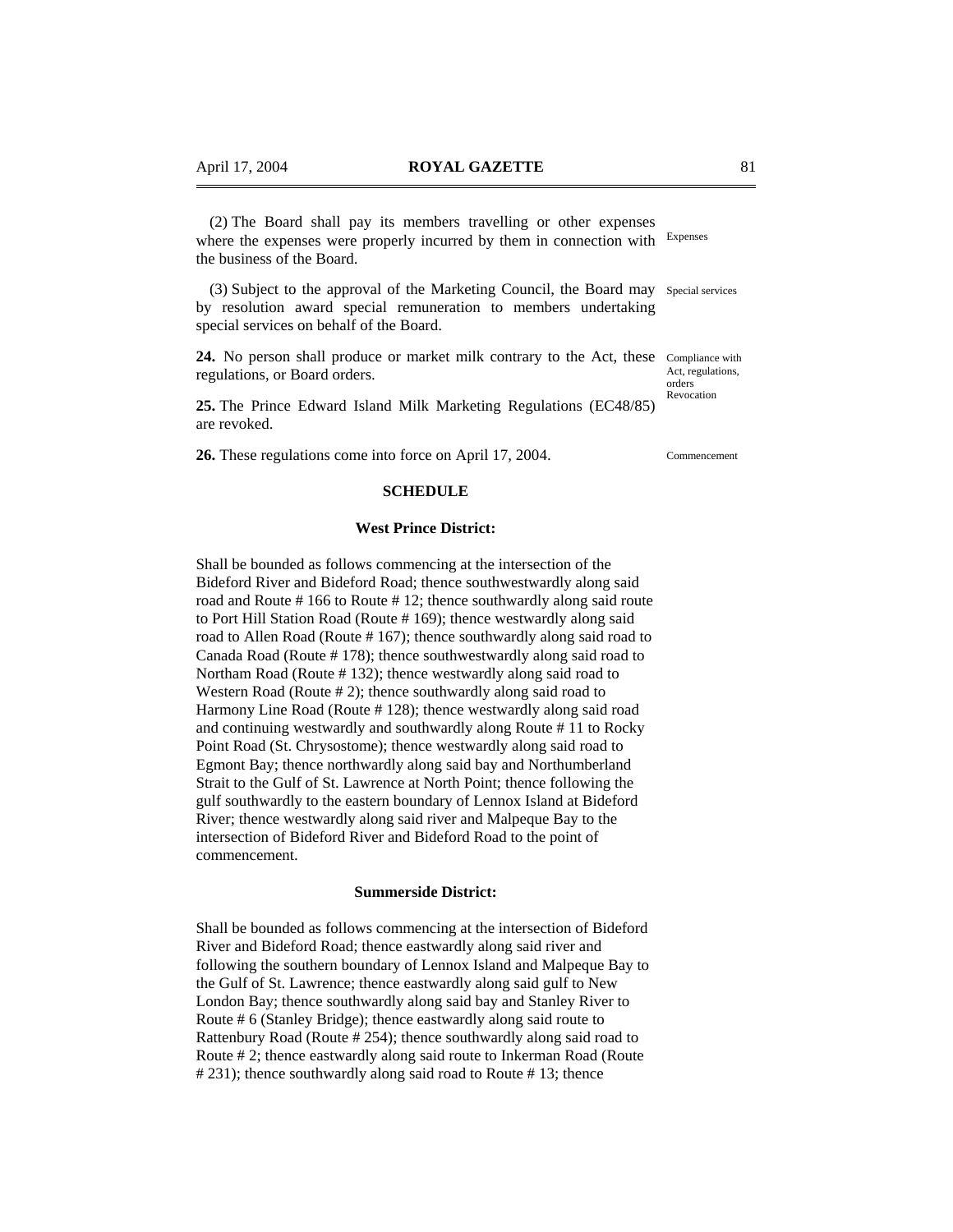westwardly along said route to Westmoreland River; thence southwardly along said river and Victoria Harbour to Northumberland Strait; thence westwardly along said strait and Bedeque Bay to Rocky Point Road (St. Chrysostome); thence eastwardly along said road to Route # 11; thence northwardly and eastwardly along said route and Harmony Line Road (Route # 128) to Western Road (Route # 2); thence northwardly along said road to Northam Road (Route # 132); thence eastwardly along said road to Canada Road (Route # 178); thence northeastwardly along said road to Allen Road (Route # 167); thence northwardly along said road to Port Hill Station Road (Route # 169); thence eastwardly along said road to Route # 12; thence northwardly along said route to (Route # 166); thence northeastwardly along said Route # 166 and Bideford Road to Bideford River to the point of commencement.

# **Charlottetown District:**

Shall be bounded as follows commencing on New London Bay at the intersection of Stanley River (Stanley Bridge) and Route # 6; thence northwardly along said river and New London Bay to the Gulf of St. Lawrence; thence eastwardly along said gulf to Savage Harbour; thence southwestwardly along said harbour to Queens and Kings County line; thence southwardly along said county line to the Dunphy Road (Route # 214); thence westwardly along said road to Avondale Road (Route # 216); thence southwestwardly along said road to Route # 3; thence eastwardly along said road to Vernon River; thence southwardly along said river to Orwell Bay; thence southwardly along said bay and Hillsborough Bay to Northumberland Strait; thence westwardly along said strait to Victoria Harbour; thence northwardly along said harbour and Westmoreland River to Route # 13; thence eastwardly along said route to Inkerman Road (Route # 231); thence northwardly along said road to Route # 2; thence westwardly along said route to Rattenbury Road (Route # 254); thence northwardly along said road to Route # 6; thence westwardly along said road to the intersection of Route # 6 and Stanley River (Stanley Bridge) to the point of commencement.

#### **Montague-Souris District:**

Shall be bounded as follows commencing where the Savage Harbour intersects the Gulf of St. Lawrence; thence eastwardly along the said gulf to the Northumberland Strait at East Point; thence southwardly and westwardly along said strait to Hillsborough Bay; thence northwardly along said bay and Orwell Bay to Vernon River; thence continuing northwardly along said river to Route # 3; thence westwardly along said road to Avondale Road (Route # 216); thence northwardly along said road to Dunphy Road (Route # 214); thence eastwardly along said road to Kings and Queens County line; thence northwardly along said county line to Savage Harbour; thence northeastwardly along said harbour to the Gulf of St. Lawrence to the point of commencement.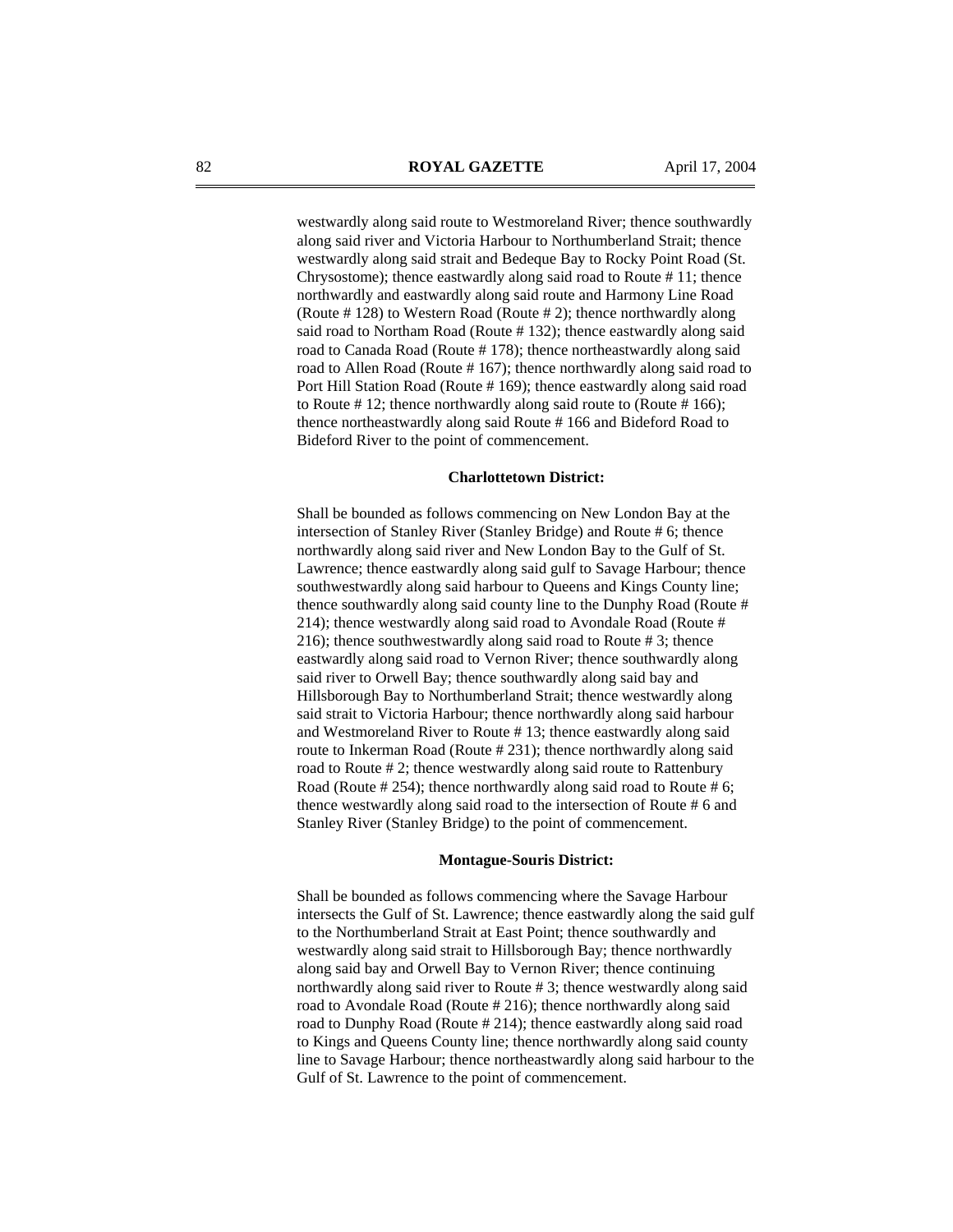# **EXPLANATORY NOTES**

**SECTION 1** is the definition section.

**SECTION 2** changes the name of the Prince Edward Island Milk Marketing Board to the Dairy Farmers of Prince Edward Island, which continues as a commodity board.

**SECTIONS 3 to 5** deal with administration of the Board and its committees.

**SECTION 6** provides for a register of quota holders.

**SECTIONS 7 to 14** deal with qualifications, appointments, nominations and elections of members and directors of the Board.

**SECTIONS 15 to 19** deal with meetings and the finance and management of the Board.

**SECTION 20** provides for district milk committees.

**SECTIONS 21 to 23** validate actions of the Board, limit the liability of Board members, provide indemnity, and provide for remuneration of Board members.

**SECTION 24** makes it an offence to violate the Act, these regulations, or a Board order.

**SECTION 25** revokes the Prince Edward Island Milk Marketing Regulations.

**SECTION 26** provides for the commencement of these regulations.

Certified a true copy,

Lynn E. Ellsworth Clerk of the Executive Council

# **EC2004-218**

# **REAL PROPERTY ASSESSMENT ACT REGULATIONS AMENDMENT**

(Approved by His Honour the Lieutenant Governor in Council dated 6 April 2004.)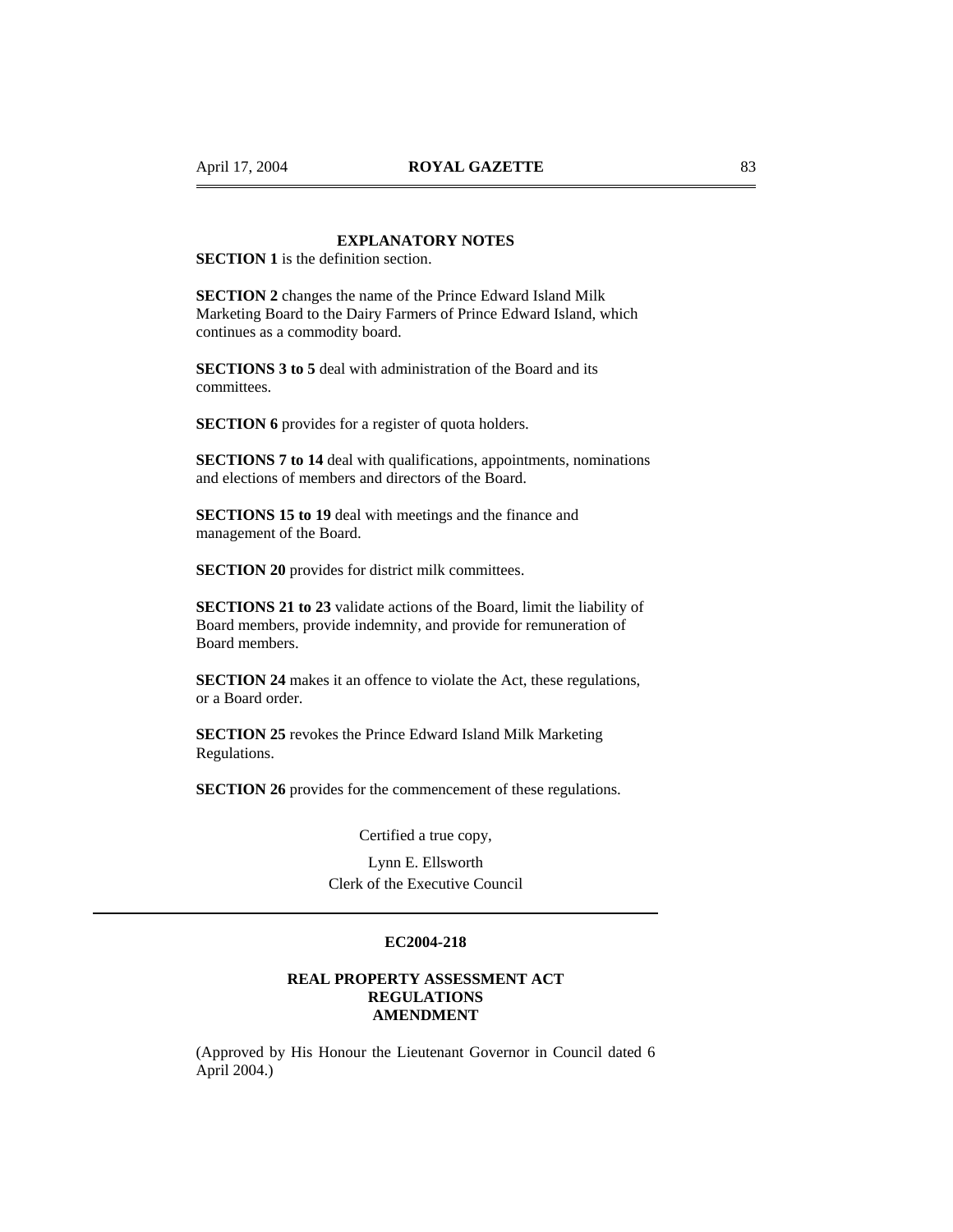Pursuant to section 35 of the *Real Property Assessment Act* R.S.P.E.I. 1988, Cap. R-4, Council made the following regulations:

**1. (1) Clause 1(1)(d) of the** *Real Property Assessment Act* **Regulations (EC490/72) is revoked and the following substituted:** 

notice of assessment (d) "notice of assessment" means a notice of assessment given pursuant to section 18 of the Act;

**(2) Subsection 1(2) of the regulations is amended by the deletion of the words "**Schedule A**" and the substitution of the words "**Schedule B**".** 

**2. Section 2 of the regulations is amended by the addition of the**  words "of Schedule A" after the words "Form 5".

**3. Subsection 6(1) of the regulations is amended by the addition of the words "**of Schedule A**" after the words "**Form 1**".** 

**4. Subsection 8(3) and section 9 of the regulations are amended by the deletion of the words "**assessment notices**" and the substitution of the words "**notices of assessment**".** 

**5. Schedule A of the regulations is amended by the deletion of the words "**SCHEDULE A**" and the substitution of the words "**SCHEDULE B**".** 

**6. The regulations are amended by the addition of the heading "**SCHEDULE A**" immediately before Form 1.** 

**7. Form 2 of Schedule A of the regulations is revoked.** 

**8. These regulations come into force on April 17, 2004.** 

# **EXPLANATORY NOTES**

These regulations recognize the amendments recently made to the Act to refer to notices of assessment that are in such form as is approved by the Minister. Previously, the Act expected such notices to be in the form prescribed by the regulations.

These regulations also add the title "Schedule A" before Form 1 and retitle the Schedule following the Forms as "Schedule B".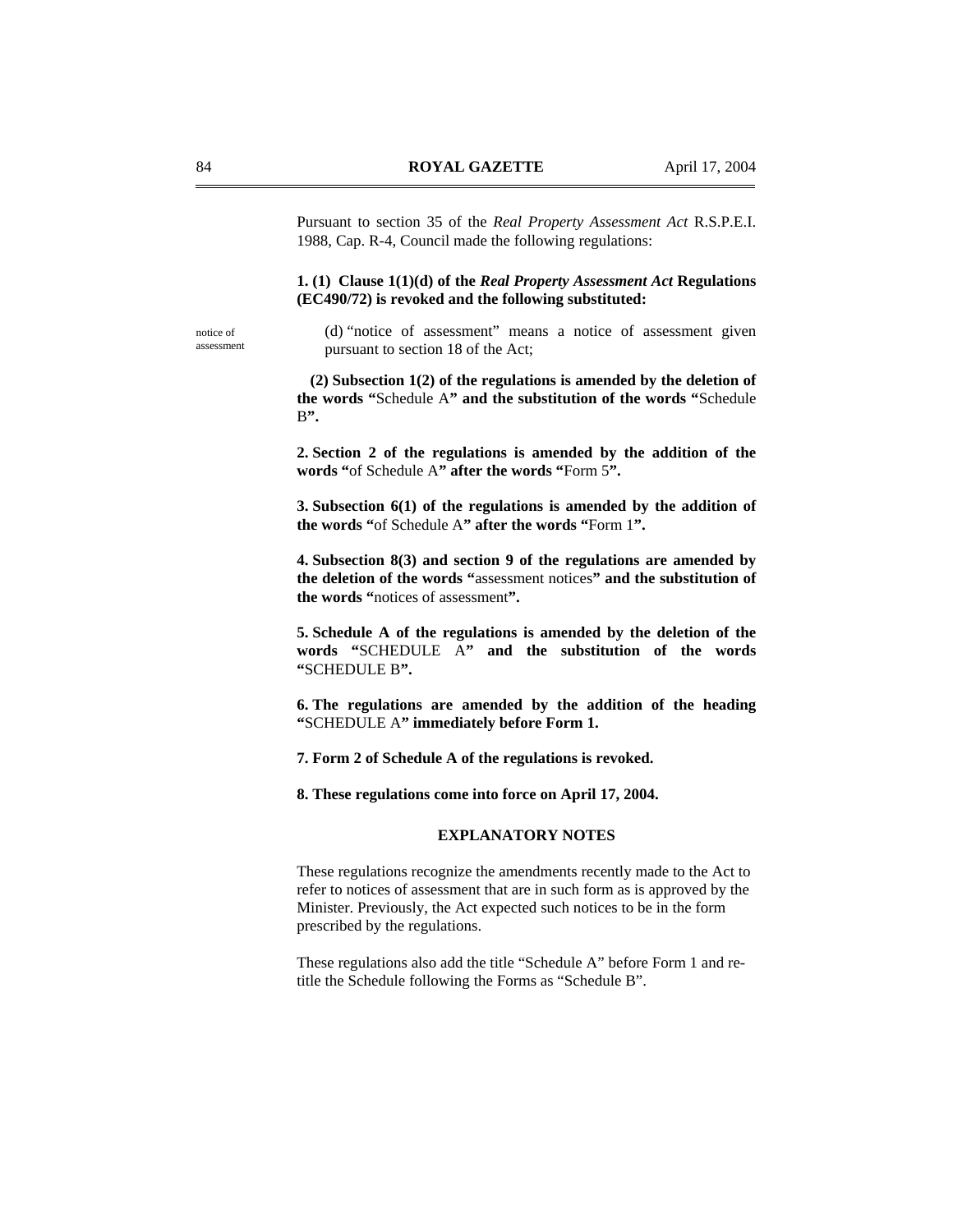Certified a true copy,

Lynn E. Ellsworth Clerk of the Executive Council

### **EC2004-220**

# **VITAL STATISTICS ACT REGULATIONS AMENDMENT**

(Approved by His Honour the Lieutenant Governor in Council dated 6 April 2004.)

Pursuant to section 40 of the *Vital Statistics Act* R.S.P.E.I. 1988, Cap. V-4.1, Council made the following regulations:

# **1. Subsection 7(1) of the** *Vital Statistics Act* **Regulations (EC453/00) is amended by the addition of the following after clause (p):**

(p.1) rush certificate (in province) \$7.50

**2. These regulations come into force on May 1, 2004.** 

# **EXPLANATORY NOTES**

This amendment establishes a new fee for rush certificates in the province.

Certified a true copy,

Lynn E. Ellsworth Clerk of the Executive Council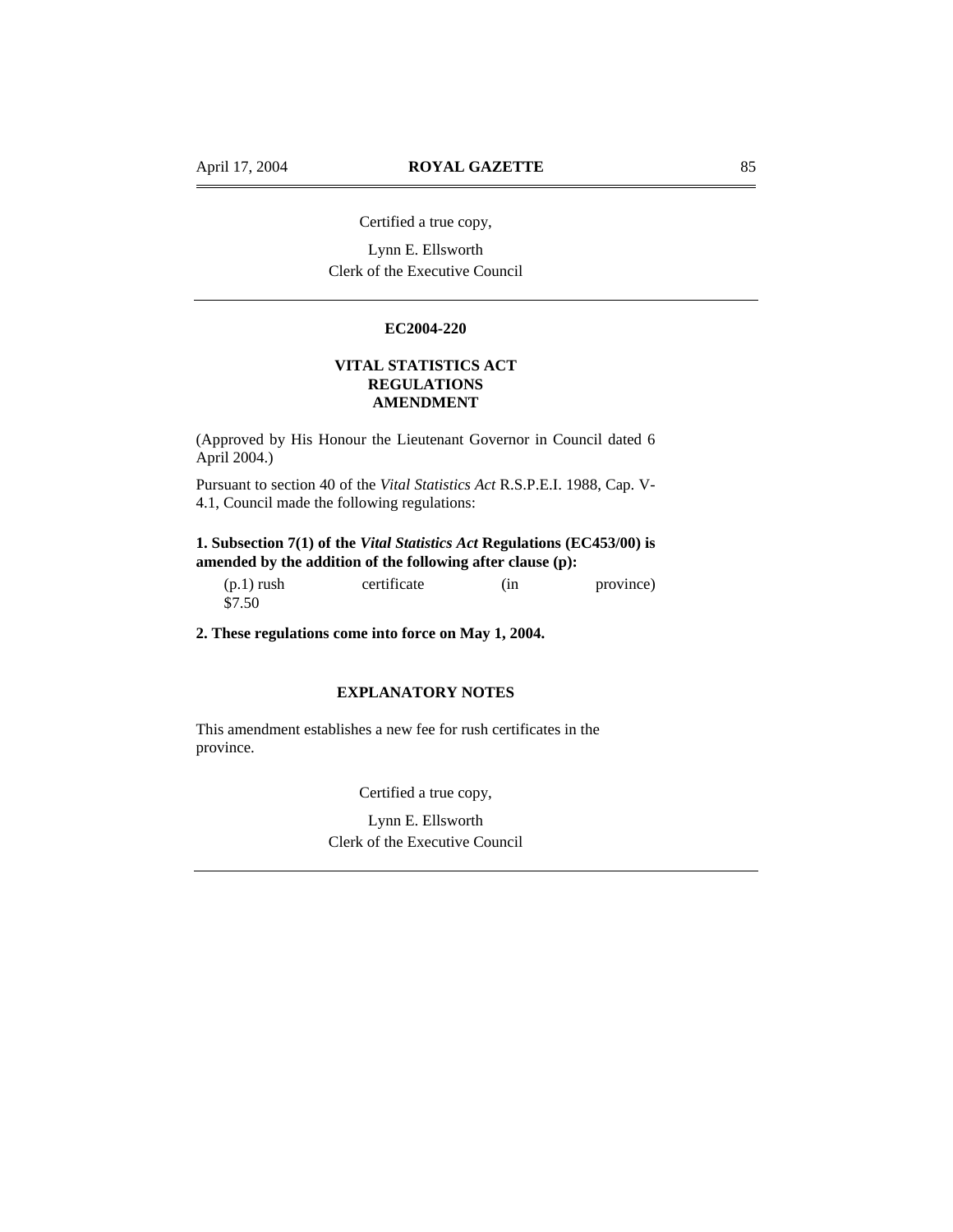# **PART II**

# **REGULATIONS INDEX**

| Chapter<br>Number | Title                                                                                         | Original<br>Order<br>Reference | Amendment                                                                                                                                                                                                                                                                                                                                                                                                                                                                                                        | Authorizing<br>Order<br>and Date | Page      |
|-------------------|-----------------------------------------------------------------------------------------------|--------------------------------|------------------------------------------------------------------------------------------------------------------------------------------------------------------------------------------------------------------------------------------------------------------------------------------------------------------------------------------------------------------------------------------------------------------------------------------------------------------------------------------------------------------|----------------------------------|-----------|
|                   |                                                                                               |                                |                                                                                                                                                                                                                                                                                                                                                                                                                                                                                                                  |                                  |           |
| $E-3$             | <b>Electrical Inspection Act</b><br>Regulations                                               | Aug.1/40                       | s.1(j)<br>$s.1(p.1)$ [added]<br>$s.1(p.2)$ [added]<br>$s.1(p.3)$ [added]<br>s.2(2)<br>$s.4(1)$ [R&S]<br>$s.4(1.1)$ [added]<br>$s.4(1.2)$ [added]<br>$s.4(1.3)$ [added]<br>$s.4(1.4)$ [added]<br>$s.4(1.5)$ [added]<br>s.5(1)<br>s.5(4)<br>s.5(11) [added]<br>s.6(2)<br>s.6.1 [added]<br>s.6.2 [added]<br>s.7(1)<br>$s.8(3)$ [rev]<br>s.9<br>s.10<br>s.11<br>s.12<br>s.13 $[R&S]$<br>s.14 [ $R&S$ ]<br>s.15(1) [ $R&S$ ]<br>s.15(2)<br>s.15(3)<br>Sched. 4<br>s.4.1 [R&S]<br>Sched. 5 [added]<br>[eff] Apr. 17/04 | EC2004-208<br>(06.04.04)         | 65-72     |
| $N-3$             | <b>Natural Products Marketing Act</b><br>Dairy Farmers of<br>Prince Edward Island Regulations |                                | [new]<br>[eff] Apr. 17/04                                                                                                                                                                                                                                                                                                                                                                                                                                                                                        | EC2004-215<br>(06.04.04)         | $72 - 83$ |
|                   | Prince Edward Island<br>Milk Marketing Regulations                                            | EC48/85                        | [rev]<br>[eff] Apr. 17/04                                                                                                                                                                                                                                                                                                                                                                                                                                                                                        | EC2004-215<br>(06.04.04)         | 81        |
| $R-4$             | <b>Real Property Assessment Act</b><br>Regulations                                            | EC490/72                       | $s.1(1)(d)$ [R&S]<br>s.1(2)<br>s.2<br>s.6(1)<br>s.8(3)<br>Sched. A [renamed]<br>Sched. B                                                                                                                                                                                                                                                                                                                                                                                                                         | EC2004-218<br>(06.04.04)         | 83-84     |